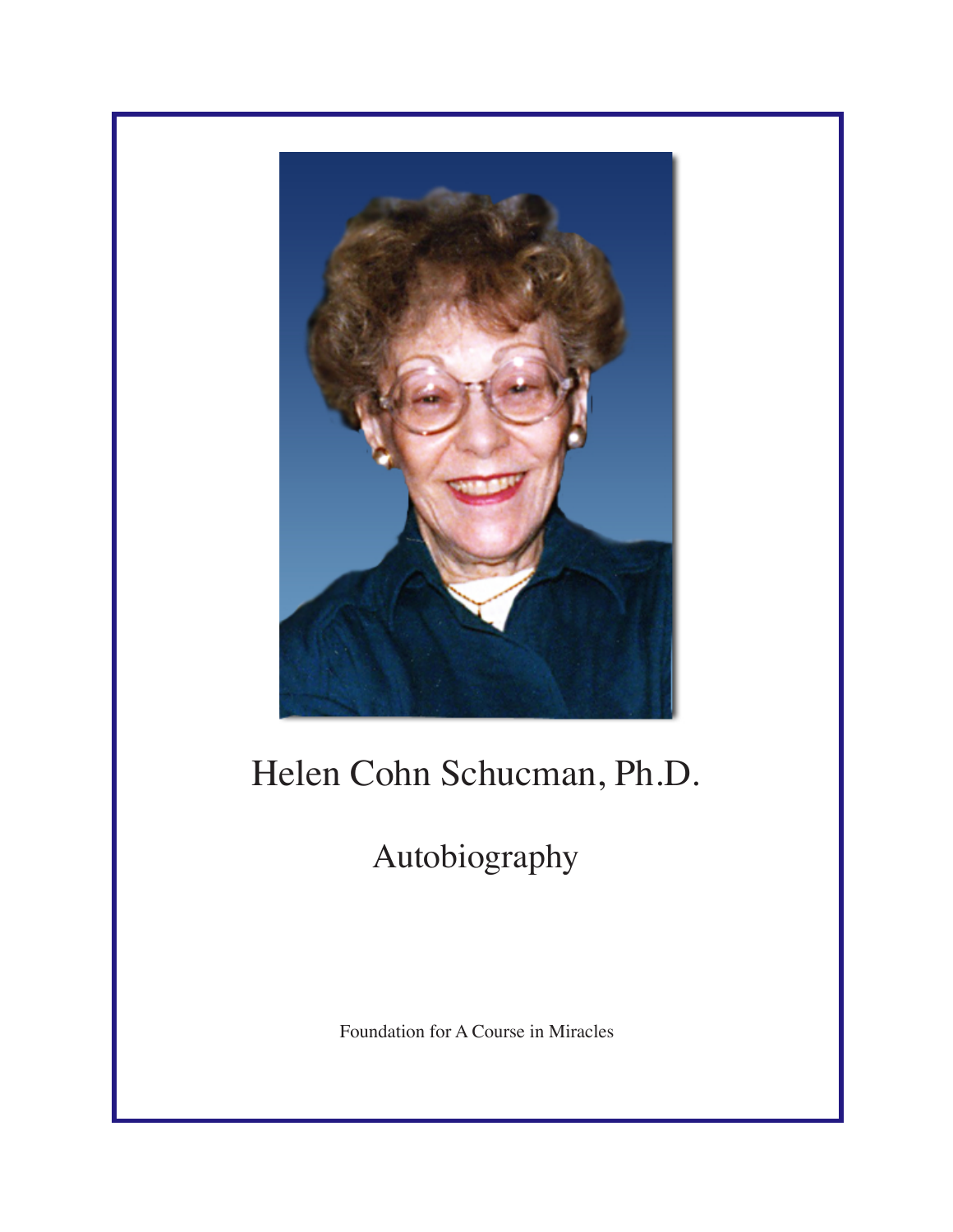Helen Cohn Schucman, Ph.D. Autobiography

Copyright © 1990, 2009 Foundation for A Course in Miracles All rights reserved.

No part of this publication may be reproduced, stored in a retrieval system, or transmitted, in any form, or by any means, electronic, mechanical, photocopying, recording, or otherwise, without the prior consent of the publisher.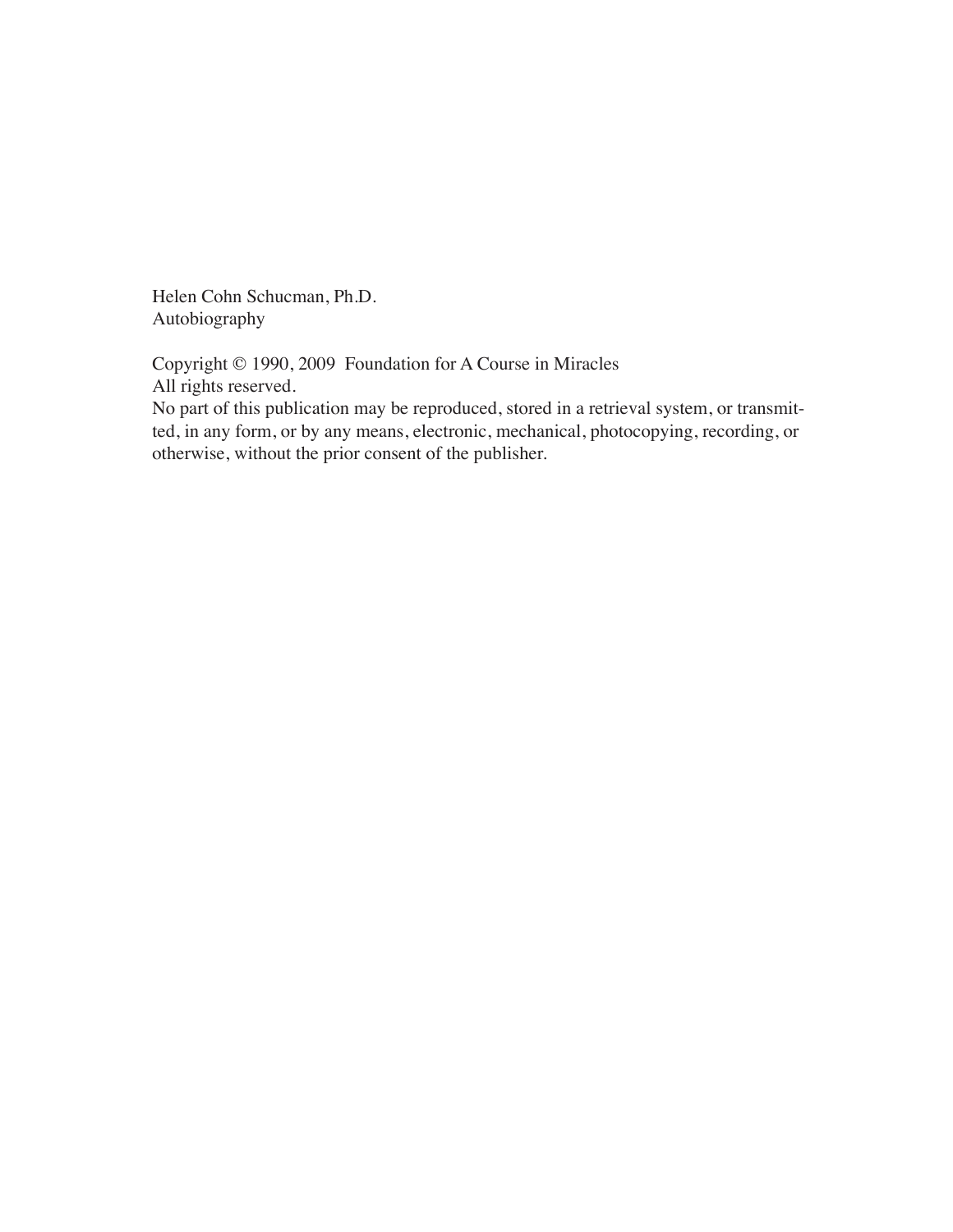# Helen Cohn Schucman, Ph.D.

# Autobiography

#### *Foreword*

In 1975 at the request of Kenneth Wapnick, Helen Schucman expanded and updated a self-written literary version of her remarkable life, an autobiography she felt would offer a satisfactory but unpublished biographical account of herself. In it, and in a stylized way, Helen recounted selected events and periods, in particular how she came to scribe *A Course in Miracles* and the conflicting emotions she experienced during the process. Yet for personal reasons, being the very private and self-conscious person she was, Helen decided it would not add to this portrayal of herself by including more than she did.

Nevertheless, the events and selected periods of her life Helen did choose to write about, for the most part, reliably reflect her thoughts and feelings about some of the key moments and turning points she experienced. As a result, they provide ample biographical material for becoming better acquainted with her as an individual. Hence the appropriateness, in telling Helen's story, to include her autobiography as she originally penned it. For editorial purposes, however, subtitles as topic breaks have been inserted for clarity, while certain names and dates have been corrected to properly identify people, places, periods, and events that were initially and intentionally obscured.

Also, as will be seen, Helen's composition reads quite well, a good example of her own noteworthy writing ability, which, in turn, offers a moving subjective expression about the public, professional, and private aspects of her life as she elected to portray them. Even more so, a rich, relevant, more objective portrait unfolds about this extraordinary person and her life, for greater understanding of what was a decidedly strong and sometimes conflicted personality that initially seemed a very unlikely choice to scribe *A Course in Miracles.*

In addition and of equal importance, Dr. Kenneth Wapnick – Helen's close, trusted friend and colleague – wrote a detailed and scholarly biography of her in 1991. Titled *Absence From Felicity: The Story of Helen Schucman and Her Scribing of A Course in Miracles*, this official biography provides a comprehensive and more precise account of Helen's life, chronicling her childhood and adult years from family to career, achievements to lifestyle, and to the details of what happened preceding, during, and following the scribing of the *Course*.

As Kenneth Wapnick writes in the preface of *Absence from Felicity* about the need that Helen and he had foreseen for a true and faithful account of her life:

"It was mutually understood by us that her unpublished autobiography was hardly a true and accurate account of her life, being rather an overly stylized, literary rendering – her public stance – that did not truly reflect the deeper level of Helen's feelings and experiences. Our one attempt to correct the inaccuracies and edit out the distortions, while an improvement in some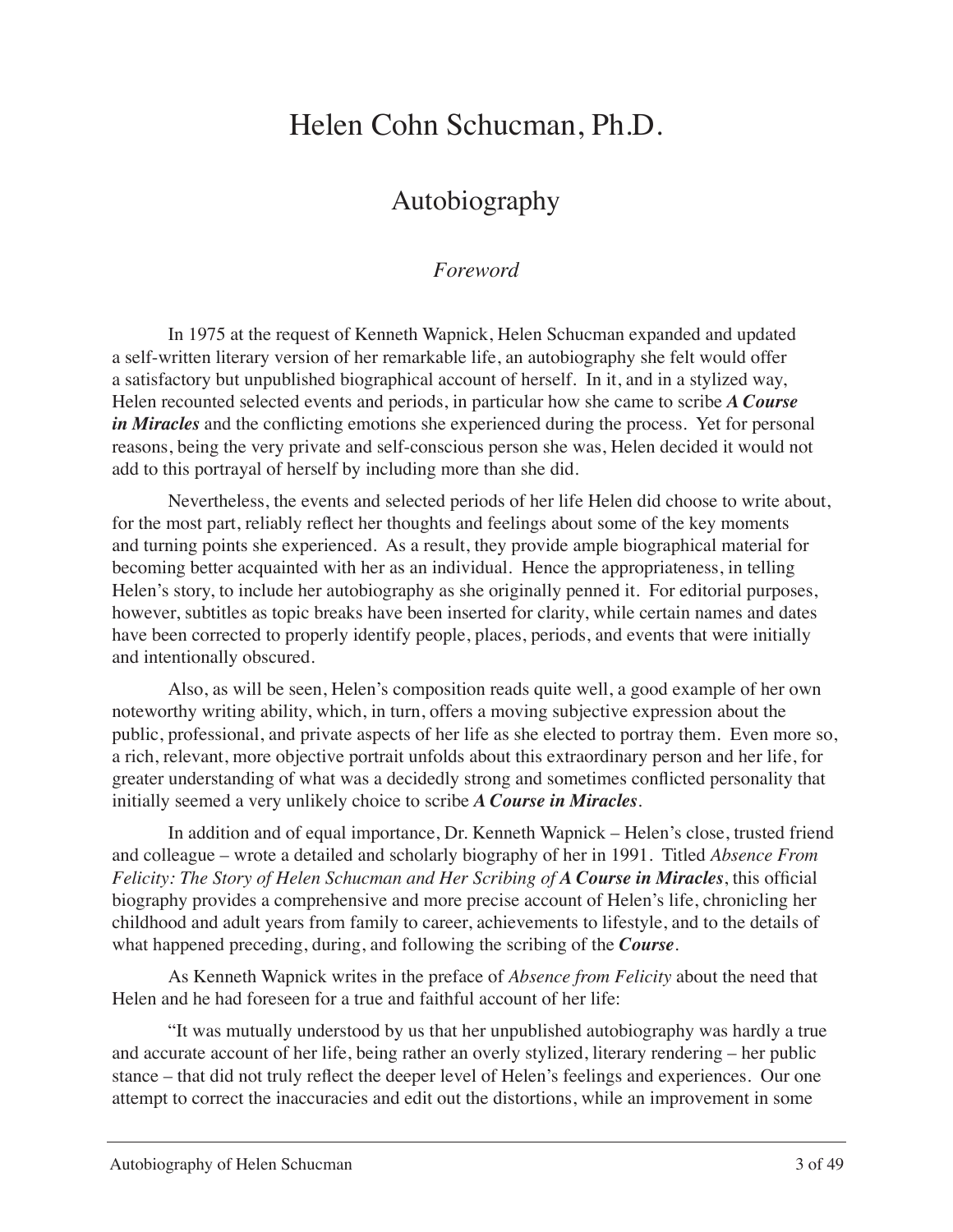places, proved in many others to be even worse than the original. Recounting certain events in her life – especially those of a religious nature, and even more specifically, those events surrounding *A Course in Miracles* – aroused tremendous anxiety in Helen, and her discomfort directly led to an almost fierce over-editing that affected the faithfulness of her life's retelling. It was out of this context, therefore, that I said to Helen that I would write her story, as well as the related events – inner and outer – that preceded, accompanied, and followed her taking down the *Course*. Helen agreed that this was a good idea...."

Obviously, for those with extended interest in the scribe of *A Course in Miracles,* reference to *Absence from Felicity* for a more detailed and informational account of her life is essential. It is a scholarly work that properly supplements and clarifies her original autobiography as presented here, as well as gives broader perspective and meaning to it.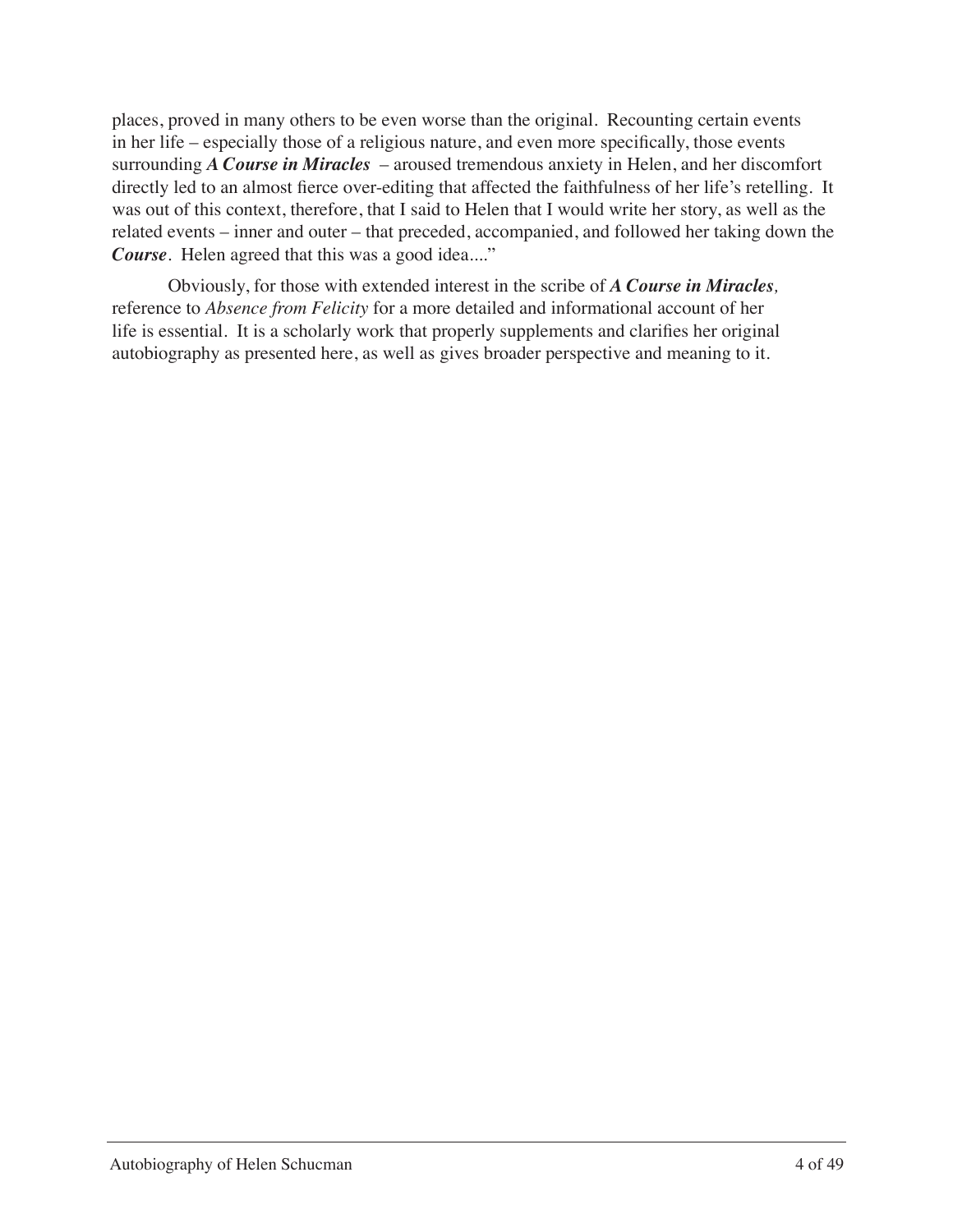### *Autobiography Introduction*

The purpose of this introduction is to describe some of the more incredible events in my life. I cannot explain them because I do not understand them. When they began I knew nothing about mysticism, and cherished an uninformed but intense prejudice against the world and everything I thought it stood for. I have not recovered entirely from this prejudice even yet. The idea that I would one day turn out to be something of a mystic myself would have filled me with horror. To some extent it still does. It is the second part of this introduction that has direct bearing on some of these most unexpected events. The first part does, however, seem to lead up to them via a somewhat indirect route.

Part one, a sort of "introduction to the introduction," traces my early interest in religion, of a kind natural enough in a child, through a long series of disappointments to a sense of resignation and defeat. The account is actually a paper written years ago as a requirement for a graduate course in psychology. The assignment was to describe a specific problem in our lives, and discuss how it had finally been solved. My paper is given below as it is written at the time. It describes my extensive and discouraging search for God, and is obviously written by someone who is interpreting the search from a psychological rather than religious point of view. That was the conceptual framework at which I had arrived at the time, and the level at which I fully expected to remain. The actual position I held on religion was summed up in a brief preface which I wrote to the paper itself:

"This is the story of my search for God. It began when I was a little girl, and ended comparatively recently on a somewhat tentative note. Whether you think I resolved the problem at all depends very largely on how you look at it. You could certainly say that it was never resolved, since on the subject of God I came in the end to no conclusion. On the other hand, you might also say that the problem was not really a religious one from the very beginning, so that a solution in religious terms was not essential. Either way, I got over a long-standing preoccupation with religion, and that in itself is a solution of sorts."

That, as it turned out, was not the real end to the story, as the second part of this introduction shows. Nor would there have been any way of predicting the later events from the earlier ones. The concluding episodes remain unbelievable even to me. I know only that they happened. I will attempt to describe them as they happened, but will not even try to explain them. That would clearly be impossible.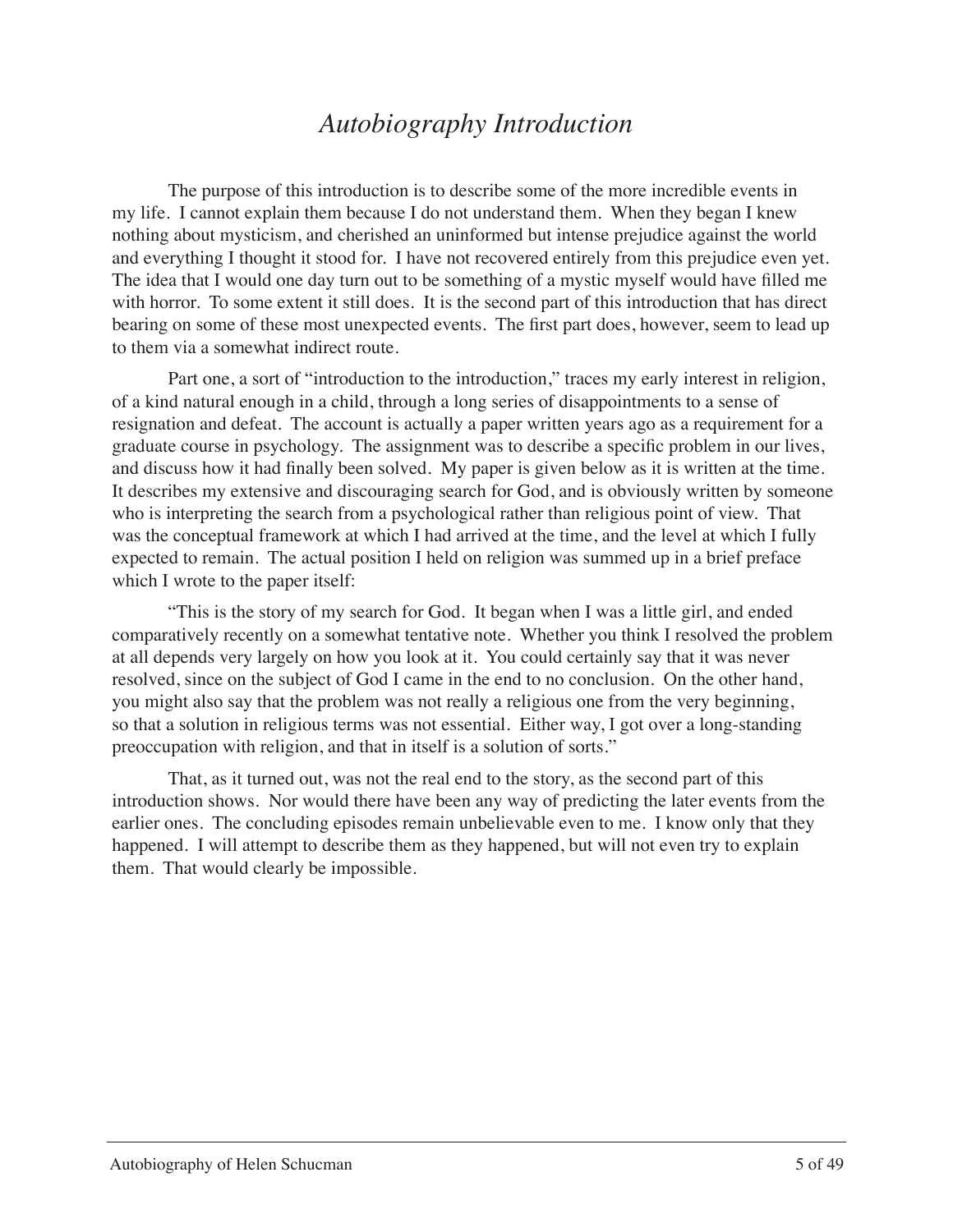# **PART I**

When I was a little girl I lived at one end of a big apartment with Miss Richardson, who was my governess. Everyone else lived at the other end. Miss Richardson and I slept in the same bedroom, and we also had our own sitting room and bath. When we went out we always came straight back to our own part of the apartment. I very rarely even saw the rest of it. I had a father at the other end of the house, but he was very busy and did not often come home before I was in bed. I also had a grown-up brother who was about fourteen when I was born. He was very busy, too, and did not seem to like little girls very much. A Cook and a maid lived somewhere in the apartment, but I was not their problem. The household ran very smoothly. Miss Richardson bought our meals to our sitting room and we ate there together. Afterwards she took the dishes way and put them somewhere. Georgia, the maid, cleaned up our rooms in the morning while we were out in the park.

My mother was a quiet lady, who spoke softly and hoped people would like her. She had given up teaching after her marriage, setting up a neat and orderly way of life in the shelter of her home. She firmly believed she had married a wonderful man, and deferred all decisions to what she was sure was his better judgment. She was well over forty when I arrived. While she did not permit my arrival to disturb her even way of life, she had wanted me and loved me as best she could. She was actually quite pleased with me, having wanted a blue-eyed little girl, which I happened to be. I thought she was a wonderful lady, and tried to be as much like her as possible. I did not think I succeeded very well, though.

My mother was English and so was Miss Richardson, and I thought when they talked they sounded very much alike. I loved to listen to Miss Richardson. We were on friendly though somewhat formal terms. Miss Richardson was paid to take care of me, and she did so. She never told me very much about herself, but once she did say that she did not really like living in other people's homes, and just as soon as she had made enough money she was going back to England to buy a home of her own. I had hoped she would get to like living with me, but she never really did. We got along well, though, and never had any trouble.

Miss Richardson was officially finished with me when she had put me to bed in the evening. After that, she would got into our sitting room, closing the door behind her. The sitting room had another door that led out into a hall that went to the other end of the apartment. I pretended that Miss Richardson stayed in the sitting room and did not leave, but I knew it was not true. The maid and the cook slept in, so I was not alone. Miss Richardson was free to go out in the evening if she wanted to. I never got up to see if she was still in the sitting room, because I thought it would be a terrible thing if I opened the door and found that she had gone. Lots of times I did not fall asleep until she came back. I did not say anything to her, though, because I knew it was "after hours."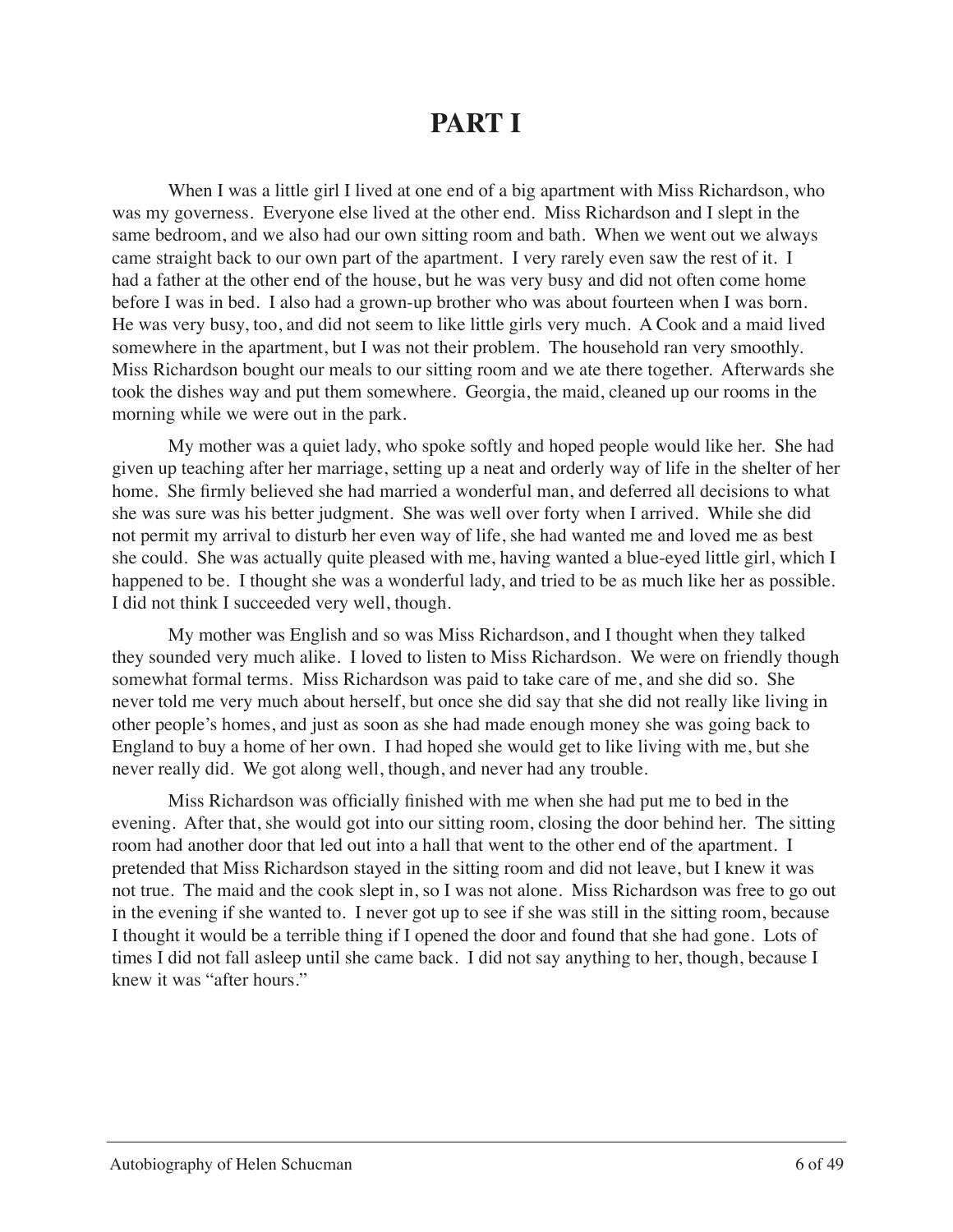#### *Childhood Secrets and Quests*

Before Miss Richardson got into bed, she would kneel down and sort of whisper to herself for a while. I was a bit hesitant to ask her about this, but at length I got up enough courage to do so. Miss Richardson explained that she was a Catholic, and every night before she went to bed she said the rosary. I asked her what a rosary was and she showed me hers. It was made of pretty blue beads and I liked it. I thought it would probably be a good thing to have, and might even be a little magical. I asked Miss Richardson if I could have one too, but she said that it was only for Catholics. I suggested that perhaps my mother would buy one for me, but Miss Richardson thought it would be better not to mention it. She said it was a secret, so I promised not to say anything about it.

Miss Richardson and I had another secret. This one was where we went on Sunday mornings. Instead of going to the park as we generally did, we went way over to the other side of the city so that nobody would see us. Then we went to one of the most beautiful places I ever saw in my whole life. Miss Richardson told me it was a Catholic church. I was not allowed to go inside, because I was not a Catholic. I had to promise not to wander off, and stayed inside the hallway until Miss Richardson came out again. But I could see the flowers and the candles and the statues through the little space between the two large swinging doors that opened into the church. Sometimes I heard music, and a man's voice saying things I did not understand. There was a lovely smell, too, that reached me even in the hallway. Once I sneaked round to a little chapel on the side of the church. There was a statue of a lovely lady there, with light around her head and flowers and candles in the little garden in front of her. Everyone there had beads like Miss Richardson's rosary. I wanted to stay, but I was afraid Miss Richardson would not like it. But I made up my mind to be a Catholic when I grew up, so I could come and stay as long as I liked.

 Miss Richardson had a friend who was a governess like herself, and who took care of another little girl about my own age. We used to play together while Miss Richardson and her friend sat on a bench and talked. The little girl, I discovered, was a Catholic. She had a rosary, and was very much surprised when I told her I did not have one and did not know what it was for. She explained, rather condescendingly, that it was a prayer to the Mother of God. I asked her about God, and she was really shocked at my ignorance. I knew almost nothing about him. She told me that God is our father, and we could ask him for things and he would give them to us. This sounded pretty wonderful to me, and I wondered why nobody had told me about all this before.

I asked the little girl where God was, because there were quite a few things I wanted. She said that all you had to do was close your eyes and you could see him. I closed my eyes, but I did not see anything. The little girl had no trouble understanding this. I was not a Catholic, so what could I expect? She suggested that I might try the Blessed Virgin, who was very kind and would listen to practically anyone. She told me that the Blessed Virgin wore a blue dress and a white veil, and I thought of the beautiful statue I had seen in Miss Richardson's church. I closed my eyes again and did a little better this time. I thought I caught a glimpse of a white veil. The little girl said that was very good for a beginner, and I should keep trying. After all, unless I did I would go to hell and burn forever and forever.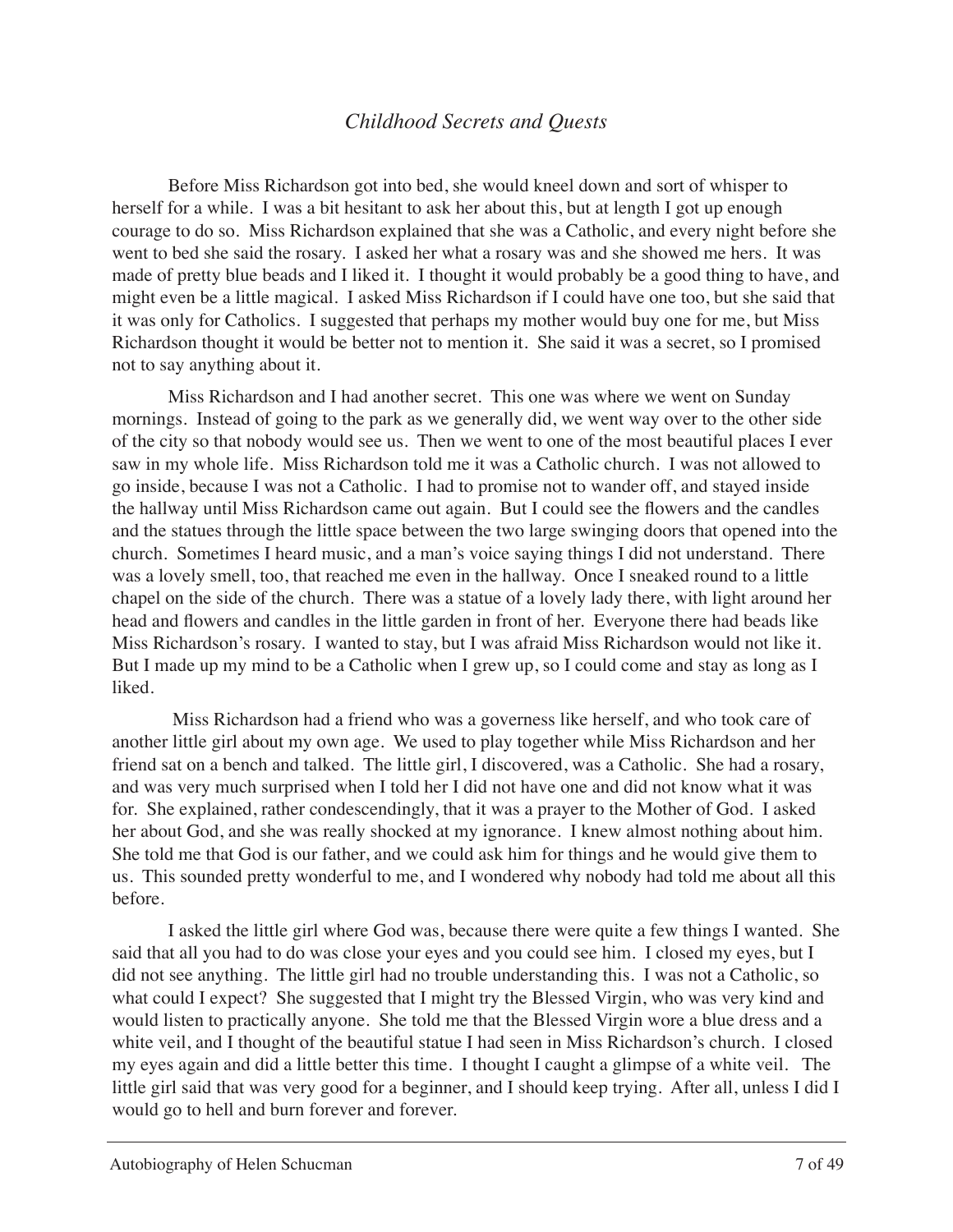I was so excited about the white veil that I did not pay much attention to the little girl's last remark until I was in bed that night. Then I started to scream. Miss Richardson asked what was the matter, and I told her I was afraid of hell. I was going to burn forever unless I was a Catholic and got a rosary and went inside the church. Miss Richardson was really concerned, but she did not know what to do. She thought for a while, and finally said I had better ask my parents about religion. She explained that people generally have the same religion as their parents have, and maybe they could tell me about things. She said I need not be afraid of hell, though, because she would pray for me. I thanked her very much, and made her promise not to forget. Then I decided to ask my parents about my religion right away. Miss Richardson did not try to stop me.

I crept down the long hall to the living room, where my father was sitting alone and reading a newspaper. I watched him from the doorway for quite a while before I went inside. Father looked up and seemed surprised.

"Is anything the matter?" he asked. "Isn't Miss Richardson in?" I said she was.

"Oh," said father. "Well, mother isn't here, and I don't think she'll be back for a while." He picked up his newspaper, and seemed to think that the conversation was over. But I hung around. I did not know him very well and was uncertain how to begin, but I had to find out about my religion. At last I began, a little suddenly.

"Father, what are you?" I asked.

"I don't think I understand," said my father, evidently puzzled. "Do you mean you want to know that I do?"

I said maybe that was it. My father said he was a chemist. I asked him to explain that, which he tried to do. I did not understand what he said, but I felt it was not the answer I wanted. So I asked him if he believed in God and had a religion. My father said that he did not believe in God and was not particularly interested in religion. I asked him if that meant I had no religion, either, but he said that people should decide about that for themselves. I asked what my mother had decided, and he told me that she had some sort of a religion, but I could see he did not think very much of it. He said he was not sure quite what her religion was at the moment, but he did not seem to be particularly interested in the subject. Nevertheless, I hung around a while longer. Finally, my father saw that I really had something on my mind. He put down his newspaper and asked me to sit down. We had a long talk about religion, perhaps the only real talk we ever had.

I began by telling my father that I wanted to be a Catholic on account of hell. My father said he did not believe in hell himself, and did not think I had to worry. It seems that you could even be religious and not believe in hell, which was a great relief to me. Father said he himself had been Jewish when he was a little boy, because his father was Jewish and although his mother was not she had not minded. I asked him if maybe that made me Jewish too. I still hoped I would turn out to be something after all. Father thought I should think about it for a while, but I wanted to be Jewish right away. I asked if you believed in God if you were Jewish, and he said you could if you wanted to. Then I asked if he knew any Jewish prayers. He thought for a while, and then remembered one he had learned when he was a little boy. It began, "Lord God of Israel," and I was very much impressed. He said more of the prayer, but that was all I remembered.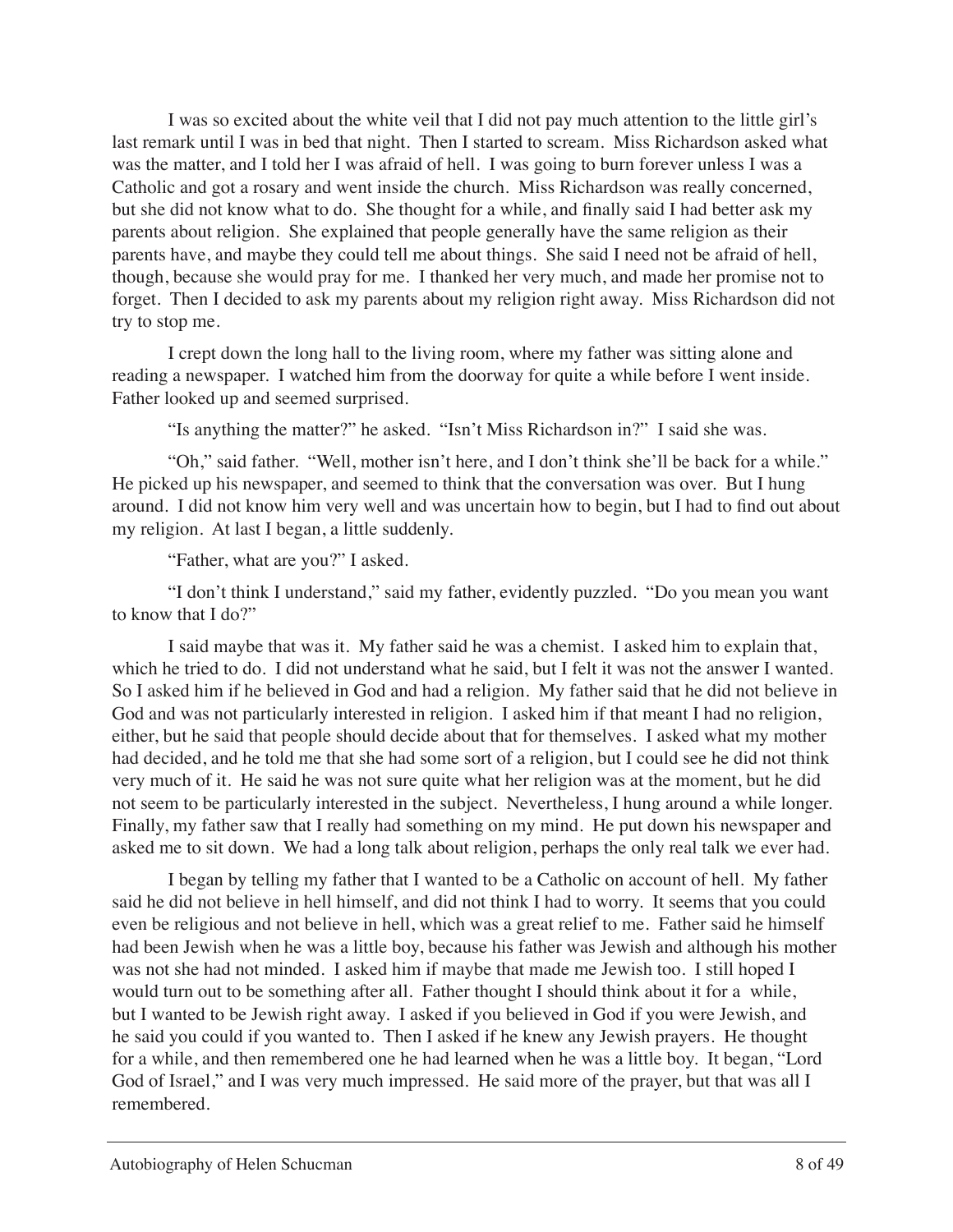I asked my father to tell me some more about my mother's religion, but he said he could not keep up with it and had stopped trying. I said maybe she would decide to be Jewish too, but my father laughed and said it was not likely. But I had made up my mind about myself. I went back to our own rooms and told Miss Richardson that I had talked with my father and found out I was Jewish. Miss Richardson said nothing at all. That night, while she said her rosary, I said "Lord God of Israel," over and over to myself. I was very excited about being Jewish. I had suspected for a long time that there was something missing about me, and now that I was Jewish I was convinced everything would be all right. I did not mention my religion to my mother, though. Somehow I felt she might not like it.

Miss Richardson left about a year later. She had saved up enough money to buy her own home at last. She kissed me before she left, and said she would remember to pray for me. I thanked her and told her I would pray for her too, if she wanted a Jewish prayer. She said that would be all right, and promised to write me and send me pictures of England. She never did, but I prayed for her every night anyway for a long time, saying my Special Jewish Prayer. After Miss Richardson left, my mother decided that I did not need a special governess any more. I had been going to school for almost a year now, and my mother told me that she would take me there herself in the mornings, and a new lady would pick me up in the afternoons and take me to the park. The lady had dinner with me in the evening, and left right afterwards.

It was lonely at night without Miss Richardson. I used to lie in the dark and say my Special Prayer, but it did not help much. I thought it might turn out better, perhaps, if I learned the rest of it. Maybe it was too short or something. But somehow I did not like to ask my father about the rest of it. He might think I should have remembered it the first time, after he had gone to so much trouble to remember it for me. And then the Lord God of Israel let me down in a terrible way. I got afraid sleeping by myself at night, especially when my parents went out. I did not know the cook or the maid very well, and it would never have occurred to me to go and talk to my brother. So I found a way to make my mother stay home. I kept peeking into her room, and if I saw her begin to put on her hat and coat I got a terrible stomach ache. The first time this happened it was really true, and that is how I discovered that my mother would not go out if I was sick. So I began to have lots of stomach aches after that.

My mother took me to a doctor, who looked at me all over and said he did not see anything wrong. After a few more stomach aches my mother took me to another doctor. I did not make any connection between my stomach aches and the doctors. They did not ask me any questions, because my mother explained things to them. It was unfortunate that I always grabbed my right side during my "attacks," and that my expressions of pain must have been pretty convincing. I even vomited on special occasions, and got all worked up and feverish, and then went cold all over afterwards. I also had a few stomach aches when my mother was not going out, just so as not to be too obvious. If I had not been so careful about such details I might still have my appendix. One day my mother took me to a special sort of doctor, who examined me for a long time and told us to come back again and he would examine me some more. Afterwards I heard him tell my mother that he could not find anything really wrong with me, but under the circumstances ... He finished the sentence out of my hearing.

A few days later, the lady who generally came in the afternoon arrived early in the morning and put on my hat and coat while my mother put on hers. I asked where we were all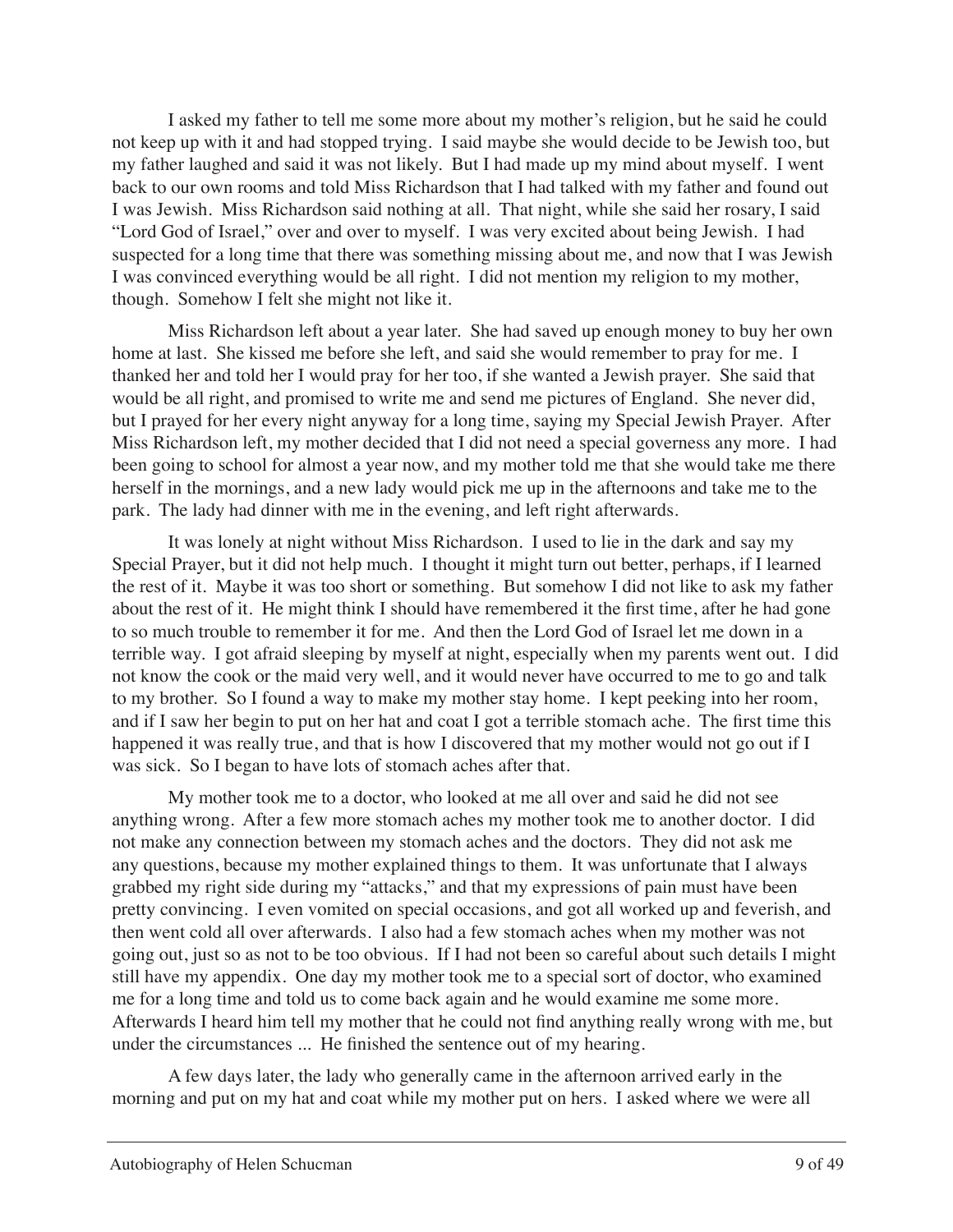going, and my mother told me not to get excited or nervous. We were going to the hospital where the doctors would fix it so I would not have those awful stomach aches any more. I did not understand this at first, but when my mother explained some more I began to scream. In between screaming, I said that I never really had any stomach aches, but she thought I just said that because I was scared of going to the hospital. She and the lady practically carried me into a cab, still screaming. At the hospital a man came out and helped them get me inside. Then they took me to a room and put me to bed, and a nurse gave me some medicine. A little while later I fell asleep.

I was kept pretty groggy all that day and night, so I could not think very much. I knew my mother was staying with me, and I liked that part. I even felt maybe it would be nice being in the hospital. But the next morning they came and got me. They put me on a table and took me away. I yelled and yelled, and they had to hold me down on the table. We went into some sort of a room which looked very frightening to me, and three men were waiting there. Two of them held me while the third put a mask over my face. I screamed "Lord God of Israel" over and over, while I scratched and screamed and bit. I tried not to breathe, but I could not hold out long. The three faces bending over me began to spin round and round until they turned into one big face that first turned yellow and then black, and then I fell asleep.

When I woke up I was back in my room feeling terrible. I had a real stomach ache for a few days, but after a while I began to feel a little better and even started to enjoy myself. My mother stayed with me, and even my father came to visit me. My mother told me that my brother would have come too, but he had gone to live in the country until we came back and it was too far for him to come into town for just a little while. My mother and I talked about all sorts of things while we were together in the hospital, and the evening before we left I asked her about her religion. I had decided not to be Jewish any more after what had happened. Probably there was no Lord God of Israel after all, and that was why my father had stopped believing in him. I never really believed in God again, although I tried very hard for a long time.

Meanwhile, I had a more practical problem on my hands. We were to go home the next morning and I would have to sleep alone again. The stomach ache solution had turned out very badly, and I was hardly going to try something of that sort again. My mother would be able to go out in the evenings whenever she wanted, which I knew from experience would be pretty often. I did not even have my Special Prayer any more, because now I knew it was not going to help in a real emergency. I could only hope that my mother would come up with something better before we left the hospital. My mother seemed glad enough to talk about religion, although she said she was still "searching." But she did believe in God, except that she was not sure how yet. She told me all about her religions ever since she was a little girl. I was very much surprised to discover that she had once been mostly Jewish herself. She did not, however, seem to like Jews very much. She told me that her father was a rabbi in England, but had come from a very good family anyway. She had some relatives who were not Jewish, which also seemed to help.

Fortunately, my father was all right too. His father had won the Congressional medal of honor even though he was Jewish, and his mother had been a Lutheran. So, it seemed, I had nothing to worry about. My mother herself was now a Theosophist. She tried to explain this to me, but I did not get very far with it. She looked calm and happy as she told me about it, and a sort of glow came over her face. I tried hard to understand what she was saying, but it did not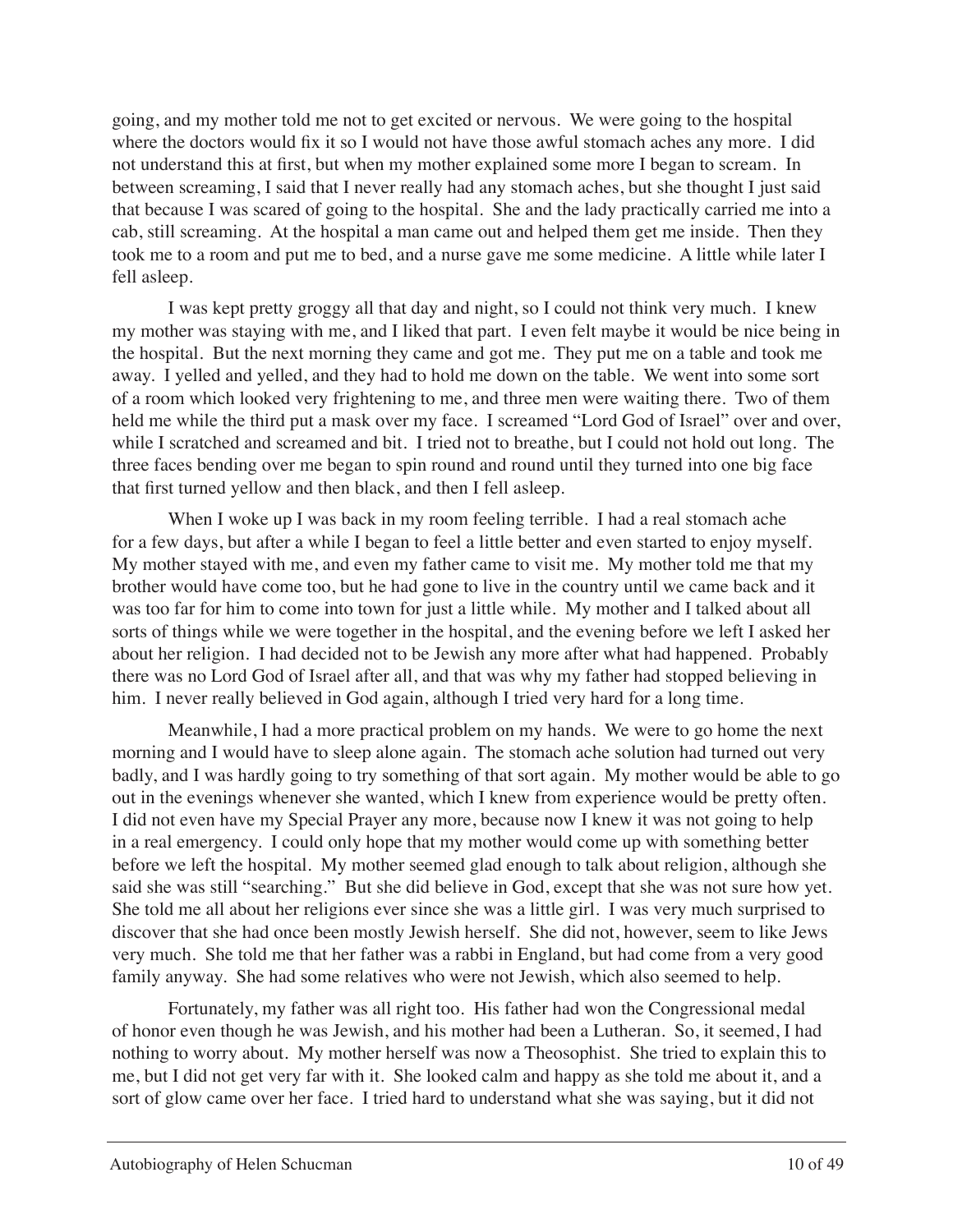make much sense to me. And then, all of a sudden, my mother's English accent began to annoy me, and a dreadful thought crossed my mind. My mother sounded just a little bit silly. The thought lasted only a moment before I hid it away. The I asked my mother if she knew a prayer I could use. It turned out that she knew lots of prayers, and she said quite a number of them for me. Some of them were pretty and a few even sounded like singing, but none of them was really right.

At last my mother thought of a prayer she was sure I would like. It was simple and fairly short, and she said it over and over to me until I knew it by heart. Then she told me she was happy I was interested in religion, and urged me to ask God to help me. She was certain that if I did that, he would show me the way. It occurred to me that she was having trouble in finding the way herself, but I did not mention this aloud. After all, she was being very good to me. She said that when we got home she would come to my room every evening and say our prayer with me. I said I thought that would be very nice. She began to stop coming after a week or so, although she did come regularly for the first few days after we were back home again. I was not particularly sorry when she gave up coming entirely. I did not want to tell her so, but I never really believed her prayer was much good. I completely forgot it myself within a month.

#### *A Miracle at Lourdes*

I do not remember much about religion from then until I was about twelve. My parents had decided to spend the summer in Europe and take me with them. I was terribly excited about the trip, but I was uncomfortable about one thing. It would be funny to spend a whole summer with my father. I could never think of much to say to him, and he did not seem to have much to say to me. Sometimes I got so uneasy with him that my stomach felt sick. I told my mother about this as the time for the trip drew nearer, and she explained the real situation about my father to me. I tried very hard to believe what she said about him.

My mother explained that father really did love me, but that he was "different." He did not show how he really felt, the way other fathers do. In fact, she said, he did not seem to notice her much either, and of course he loved her. That argument almost convinced me. I was sure he must love mother, at least. Probably I had been mistaken in thinking he did not like me just because he did not pay much attention to me. My mother said that was it. I had been mistaken. My father was a very wonderful man, and I should try to appreciate him more.

On the trip I saw that my mother was right. My father did not pay much attention to either of us. But this was not because he did not love us, of course. It was just that he was "different," and I would try to appreciate him the way mother did. After all, he was a wonderful man and I was lucky to have him for a father. I worked hard all summer trying to appreciate him, but I did not seem to make much progress. I spoke to my mother about this, and she said she understood. It had taken her a while to realize that he was "different," and it had even been a little difficult for her at first. She assured me, though, that when I had once realized how wonderful he really was, I would understand how silly I had been for not appreciating him. That, it seemed, was what had happened to her.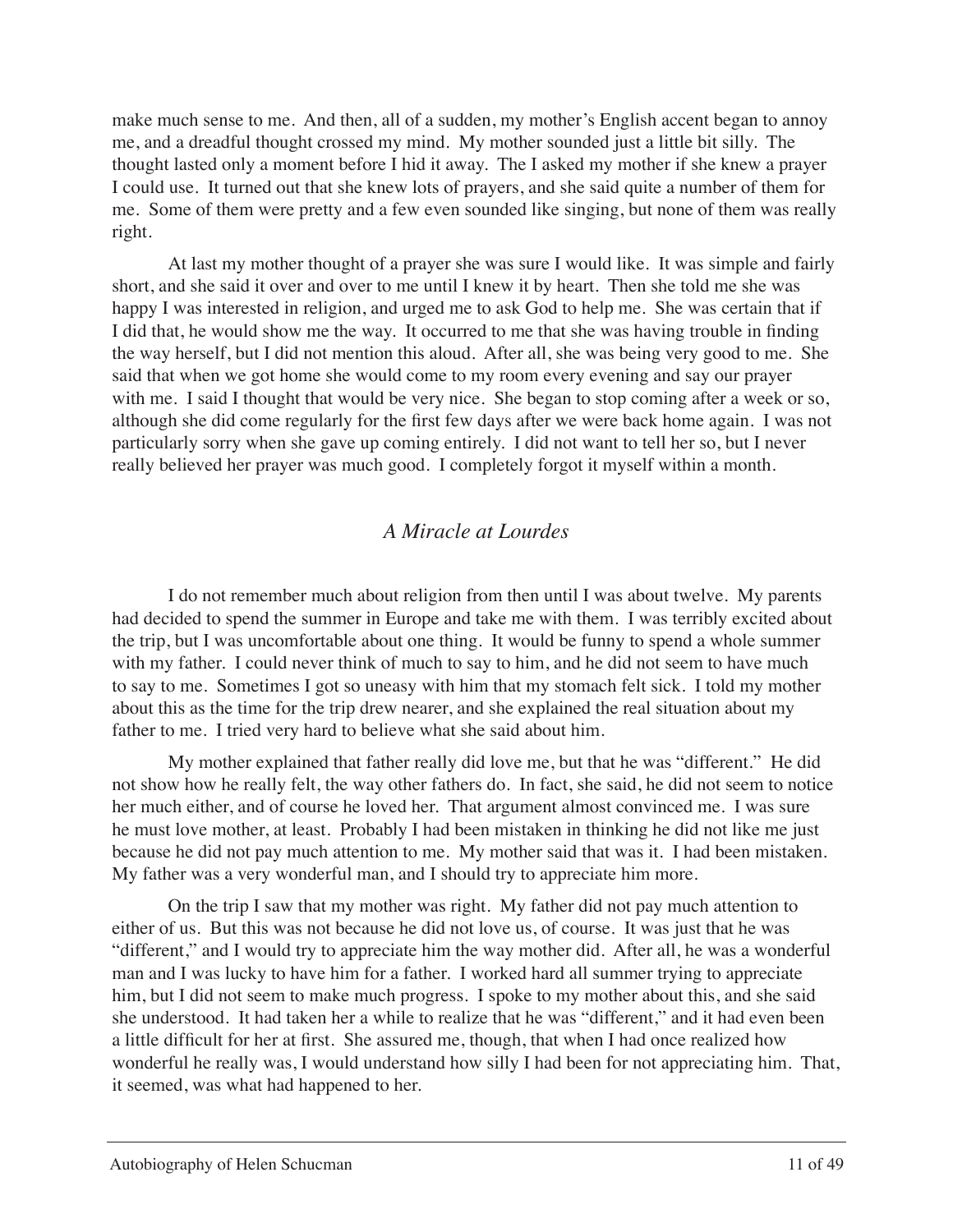We spent the last few days of the summer of 1921 at Lourdes. I was deeply impressed by the grotto, and I loved the statue of the Blessed Virgin standing high on top of a large rock. There were piles of crutches and braces that people had left there because they had been healed and did not need them any more. There were prayers and services and processions all day long, and in the evenings too. I was told that people came from all over the world to be blessed and healed, and to get the special water that came out of the side of the rock where the statue of the Blessed Virgin stood. I was blessed too, and bought a bottle with a gold cross on it so I could bring some of the water home with me. We stayed at a hotel near the shrine, and I could see the rock from the balcony of my bedroom. I went out to look at the rock every evening, and thought about the crutches and the braces and all the thousands and thousands of people who came here and believed. Could all of them be wrong?

I also remembered Miss Richardson and her rosary. Of all the places in the world, this was surely the best one to buy a rosary for myself and try it out. I had bought a little booklet about the rosary which told you how to say it. Suddenly one evening I was very anxious to get a rosary and say it right away. My mother had gone off somewhere, and my father was reading alone in their room. I told him I wanted to buy a rosary. He put his hand in his pocket and gave me some money without looking up. Much to my own surprise I asked him to come to the store with me. He said he was tired and wanted to read a while. Besides, the store was just across the street and it was still light out. There was no reason why I should not go by myself. For some reason, the conversation got out of hand from then on. I said a lot of very unexpected things which I could not understand at all afterwards.

First I said I could not speak French, so the man in the store would not understand what I wanted. My father looked up in surprise. He reminded me that I had been taking French lessons for some time and spoke it much better than he did. Then I said I did not understand French money, and needed help with it. My father said I could just ask the man in the store. He was sure I would not have any trouble. Everyone, he said, was accustomed to Americans. Then I said I just plain did not want to go by myself, and wanted him to go with me. I was getting pretty excited by that time. All of a sudden I got dreadfully angry, and began to scream in sheer rage.

My father just looked at me. He was not angry. He simply did not understand the whole thing. He said something must be the matter with me, and he thought the best thing to do was to go to my room so I could get over it. My mother would be back in a few minutes, and he would send her in to me so she could straighten things out. As I turned to go, he called me back because I had forgotten the money. He said I might still want the rosary when I felt better. I grabbed the money and ran out. In my room I sat down on the bed. I did not cry. I just sat there and did not feel anything. Mother came in a little later. She said that father had told her something was seemed to be wrong, but all he knew about it was that I had wanted to buy a rosary and he had given me the money, after which I had acted oddly.

I did not say anything. My mother said she did not think I was being very appreciative, after father had given us such a wonderful summer and had been so kind to us. I said it was not true that he was being nice to us. He was horrible and had always been horrible. I told mother she had just plain made up the part about his being "different," and I was not going to try to appreciate him any more. It was silly to pretend he was wonderful. He did not care about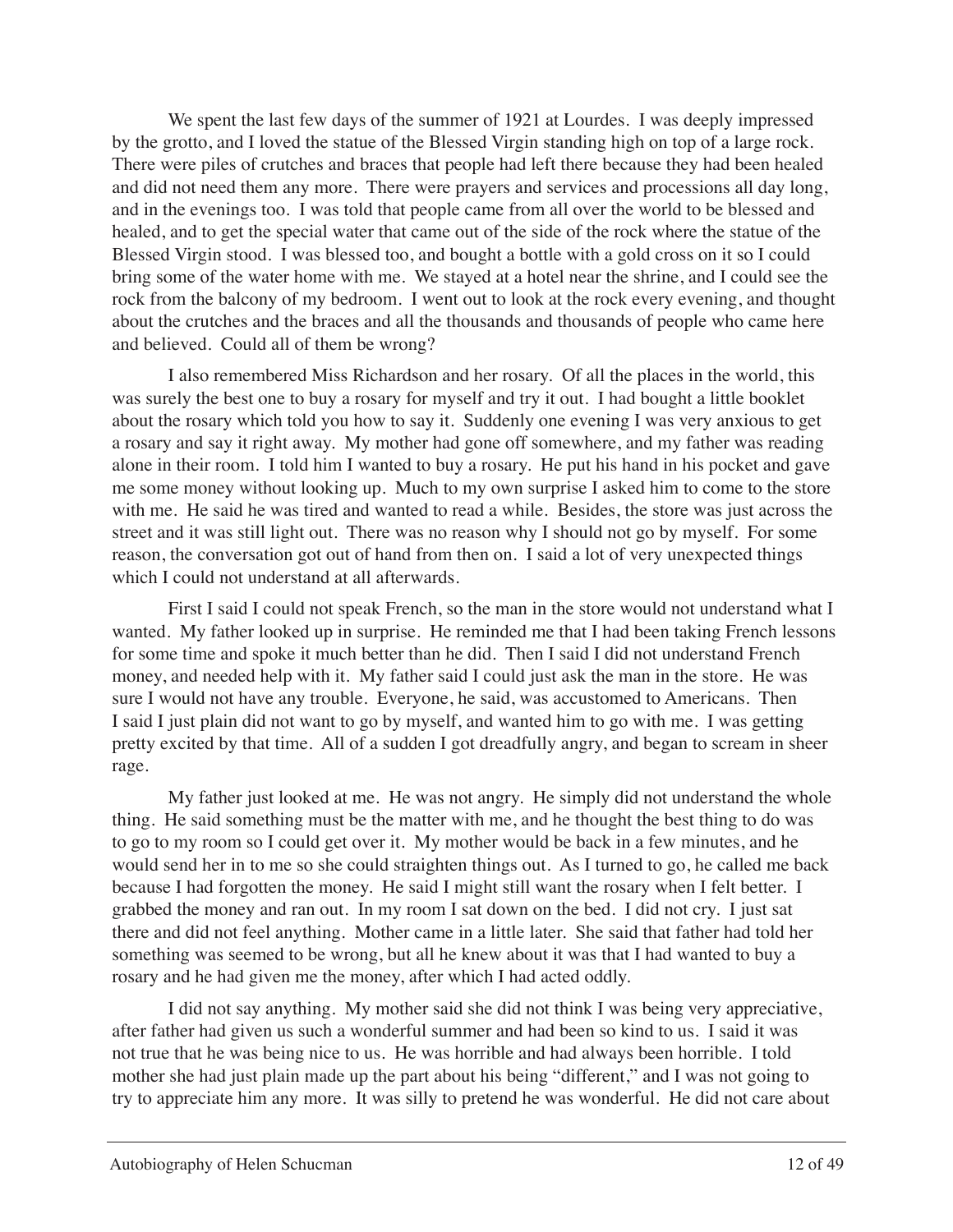anybody, and there was no sense in saying that he did. My mother was really shocked. She said I did not realize the terrible things I was saying, and I should go and apologize to him for making such a fuss when he as being so considerate. I said I wouldn't. There was a very long silence. Then mother repeated that I did not realize what I was saying, and this time I knew she was right. I began to cry, and mother took me in her arms and said lots of times people say bad things that they do not really mean. We would just forget all about it. Of course father really cared for us. It had all been a mistake.

I cried a lot more, and said I thought I must have been sick or something. That was it. I was sick and did not know what I was saying. By that time I actually felt sick, so my mother helped me to bed and I stayed there until the next day. None of us ever mentioned the episode again. In the morning father went somewhere for the day, and mother came with me to buy the rosary. I also bought a little medal of the Blessed Virgin, and we took them both to a priest to have them blessed. We stayed in the grotto for Mass and for a beautiful service afterwards. It was Saturday, and there were even more flowers and music and processions than usual. People were praying everywhere. It was all very, very beautiful. I asked my mother if she had ever been a Catholic, and she said she had not been. But you could see she was weakening.

That night in my room I stayed up in the dark with my rosary in my hand and my medal round my neck, and thought about God and Miss Richardson and the Blessed Virgin. Suddenly I had an idea. This was a wonderful place, and perhaps if I asked for a miracle for myself I would get it. And then I would believe in God and become a Catholic. I went out onto the balcony and looked over to the rock.

"Please, God," I said, aloud, "I'm not a Catholic, but if all of this is true, would you send me a miracle so I can believe in you?"

I had already decided what the miracle should be. I would close my eyes and say three Hail Marys. If there was a meteor in the sky when I opened my eyes again, that would be my miracle. I did not really expect to find the meteor, but I closed my eyes and said three Hail Marys anyway. When I opened my eyes again the sky was full of shooting stars. I watched in stunned silence, and then whispered, "It's my miracle. God really did send it. Look, oh look! It's my miracle."

I stood quite still until the stars had faded away and the sky was dark again. And then I remembered. Our guide had told us that this was the time for meteor showers in this part of the world, and they would be coming pretty often soon. It was not really a miracle at all. I had never seen a meteor shower before, and that was why I had not recognized it right away. Probably I had even picked on a meteor for my miracle because the guide had talked a lot about the showers only that afternoon, and I had thought at the time how much I would like to see one. You could hardly make much of a miracle out of that. You have to be pretty careful, or you can get fooled. Well, I know a meteor shower when I see one. I can't be fooled so easily. Then I had another thought. Couldn't it be a miracle that I thought of asking for a meteor just before a meteor shower was due? After all, I had no way of knowing one was coming just then. Maybe it was a real miracle after all. But I could not quite talk myself into it again. I had become deeply suspicious of the whole thing. I even got a little bit angry about it.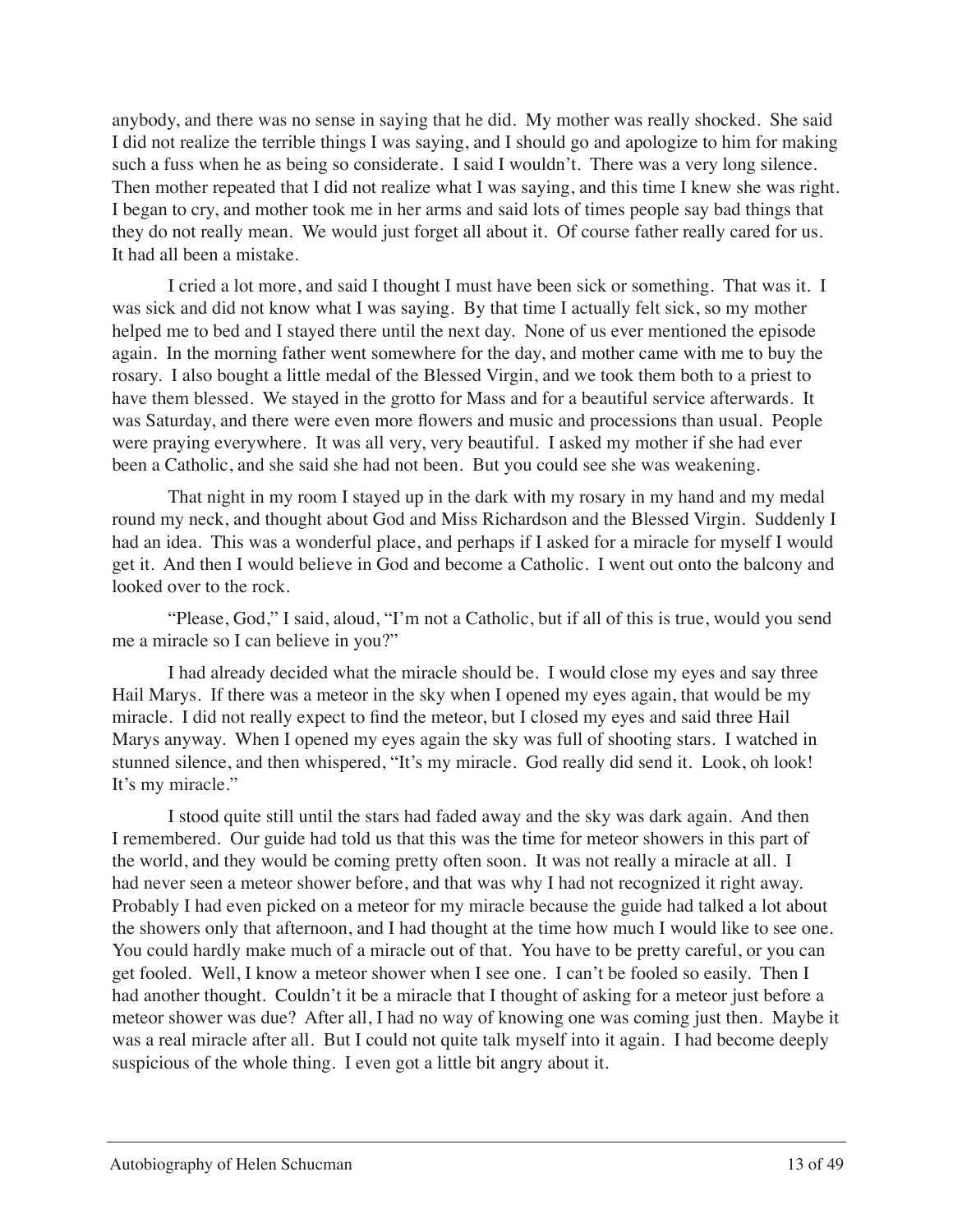Perhaps, I said to myself, the water and the healings and the crutches were all like the meteor shower. People just thought they were miracles. It all could happen that way. You can get fooled so easily. I was about to settle it that way when another thought came that made me seriously uncomfortable. I had told God that if I saw a meteor when I opened my eyes it would be my miracle. I had certainly seen a meteor. That much was fact. If there was a God, he might not like the way I was taking his miracle. I was not being appreciative. If God had taken the trouble to send a miracle especially for me, he might not take kindly to all this skepticism. And if there was a God, then there might also be a hell for people who did not appreciate him.

I had to argue my way out of the whole thing finally, although I remained somewhat uneasy about it. I persuaded myself that if God was going to bother sending me a miracle at all, he would surely have sense enough to make me believe in it. A miracle is something you have to believe in. I did not really believe in this one, so it could not have been a genuine miracle. Anyway, I decided, I did not have to make up my mind definitely about it right away. There was plenty of time for that. I would think it all over later. I was getting very tired, so I went inside and after a little while I fell asleep. I had a few uneasy dreams, but I did not remember that they were about when I woke the next day.

About a year after we returned from the trip, my brother got married and we moved to a smaller apartment. Georgia the maid came with us. She and I had been friends for some time, but we became much closer now. Georgia came from Alabama and did not have a family in New York, so she and I sort of stuck together. We used to talk things over quite often, but we did not get around to discussing religion for some time. But once she had mentioned the subject, I became very much interested in her religion and asked her to tell me all about it. Georgia was a Baptist. Her church officially believed in hell, she told me, but I gathered that her own personal God was quite friendly and did not go around scaring people with hell-fire and damnation. Apparently, he did not bother his children by making too many unreasonable demands on them, but he did not let them down and arranged it so that things always came out all right in the end. This sounded good enough to me. I was none too sure that everything would come out all right myself.

Georgia read the Bible every evening, and I began to come to her room so that we could read it together. It was a nice thing to do before going to bed. My mother had apparently stopped being a Theosophist, but she did not discuss her more recent religious ventures with me and I did not like to raise the question myself. I still wore my medal of the Blessed Virgin, but I had never been able to reach a definite conclusion about my miracle. I thought of it every once in a while, but I always held off taking a firm stand. Meanwhile, Georgia and I read the Bible in the evenings.

One Sunday, she asked me if I would like to go to church with her. Her church was way up town, and she told me all about it on the way up. I was very much excited. Georgia said that God would be waiting for us, and she was usually right. Before the service Georgia took me right up in front of the church and introduced me to the minister, who said "God Bless you" to me. Then Georgia and I sat down together, and waited for the Lord.

The people in Georgia's church sang songs that were very different from anything I had ever heard before. They sang them over and over, beginning softly and getting louder and louder each time. It got so beautiful you could burst into tears. A number of people did. But most of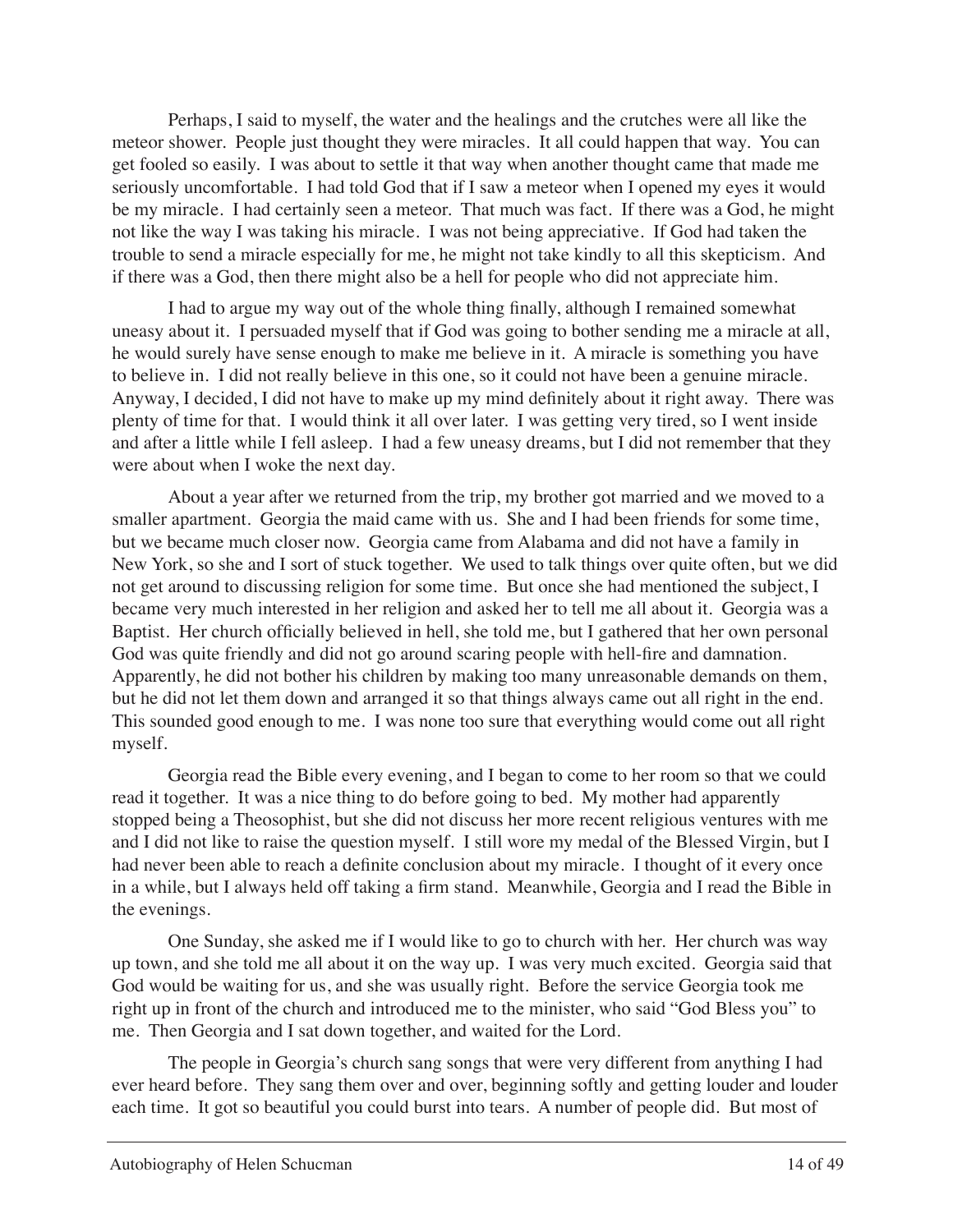them became very happy, and began to clap their hands and stamp their feet to the music. Some of them even stood up in their seats or went out into the aisles and began to shout. I could tell they were feeling wonderful even though I could not understand most of the words they were shouting. I was not sure they were speaking English at all. It was obvious, though, that they were on friendly terms with God, and were quite accustomed to speaking to him openly and directly. At first I was quite surprised by all this. I had always addressed God formally, with respect and even deference but hardly with intimacy. I did not know what to make of this very different approach initially, and even felt it might be a mistake. But soon my feet began to tap with the music. A little later I was clapping my hands, and still later I was singing right out loud just like everyone else.

Georgia was swaying back and forth with her eyes closed, but every once in a while she would look toward me and smile. I was feeling happy and very much at home. Then the minister gave us a wonderful talk. He told us all about God and Heaven and salvation. He said this world was not where we really belonged, and wonderful things were waiting for us. Some day, he said, we would all be with the Lord forever. All we needed was faith. Faith was the gift of God, and anyone who asked him for it would be given it. There was a "consecration collection" after the sermon, which Georgia explained to me. If you wanted something special, you consecrated three dimes to God and asked God for faith. After that we sang some more, and then everyone went outside to shake hands with the minister. When my turn came he asked me how I liked the service and I said it was just wonderful. He said I should come again and patted me on the shoulder.

Now that I had been specially invited I went to church with Georgia as often as possible, and consecrated my three dimes for faith. In the church I prayed and sang with everybody else, but outside when I tried to talk to God I was never really sure anyone was there to listen. Something was missing. And finally one day I found out what it was. Georgia took me one Sunday to a baptism service. People in long white robes stood at the side of a marble pool in front of the church. The minister, who was now a great friend of mine, stood in the pool and laid each of the people gently back into the water. Afterwards, they walked out of the pool on the other side and joined the ranks of the redeemed. I was very much impressed. Before the ceremony the minister had said, "Those who are to be baptized today have come to fulfill the wishes of the Lord. He has told us that we must be baptized to be saved. Unless you are baptized you cannot be pure in heart, and unless you are pure in heart you cannot see God." That's it, I thought to myself. You have to be baptized before you can see God. I had not been baptized. That was what was missing.

That evening I talked to Georgia about baptism. She had been baptized in the South and said it was the most wonderful experience in her life. She said when you get baptized the Spirit of the Lord descends on you and works a miracle in your heart, and afterwards you have a big party. Baptism makes you a real child of God. After all, the Bible says you are supposed to be baptized. Georgia took the Bible and showed me the passage. That was what it said, all right. There was no doubt about it. I told Georgia I wanted to be baptized as soon as possible, and she suggested that I talk to her minister about it. He was very, very nice. He agreed that I should get baptized, but it seems there was a problem I had not foreseen. When a minister baptizes you, you are expected to join his church. As a child of God you become a member of God's household. The minister would of course baptize me if I wanted him to, but he thought maybe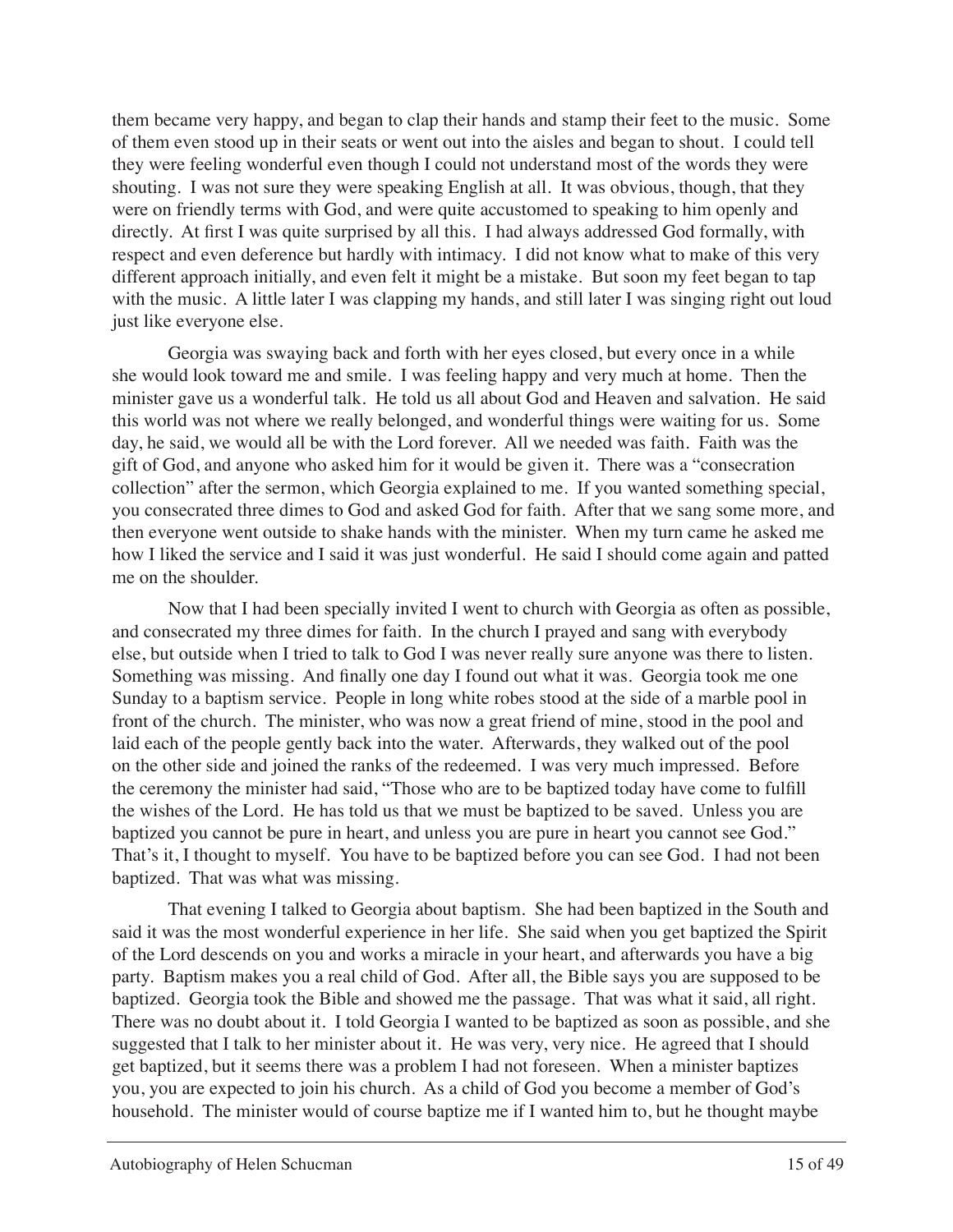I would be better off if I were baptized in a church that was, well – he hesitated a little, and then said – nearer my home. Perhaps I should go home and think it over.

I went home and thought it over. I had not realized that joining the church was part of being baptized, and I felt that one should at least believe in God first before taking a big step like that. I tried the minister of a Baptist church near where I lived, but he said much the same thing. He would be glad to baptize me and accept me as a church member. Those seemed to be the rules. At last I found a minister who held special services in a sort of large meeting house, and also had special baptism services there once a month. Georgia and I went to one of his meetings, and she explained to me that he was an Evangelist of the Lord, and had a special mission converting people. After the service, which was a very exciting one, I went up and asked the minister about being baptized there. He asked me all about me and my religion, and also about my parents and theirs. He said he would baptize me, but he thought I should ask my parents about if first. Being baptized, he said, was a very serious step. It meant taking a definite stand on God, and he thought my parents might have strong convictions of their own on the matter. I said I did not think they would care, but he said you never can tell. He would not refuse to baptize me even if they did not like the idea, but he thought I should at least tell them about it. He felt that my father especially might take my baptism hard, being Jewish. I was to speak to my parents and then come to see him again.

I did not expect opposition from my mother and she did not offer any. She liked the idea and promised to buy me a pocketbook I had been wanting as a special present. I was much more worried about my father. It was hard to figure out how he felt about anything. Maybe the minister was right. Maybe my father had strong feelings about baptism. He might even get very angry. You could never tell about him. I hesitated quite a while before asking him, and when I finally went to talk to him I had a lot of trouble in starting. After shifting uncomfortably from one foot to the other I got around to it at last.

"Father, I've decided to get baptized," I blurted out. "How do you feel about it?"

Father said he thought I should get baptized if I wanted to. I waited for him to say more, but he obviously saw no need to do so. I felt there was more to say, though.

"You don't care, do you, father?" I asked, anxiously. "I mean, you're not angry or anything?"

"Me?" asked my father, obviously surprised. "Why should I be angry?"

I was still not satisfied. Somehow it did not seem right that I should get off so easily.

"You're really sure you don't care?" I asked.

My father assured me that he was quite sure he did not care. I suppose I should have been please. I had got what I wanted, and could not understand why I felt so unhappy. Father obviously had nothing more to say, and I left very quickly because I did not what him to notice that I had tears in my eyes. The next day I went back and told the minister that my parents did not object to my being baptized. There was to be a baptism ceremony the following Sunday, and I would be included. He told me I was to pray in the meantime and I said I would, or at least I would do the best I could. The minister said that was all that was necessary.

Georgia came to my baptism as my witness and my friend. She helped me get ready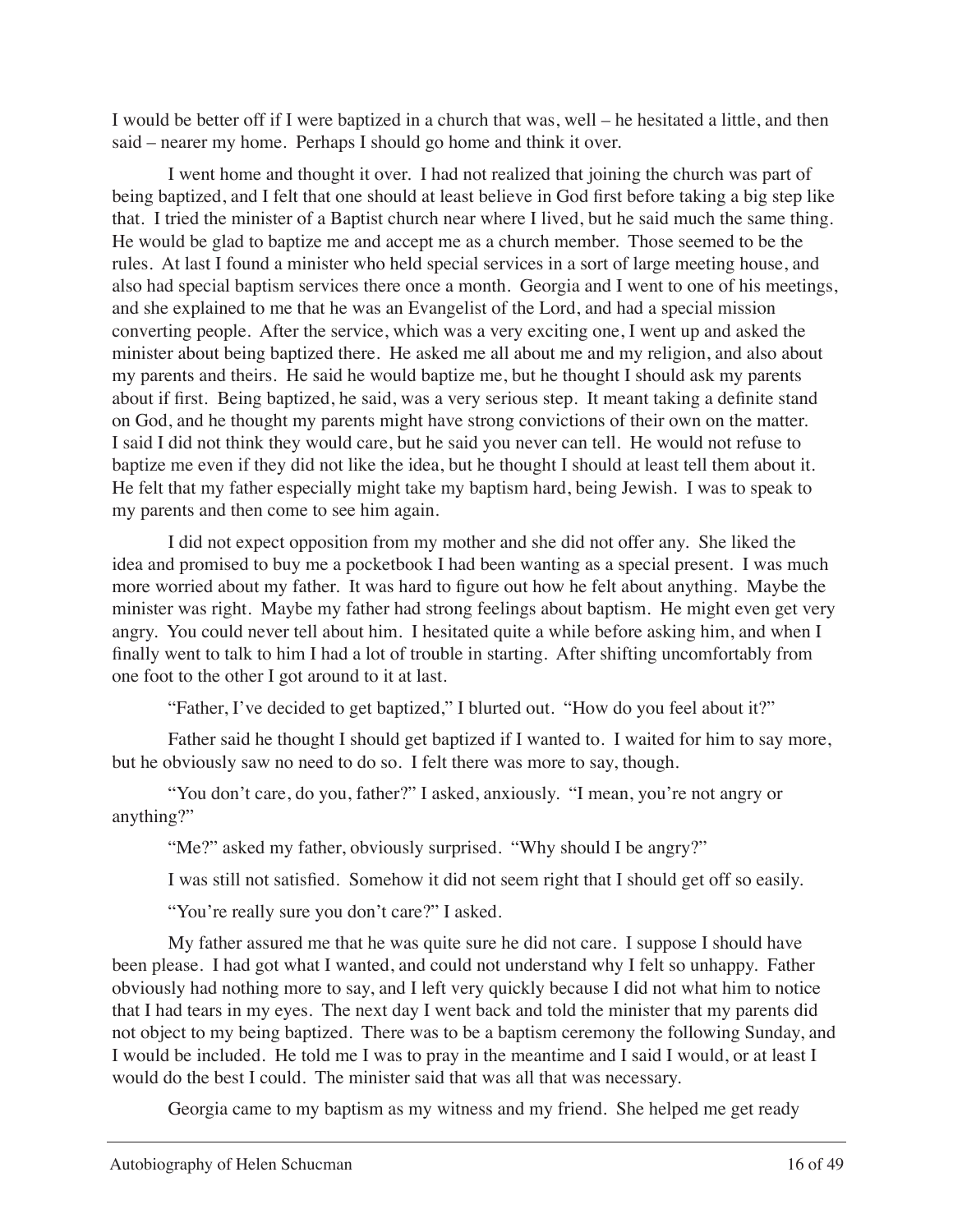and put on my white robe. She was very excited, and kept telling me that I was going to have the most wonderful experience of my life. I hoped that she was right. After the ceremony I got dressed and went to the minister's study to get my baptismal certificate, while Georgia put my wet things away in a bag we had brought with us. The minister wanted to be sure he got the name right, so he asked me to spell it out for him. My first name came out all right, but when I got to my last name I did a very peculiar thing. I was quite surprised when I did it, and afterwards I was too embarrassed to correct it. Instead of giving him my father's last name I gave him my mother's maiden name as mine. I turned scarlet, but it was done now and I let it go. The minister made out the certificate and handed it to me. I hid it in my purse and ran back to Georgia. I was glad she had not heard me make that terrible mistake.

On the way home, Georgia said she thought we should have some sort of party so she treated me to ice cream and cake and bought me a box of candy afterwards. I enjoyed the party, but when we got home I began to feel quite bleak. It was not really different, now that I had been baptized, but I went on going to church with Georgia a while longer, just in case. Then I began to go up only once in a while, and finally just sent up my three dimes for Georgia to consecrate for me. There was no use. I did not have faith. Georgia said it was probably the work of the devil, and suggested that I pray anyway. She also promised to pray for me. God would not let me down, she was sure, now that I had been properly baptized. I was very fond of Georgia. She had been kind to me. I thanked her for her prayers and let it go at that.

Soon after that I ran into other problems. I had been fat for a long time now, but it did not bother me too much until boys became important. At parties boys teased me about being fat, and did not ask me to dance or phone for dates. I was pretty miserable and did what I always did when I was pretty miserable. I ate. The more I ate the fatter I got. I began to refuse all invitations, and came home right after school and stayed there. I had not found God, and it was beginning to look as though I was not wanted much on earth either.

My mother realized I was in trouble and really tried to help. She had found the most wonderful Christian Science practitioner who, she said, had shown her the light. After all, I had nothing to lose and might even come out a bit ahead. My mother gave me a book on Christian Science to read first. Unfortunately it did not make much impression on me one way or the other, and I went to the practitioner more in the spirit of hope than of faith. The practitioner gave me a lot of arguments with the glibness born of frequent repetition, but I could not help thinking that by her way of argument you could prove just about anything. I realized very soon that I was up against the same old problem. You have to believe first and then find proof for what you believe. There was no point in going through all that again.

But the world was still with me and I had to deal with it somehow. I decided to retire from social life and become an "intellectual." Now I refused invitations because I preferred to stay home and read, and when invitations did not come I did not care because I had something better to do. Eventually I stopped eating too much and slimmed down, but I had got the idea that the world was an uncertain and treacherous place, and I was not eager to return to it. I did not, in fact, know very much about it. I had missed out on the early party and dating stages, and was not up on the popular plays and movies. I did not understand what the boys and girls of my own age were talking about, and as time went on it was harder and harder for me to communicate with them. I went on being an "intellectual." I did no have much choice in the matter, really.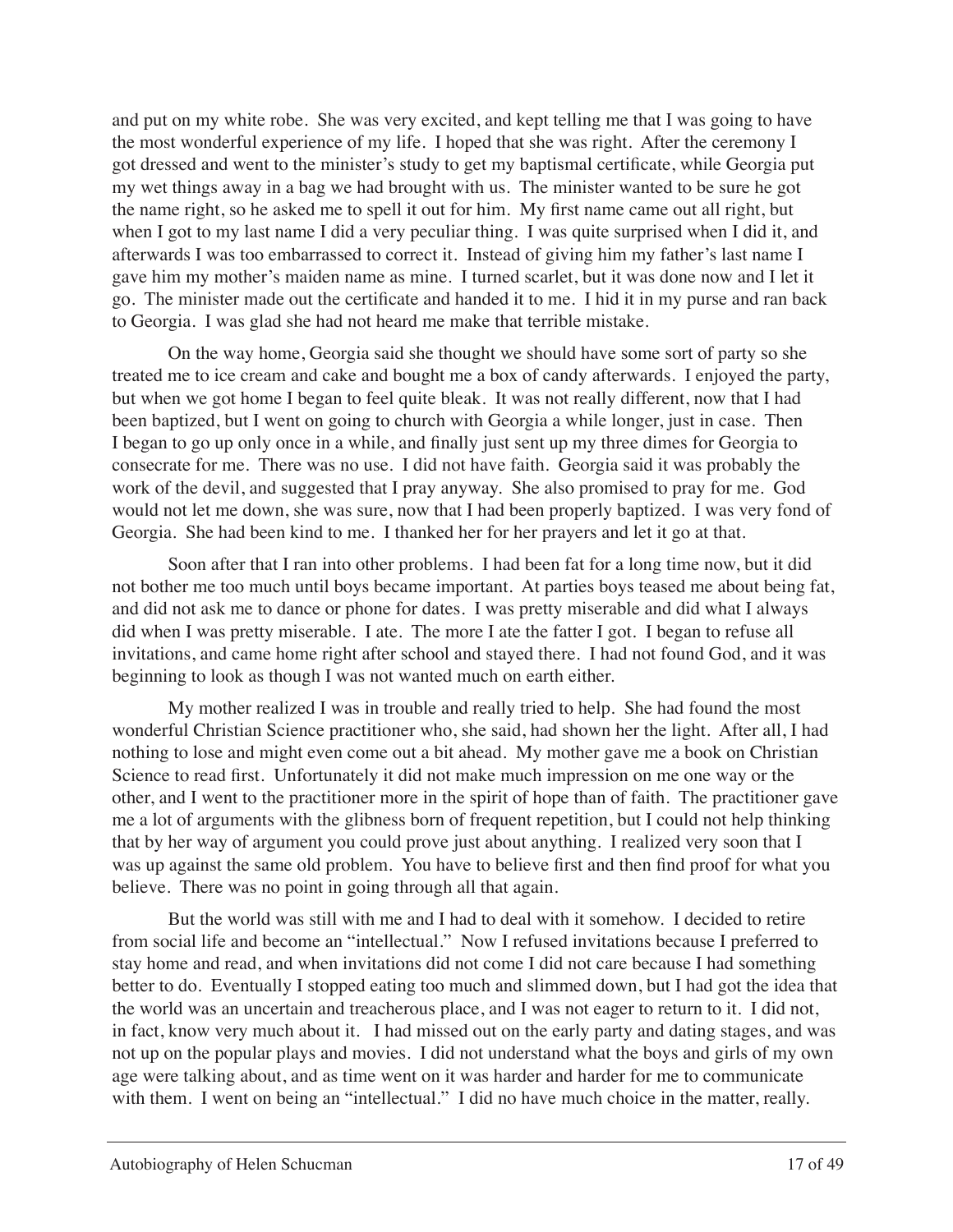#### *College and Marriage*

By the time I entered college in 1931, an intellectual role was my chief source of comfort and protection. I majored in English, and told my mother I intended to become an English teacher, as she had been. My mother was pleased with this idea, and so actually was I. It seemed to be a friendly thought. This was not, however, my secret intention. I had no doubt that some day I would be a great writer, probably an internationally famous novelist. I would live by myself and write. I would be different from other people, but distinctly better. In view of my secret goal, the intense difficulty I had in writing anything was particularly trying to me. Further, I was so sensitive about my writing that even when I finally succeeded in getting something down on paper, I was quite likely to hide it and refuse to hand it in. It was difficult to deny that this was not in keeping with my future career as I envisioned it. I somehow managed to work it into my role as both an intellectual and as a great writer-to-be, although I was never too comfortable about it. As an intellectual I was hypercritical, and as a future writer I was supersensitive. Some day these attributes would add to my eminence, even though they were rather hard to cope with at present.

Meanwhile I read a lot of philosophy as well as literature, and became happily involved in systems of thought, the laws of reasoning, and logic in particular. To the business of living I paid as little attention as possible. In my second year at college I met Louis, a boy who worked in the library. He was an "intellectual" too, and we began by talking about books. We branched out into philosophy, in which he was also interested. He had not gone out with girls much, and was glad to be able to talk to one who did not make him uncomfortable. We began to see each other every day for lunch, and then every evening as well. A few months after we had met he asked me to marry him. It was the only proposal I had had. It was also the only one he had made. I talked the idea over with my parents, or at least my mother. My father said he barely knew the young man and could hardly have much of an opinion on the matter. My mother, although slightly tentative because the young man was Jewish, was nonetheless very enthusiastic about marriage. She asked me if I were sure he was really the right one, and I said I was, not really knowing what else to say. Then my mother kissed me and began to arrange for a party. And so, it seemed, I was engaged. I was married a few months afterwards in 1933. My husband is not religious, and largely to please his parents we arranged for a short ceremony to take place in a reformed rabbi's office.

The Sunday before we were married Georgia made a special consecration for us, and that time I really appreciated it. I was quite uneasy about the whole thing. I went for a thoughtful walk the afternoon before the ceremony, and what with one thing and another I stopped of at a Catholic church. I did not say any prayers, but I lit two candles, one for my future husband and one for me. It seemed like a good thing to do. The next day my father drove us over to the temple. I was much too nervous about the ceremony to want an elaborate affair, and asked the rabbi to make it as short as possible. It was over in less than ten minutes, and I have no idea what the rabbi said. My husband and I were both a little surprised to realize that we were married. After the ceremony we each went back to our parents' homes to study. We were married in late May, during the week of final examinations.

Being married made little change in my life at first. I still had two years of college,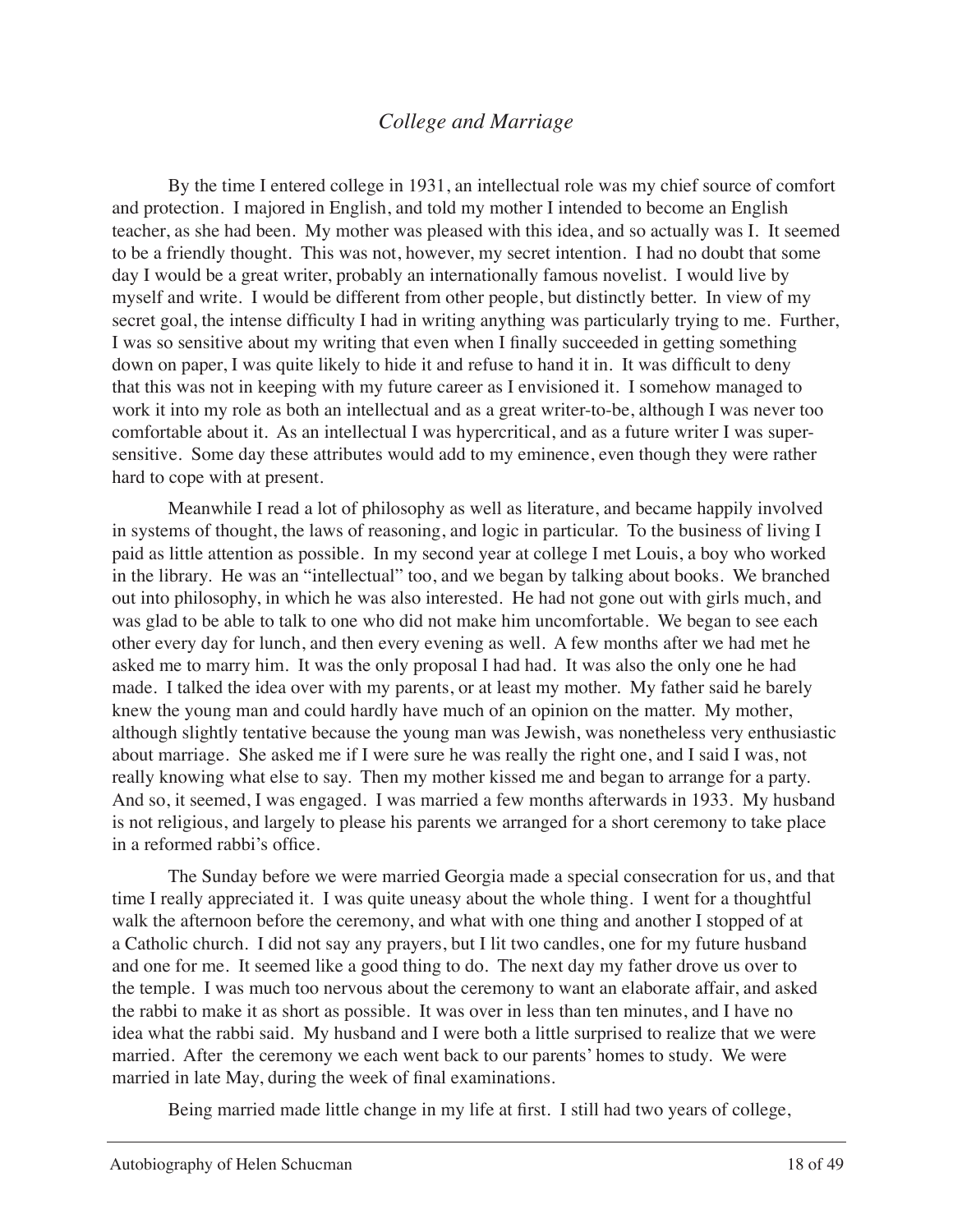which I wanted to finish. My husband graduated the year we were married and decided to go into the book business. We did not have anything to live on while he got started, so he moved in with us for the time being. The apartment was large, and there was plenty of room. Besides, I did not feel really married, and was very happy with the arrangement. My husband was busy with the book business, and I was busy with school. I expect I would have liked to continue it indefinitely, especially as my husband did not find it difficult. The household still ran smoothly, meals were on time, and he and my father played chess in the evenings. After my graduation in 1935, however, we were forced to take a place of our own quite suddenly. My mother became very ill, and the doctor suggested that she be relieved of all housekeeping pressures. My parents moved to a small apartment in a hotel which provided complete service, and my husband and I moved to a little place of our own nearby.

My parents no longer had any need of Georgia, but she had been with us so long that she was virtually a member of the family. Besides, the decision to give up the apartment had been very sudden, and there had been no chance for Georgia to look around. Times were bad, too, and few families were able to afford maids in those years. Georgia had never worked for any other family since she came up North from Alabama as a girl, and my parents felt a real obligation to her. They made a very generous arrangement for her and also for me. My husband and I could hardly afford a maid, but my parents agreed to continue to pay Georgia's salary and have her come to work for us. I was grateful for this decision, not only because I did not know how to cook. Georgia was a very old friend and it was nice to have her around.

My husband's bookstore was very far away from our apartment, and when we decided that I would work in the store too it was obvious that moving nearby was the sensible thing to do. We found an apartment a few blocks away from the bookstore, but I did not like it at all. It was a long way from where my parents lived, and I could not get over the feeling that I did not really belong there. I also began to help my husband in the bookstore, and I did not like that either. I tried to think of it as "our" store, but I could never quite manage it. About a year later I got very sick, and the doctor told me I would need an operation, which frightened me half to death. I had nightmares of being held down on a table and having a black mask held over my face. I woke up screaming almost every night. I held out in terror for several months, during which I merely got sicker and sicker. At last I went to talk it over with the doctor again. He assured me that the surgery did not amount to much, and that I would know nothing about it until it was over. He was also fairly certain I would be out again in a week or so. I was too sick to stall any longer, and arranged to go to the hospital the next day.

That evening I sat down by myself and tried to get organized. It would be much easier, I thought, if I believed God would take care of me. There was a chance, I supposed, that he existed after all. Certainly the fact that I did not believe in him had nothing to do with his existence one way or another. In any case, there could be no harm in attempting a reasonable compromise. I would put the operation in God's hands in case he existed, and if things turned out all right I might even be able to believe in him again. There was nothing to lose by trying. I said the Lord's prayer, put my operation in the hands of God, and went to the hospital the next day with my medal of the Blessed Virgin around my neck.

As it happened everything went wrong. I was unconscious for a long time, and did not get out of the hospital for over four months. One of the nurses who took care of me was Catholic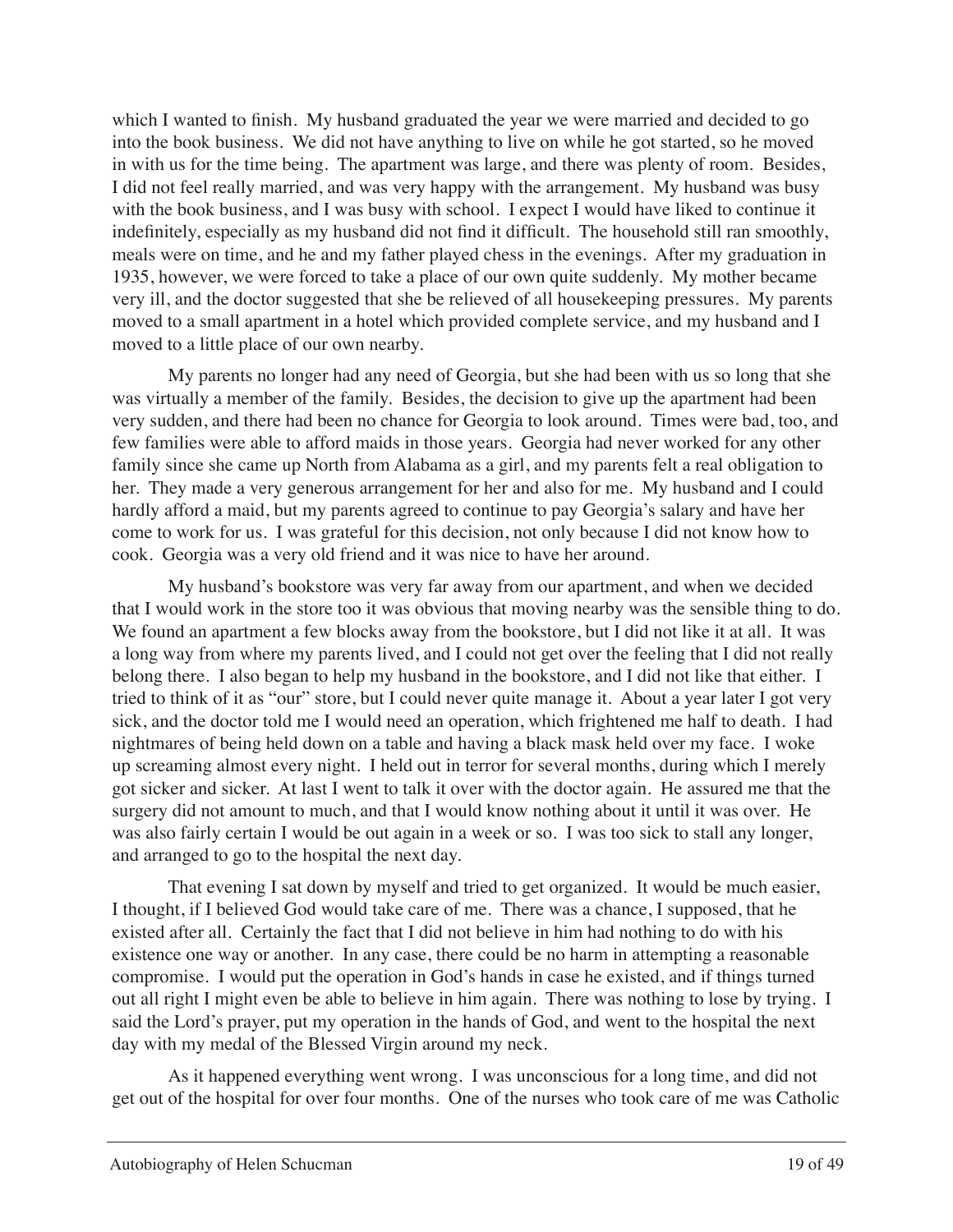and very religious. She thought I was Catholic too, having seen the medal I was wearing. She told me that she had been praying for me every day, and had offered up a mass of thanksgiving when I finally regained consciousness. God had been very good to me, she said, and it was a real miracle I had pulled through. I did not see it that way myself. I was very angry about the whole thing, and stayed angry about it for years. If this was God's idea of making things turn out all right, I thought, he certainly had a nasty sense of humor. The nurse did not approve of my attitude, and said, rather stiffly, that she would continue to pray for me anyhow. God would make me see things properly. She did not think I appreciated all he had done for me.

That last remark had a certain familiar ring to it that made me even angrier. I told the nurse that I could not stop her from praying, of course, but added that I would appreciate her not asking God for another miracle until I was at least strong enough to cope with this one. I said that, all things considered, I was pretty lucky to have survived it. I was, in fact, very willing to wait quite a long time before the next one, and I suggested that she tell God there was no hurry. The nurse replied that it was obvious that I was in great need of prayers regardless of how I might feel about it, and that she would continue trying to help me in spite of my lack of appreciation for the miracle God had bestowed on me. I felt anything but grateful for her continued help, and told her so. What I really needed was to feel better and get out of the hospital, and it did not seem likely to me that prayers would help in this.

Throughout all the long days in the hospital I could hardly wait to get out, but when I finally went home I was not at all enthusiastic about it. Until I had got sick I had always cherished a vague idea that nothing really bad would happen to me. Now I felt that only bad things were likely to happen, and actual disaster seemed inevitable. I walked around on tiptoe, waiting for the axe to fall. I was unwilling now to take a chance on anyone or anything. I was convinced that nobody really cared much about me, a belief that neither my husband nor Georgia could shake. I felt abandoned by earth as well as Heaven. I was sick for a very long time, but eventually I was forced to recognize that I was better physically and had to declare a moratorium on being an invalid, a decision the doctor felt was long overdue. It was, however, one that left me in a very difficult situation. Being sick had given me something of a vacation from my problems, but the problems were still there and my being so angry did not help me resolve them.

It was years before it finally dawned on me that there was just a chance I might have been looking at things the wrong way. It had taken over twenty years for me even to suspect this possibility. Having conceded this much, I began to review my life thus far, and among other things I went over my long and erratic search for God. It was clear that I had got nowhere with that. Admittedly, the fault may have been mine. Perhaps, as the nurse had said in the hospital, I did not appreciate all that God had done for me. I had had trouble accepting a miracle once before, as I remembered. Nevertheless, I thought, people can only set up projects as best they can, and in my way I felt I had tried. There was no point in speculating about how the search might have turned out had I undertaken it differently. If God exists, which I very much doubted, he might someday bring up the question of religion himself. If he does not exist, well, then that's the way it is. For myself, the search was over.

A few more positive conclusions came from my period of reconsideration, though. It was true that I had not found the green pastures, but it occurred to me that I did have a home in spite of that. In fact, I was sitting in my home at that very moment. It was just that I somehow had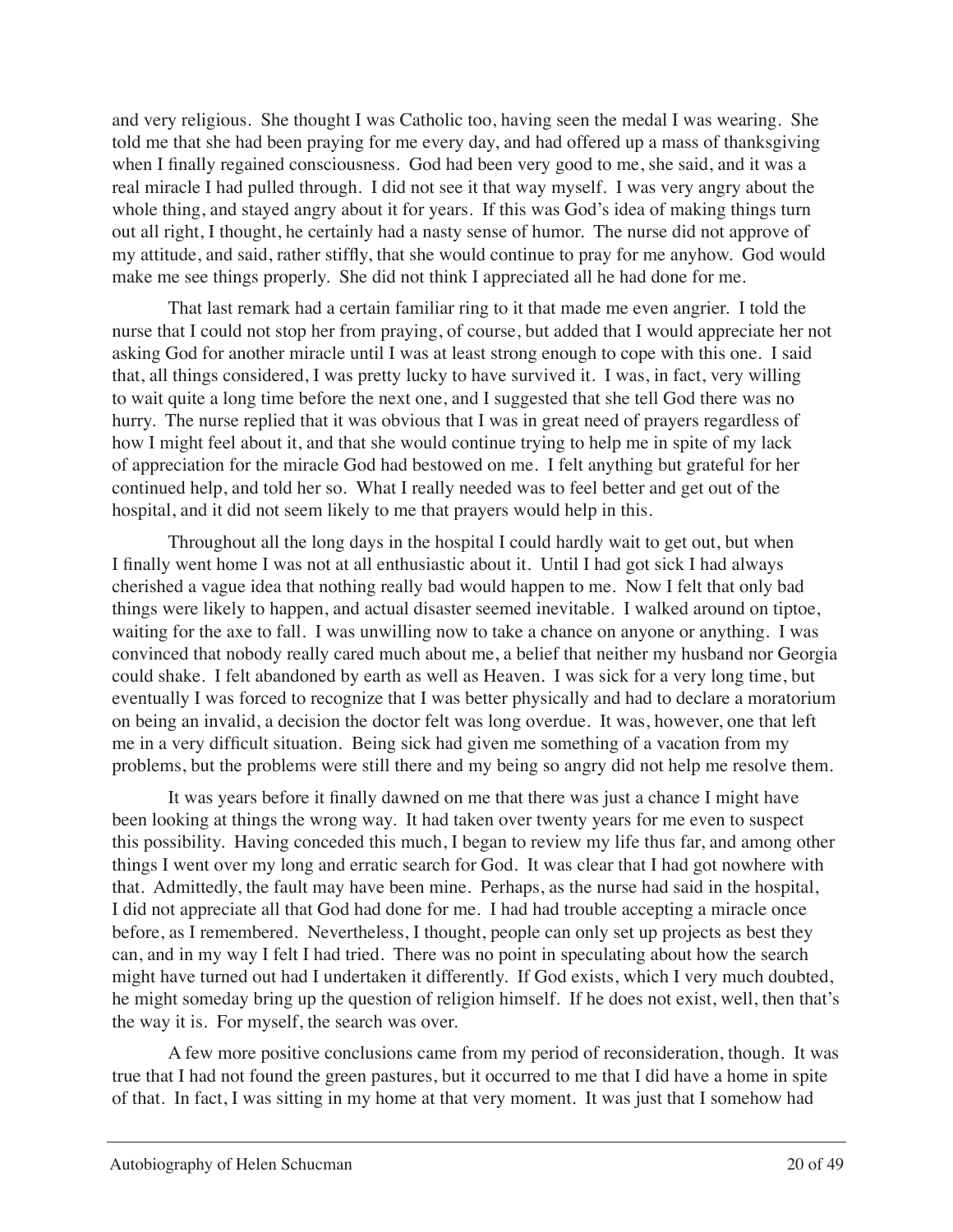not noticed it before. I was not living in it alone, either. My husband lived there with me. I had got around to thinking about him at last. He might be quite nice, I decided. He was not God, of course, but that was probably just as well, all things considered. And he did seem like the sort of person you might work out a reasonably good relationship with. It would take a while, naturally, and might be quite difficult sometimes, but I might just as well get started on it. We have been married a long time now, and on the whole we like it that way.

When I turned away from the search for Heaven, I realized I had better start to search for a good way to spend the rest of my life on earth. This, I recognized, might be difficult, since I still knew very little about the world. But again, I might just as well get started. Georgia took care of our housekeeping, and we had no children to occupy my time. At first I tried the book business again. My husband is a first-rate book man, who had spent much of his earlier school years truanting from classes and happily reading in the public library. He had collected an excellent library, and was still more interested in buying and reading books than in selling them. Nevertheless we managed to struggle by, and finances were not too serious a problem. My father was generally willing to help us out if we really needed anything. But while the book business was clearly the right place for my husband, it was equally clearly the wrong place for me. I began to go there less and less frequently, and usually quarreled with my husband when I did. We just could not seem to get along together in business. I began to feel trapped in a bad situation, without a clear-cut idea of how to get out of it.

For a time it began to look as though my earthly search might end up as ineffectually as my search for Heaven. Yet despite my increasing depression, I had to recognize that I was singularly free to do whatever I wanted. My husband gave me active support and encouragement in planning for an independent career, and my father did not object to paying whatever expenses might be involved. The problem was that I could not seem to make up my mind about what I wanted to do. It was obvious that I was not going to be the great writer I had once envisioned. However, I continued to consider various other careers largely at the level of fantasy, without seriously considering the necessity of undertaking realistic training. I had been out of college for a while now, and was actually quite fearful of going back to school. The truth is that I had become intensely afraid of failure.

My husband showed exemplary patience during our long and frequent discussions about my potential career, but I was so uncertain that it took years before I could arrive at any sort of decision. Even after I had more or less decided to become a psychologist, my efforts were limited for a long time to endless discussions with my husband, writing for course catalogues, and talking about training possibilities with college advisors. Actually, I did not know what psychology was really about. I had only a vague sort of notion that it had some of the answers I needed. I finally made up my mind to overcome my fears and enter graduate school, but at the temporary cost of perspective on the undertaking. I went back to school in 1952 almost fiercely driven to get top grades. Having failed in the search for Heaven, I was grimly determined to succeed on earth.

My mother died while she was considering the possibilities of Unity, so she did not have time to come to any conclusions. I remember the words at her funeral service, "... And it has pleased Almighty God to call his daughter to her eternal rest ..." I hope it was that way with mother. After all, it would be only fair. My father died some years later. My brother and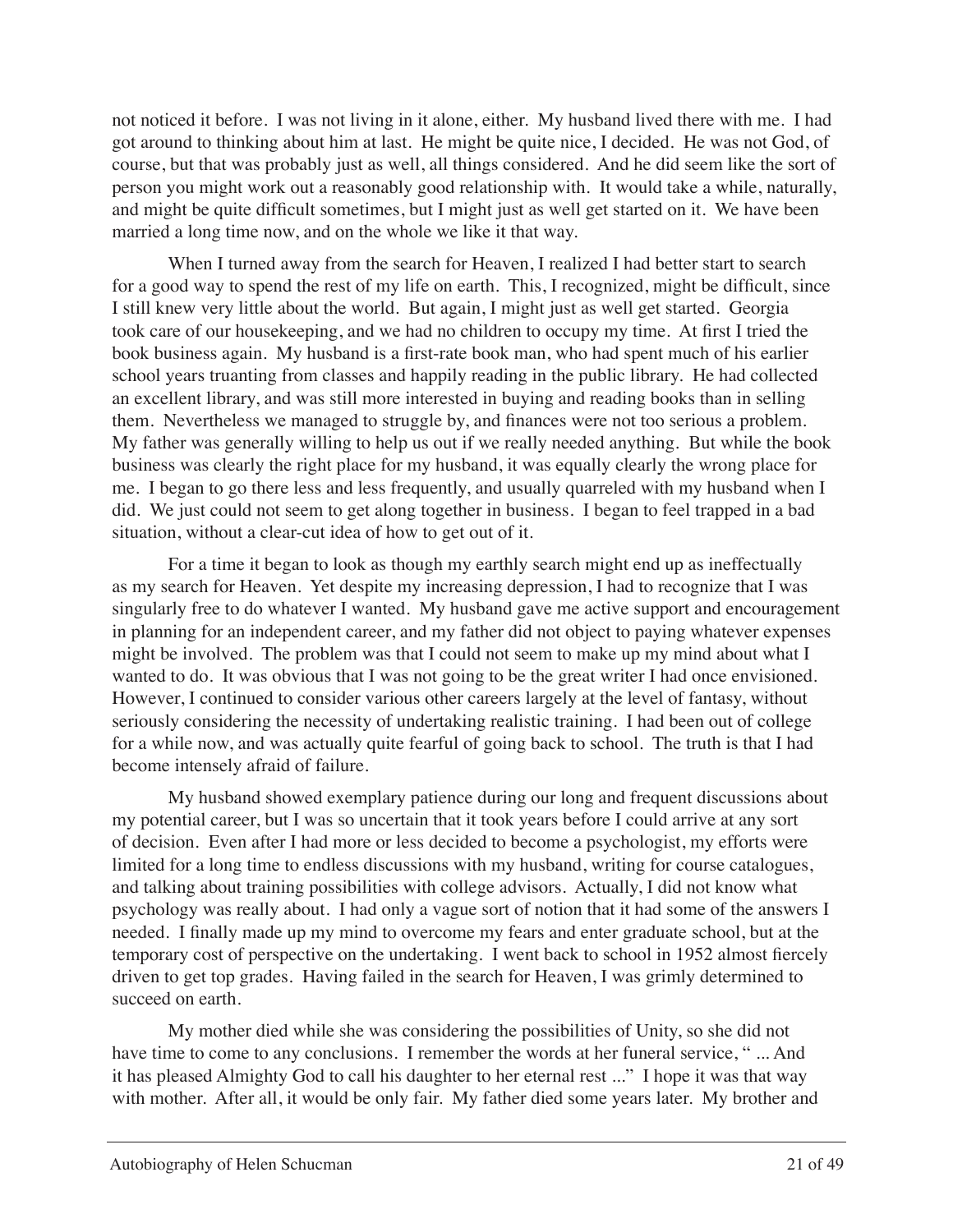I had never got to know each other well, but we talked quite a bit after father's funeral. To my surprise, my brother asked me what sort of a person I thought father really was. I told my brother that he had been in business with father for a number of years and had seen him every day. Surely he was in a better position to know father than I was.

"You know, it's a funny thing," answered my brother, after a rather long silence, "I never really found out much about him. I thought maybe you would know."

I merely shook my head. We were both silent for a time, and then agreed that it did not matter any more. As for me, it was not the first problem I had to give up unsolved, and it would probably not be the last. I was willing to let it go at that.

Of the Old Gods only Georgia remains. She is something of a miracle herself. Her hair is white, but otherwise she has changed very little. I have no idea how old she is, and she gave up counting the years a long time ago. She still goes to church regularly, and says a prayer for me every day. She insists that the Lord will reveal himself to me yet, and I always smile but do not answer. There is really nothing for me to say. I do like to think of Georgia praying for me, though, and I take out my medal of the Blessed Virgin and look at it every once in a while. I would hate to lose it, somehow. Beyond that, I do not think about religion very often any more.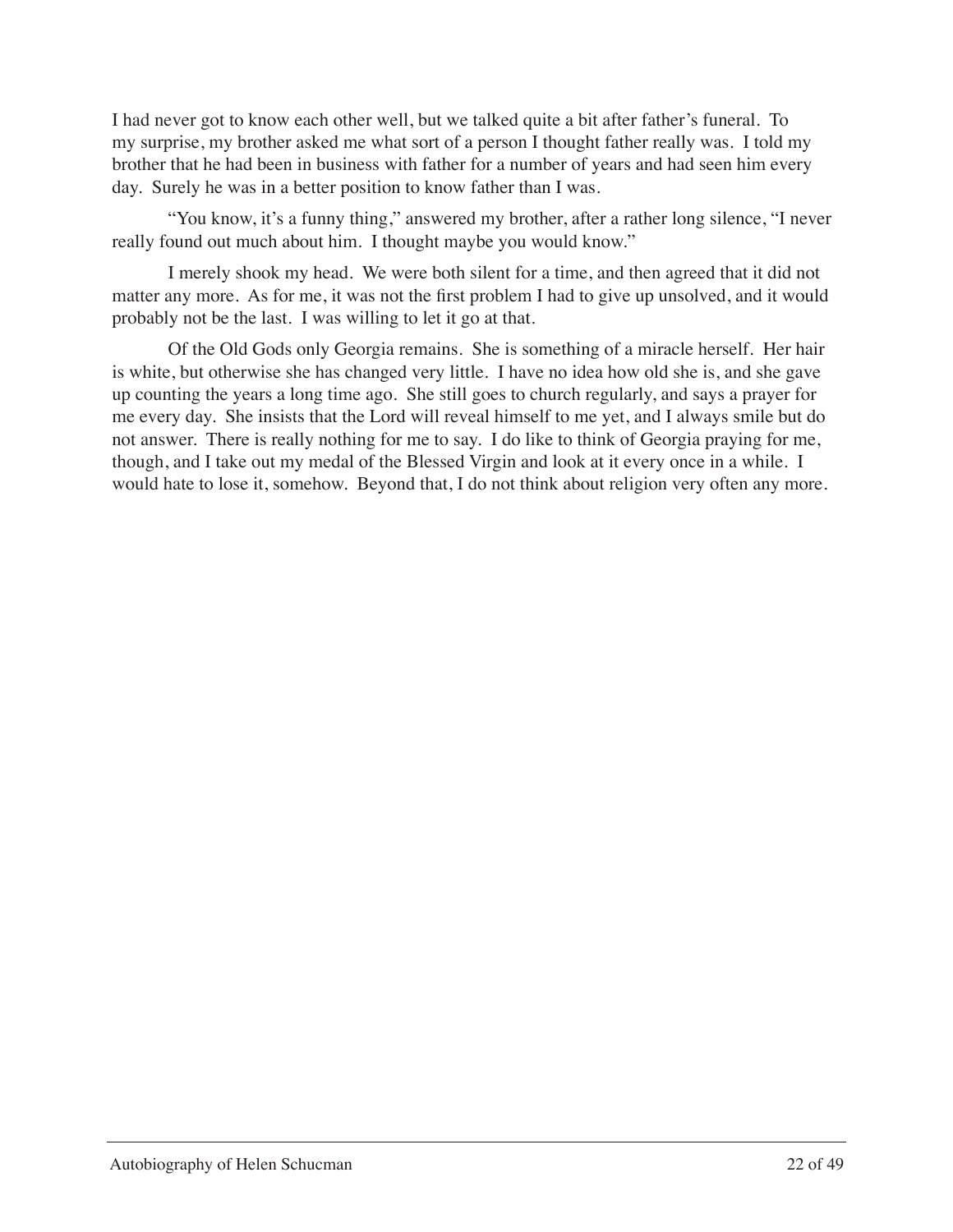# **PART II**

As it turned out, the subject of religion was not a closed issue, and it was brought up again in a most unexpected way. Actually, the first episode in a long and startling series of events took place at a particularly unlikely time. I had shifted from agnosticism to angry atheism, having reached a point where the mere mention of religion irritated me. I was heavily armed with "scientific" weapons, prepared and even eager to do battle with ideas even remotely religiously toned. I was also angry at people. They seemed to have developed an exploitative tendency and lack of consideration the extent of which I had not previously suspected. I felt increasingly deprived, unappreciated and resentful, and had no idea that I was quite depressed and anxious. I firmly believed I had overcome superstition at last, and was finally looking at things realistically.

One cold winter evening in 1938 my husband and I went to visit some friends who lived some distance away. I hated public transportation and avoided it wherever possible. I was a secret cab-taker for years before I was married, but had generally left the cab a block or so from our building because my father strongly disapproved of taxis except in emergencies. Now I no longer saw any need for such apologetic behavior. I wanted to take a cab that evening, particularly as it was starting to snow. My husband reminded me, to my great annoyance, that the trip was long and the subway only a block away. Without expressing further objections I marched angrily to the subway, grimly determined to suffer. As we reached the subway platform a train was just pulling out, and we had to wait some twenty minutes for the next one. I grew angrier as the minutes passed. When the next train finally came it was packed, and we had to stand for quite a while before we got a seat over a very hot radiator. At each station a freezing gale blew in as the doors opened.

I grew increasingly sure I would come down with pneumonia, probably in both lungs. As an additional hazard, people were coughing and sneezing all around us, and I could almost see the germs attacking. I became convinced that my husband's thoughtlessness would probably have a fatal outcome. His contented absorption in his newspaper did not help matters, either. Besides being dangerous, the whole situation struck me as thoroughly revolting. The train smelled of garlic and peanuts, and the people looked shabby and dirty. Across the aisle a child with hands streaked with chocolate patted his mother's face and left smudgy fingerprints on her cheek. Next to her, another mother was wiping off her coat where he baby had thrown up. A child a few seats down picked up some chewing gum from the floor and put it in his mouth. At the far end of the train a group of old men were arguing heatedly and perspiring freely. I closed my eyes in disgust, feeling sick to my stomach.

And then a stunning thing happened. It was a though a blinding light blazed up behind my eyes and filled my mind entirely. Without opening my eyes, I seemed to see a figure of myself walking directly into the light. She seemed to know exactly what she was doing. It was, in fact, as if the situation was completely familiar to her. For a moment she paused and knelt down, touching the ground with elbows, wrists and forehead in what looked like an Eastern expression of deep reverence. Then she got up, walked to the side, and knelt again, this time resting her head as if leaning against a giant knee. The outline of a huge arm seemed to reach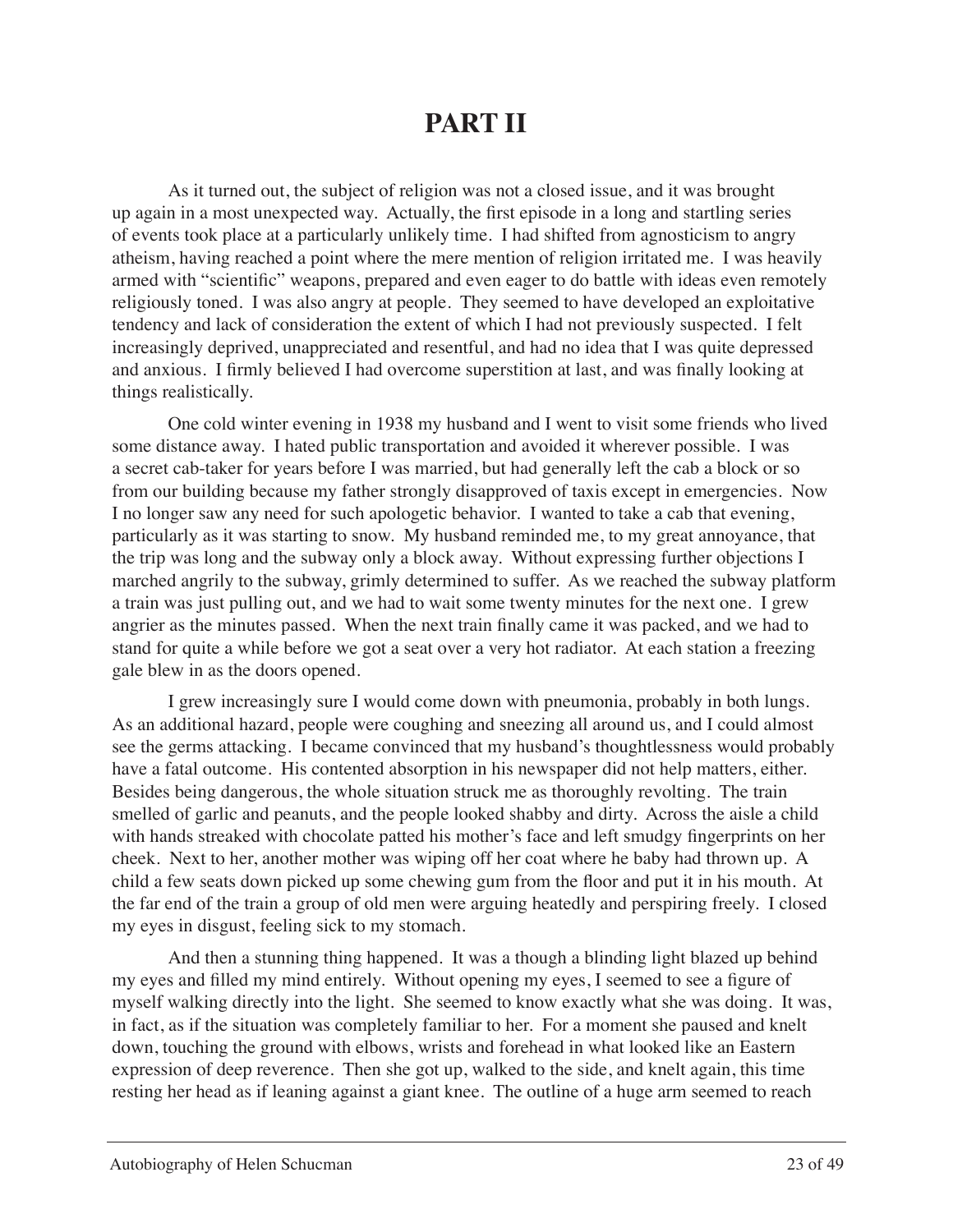around her and she disappeared. The light grew even brighter, and I felt the most indescribably intense love streaming from it to me. It was so powerful that I literally gasped and opened my eyes.

I saw the light an instant longer, during which I loved everyone on the train with that same incredible intensity. The the light faded and the old picture of dirt and ugliness returned. The contrast was truly shocking. It took me several minutes to regain a semblance of composure. Then I reached uncertainly for my husband's hand.

"I don't know how to explain this," I said in a shaky voice, "and it's very hard to describe. But, well ..." I hesitated a moment, and then went on breathlessly, "I saw a great light, and waves and waves of love came out of it, and when I opened my eyes I loved everybody. It's all gone now, and I don't understand what happened."

My husband, an omnivorous reader for years, had riffled through some material on mysticism on and off, finding the subject of some interest though hardly worthy of scientific investigation. He did not seem surprised, and merely patted my shoulder reassuringly.

"Don't worry," he said, soothingly, picking up his newspaper. "It's a very common mystical experience. Don't give it another thought.

I tried to follow his advice and partially succeeded. The episode did not fit into my conscious life, which remained unaffected by it for a very long time. Nevertheless, the experience sort of hung suspended in a little corner of my mind, although I did not give it any serious thought for years. It was even longer before anything of a similar nature occurred. Meanwhile, I continued with my studies with my atheism unshaken.

#### *A New Career and Bill Thetford*

I was lucky as a student and later as a beginning psychologist. All sorts of opportunities turned up unsought. Right after graduation, a grant proposal based on my doctoral dissertation was submitted by the university and approved for funding. The project turned out well, and the head of the department offered me a teaching assignment and suggested that I submit additional proposals. This time my luck seemed to change. I had visions of heading up a large and growing research department, and was desperately eager that the proposals be approved. The day they were being considered I was beside myself, and went out for a walk because I literally could not sit still. To my own surprise I found myself in a Catholic church, and to my even greater surprise I lit a candle and said a prayer. Perhaps I felt I would give God another chance. I was not prepared, however, to give him any options as to outcome. I wanted those proposals funded and that was that. Before I finished making my request I knew what the outcome would be. The department I was in was the wrong place for me, and I was not to stay there. This was totally unacceptable to me, and I walked angrily out of the church. That evening I learned that the proposals had been turned down. The year was 1958.

After that I did nothing for several weeks, and became increasingly depressed. I was miserable without a job, but did nothing to find one. Actually, I had made excellent connections and was not likely to have to do more than call a friend or two. Eventually I recognized the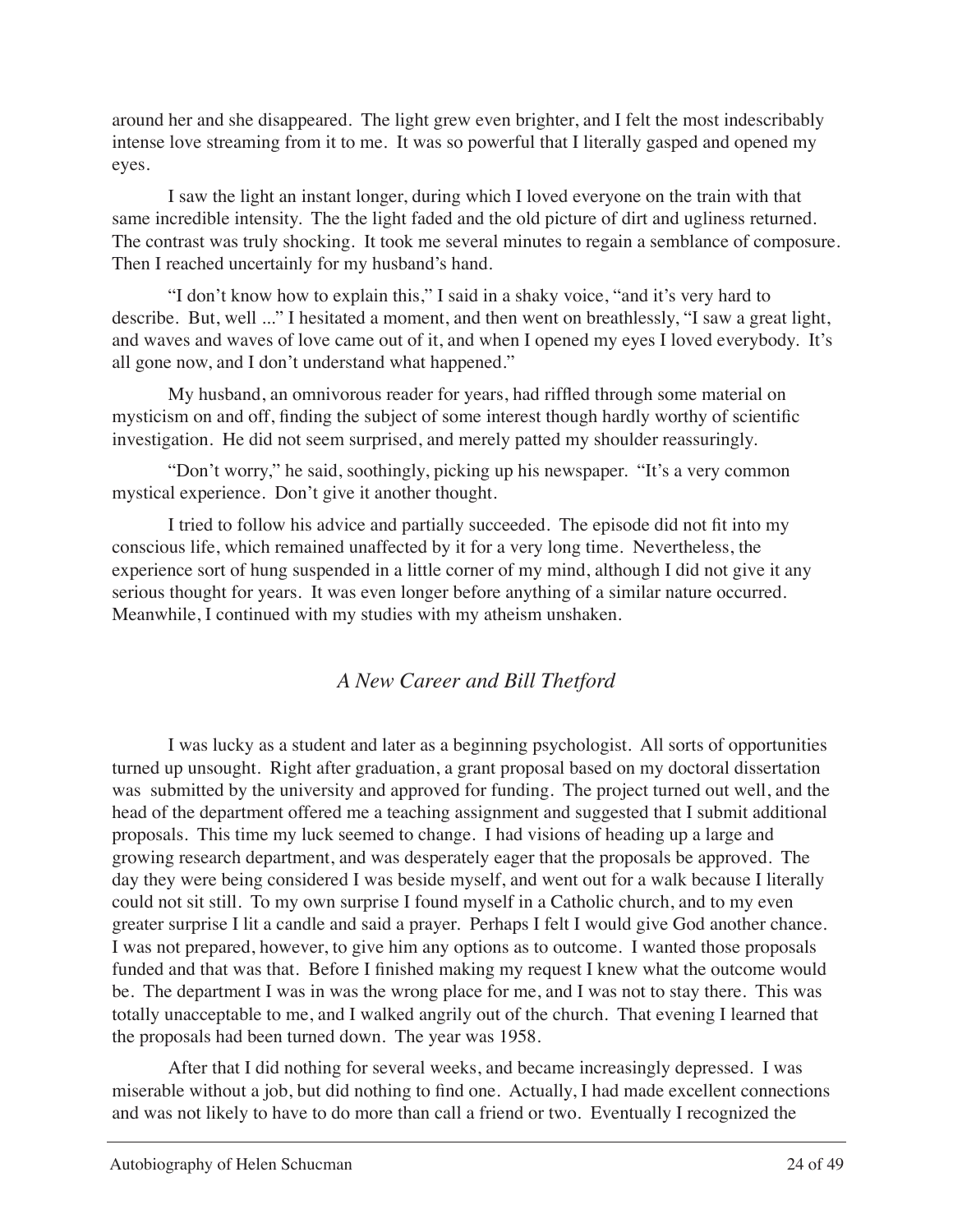unreasonableness of my position, and got down to calling. I had been working in a highly specialized area, and one in which people with training and experience were badly needed. The first person I called immediately gave me a list of promising leads. I was about to try to reach the first name my friend had suggested when he called back.

"Forget about the list I gave you," he said, emphatically. "Do you know Bill Thetford?"

"Never heard of him," I answered.

"You call him right now," continued my friend. "He's the director of the psychology program at Presbyterian hospital. Here's his number. And when you get him, be sure and tell him I said he's looking for you."

I did not particularly want to work in a medical setting, and the little my friend had told me about the job was not very appealing. Nevertheless, in view of his sense of urgency, I did make Dr. Thetford my first call. When I walked into his office a few days later, I made the first of a series of silent remarks which I did not understand myself.

"And there he is," I said to myself. "He's the one I'm supposed to help."

I was to make a somewhat similar remark considerably later, after Bill and I had gotten to know one another much better. It was another one of those odd, unrelated moments which somehow seemed to break into my consciousness without any connection to my ongoing life. For a brief interval I seemed to be somewhere else, saying as if in answer to a silent but urgent call, "Of course I'll go, Father. He's stuck and needs help. Besides, it will be only for such a little while!" The situation had something of the quality of a long-forgotten memory, and I was somehow aware of being in a very happy place. I had no idea to whom I was speaking, but I was sure that I was making some sort of definite commitment that I would not break. Nevertheless, the actual remark I made meant as little to me as did the previous one in Bill's office at the time of our first meeting.

As Dr. Thetford described the job during that first interview, it was obvious that it did not amount to much. The position was associated with a large research project which called for a psychologist on the team. The work was only tangentially related to my major interests and experience, and neither the salary nor the title was impressive. Afterwards, when I was asked by several friends why on earth I took the job, I advanced the same arguments I gave my husband when we talked it over after the interview. The hospital was a prestige institution; I could take off the time I needed for a consultantship I had been offered; and I had been told funds would be available for special projects I could initiate. In view of later events, however, it seems likely that I did not have much choice in the matter. That was where I was supposed to be.

The job was ghastly at first. The hospital did not provide space for the project, and it became increasingly clear that the "upper echelon" regarded it more as a liability than an asset. When the project was finally housed in a nearby apartment, I settled down to the dullest and most difficult situation of my professional life. The work was more than routine; it was actually oppressive. Besides, it was carried out in an atmosphere of suspicion and competitiveness to which I had not be previously exposed. As I got to know Bill better, I also learned there were serious difficulties in the psychology department itself, where funds as well as interpersonal harmony were depressingly lacking.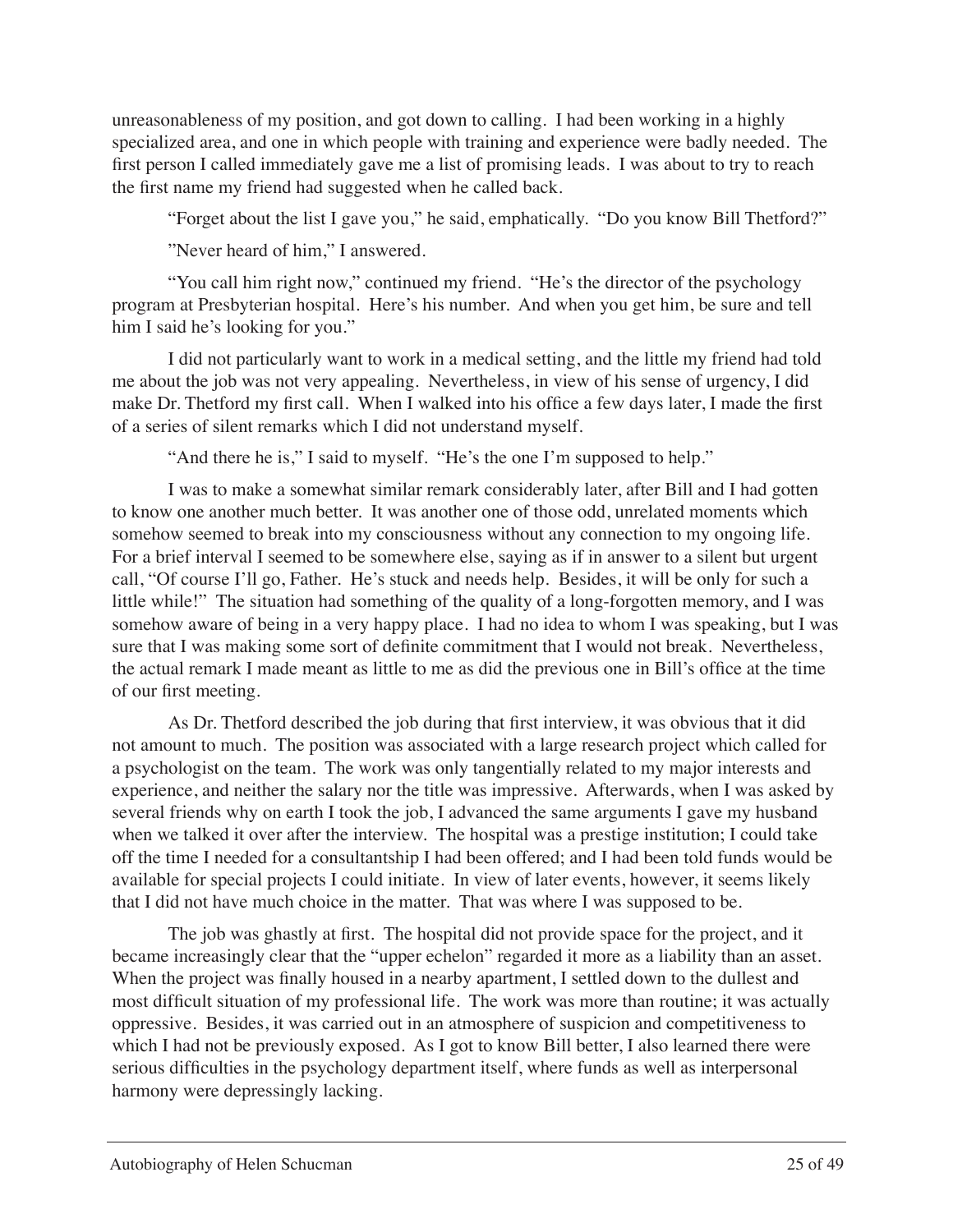Like myself, Bill had arrived at the hospital somewhat to his own surprise. At a professional meeting he had run into a colleague whom he hardly knew, who had insisted that he come to the hospital to head up a newly-formed psychology department there. At the time, Bill had a position elsewhere that he liked well enough, and was not considering making a change. However, sufficient pressure was put on him to force him to say that he would think the matter over. Under continuing pressure he agreed to visit the hospital, since it was hard to refuse to do that much at least. Largely to end the matter, he said he would accept the position if he were given a prestigious title he did not think he could possibly get. Then he forgot about the whole thing. Some six months later he was installed in his new job, title and all.

When I reached the hospital about a year afterwards there was little doubt that Bill did need help. He looked haggard and badly needed someone to talk to. Gradually he told me about the many problems with which he had been confronted since coming to the hospital. There had been no real psychology department before he arrived. A number of psychologists were working independently throughout the hospital, some of whom had never even met. In fact, a major though not previously specified part of Bill's job had been to organize and administer a cohesive departmental unit. It was a hard assignment. When I arrived the newly established department was split into factions, and beset by political rivalries and bitter resentments. Besides the obvious hostilities there was also a curious apathy toward the department. Bill seemed to be the only person there who really cared about it. As he told me one day, "I would do anything for the department," and it was evident that he meant it. That was the first note of real devotion I had heard since I came, and it called forth an immediate response. Bill and I entered into an agreement to work out the departmental problems together.

Our attempts were heart-breaking at first, although neither of us seriously thought of withdrawing our commitment. My initial efforts were spent in frantically writing up grant proposals against dead-lines, in a desperate attempt to bring in badly-needed funds. It was exhausting work for both Bill and me, and a dead end as well. We were given encouragement and promises of support, but nothing actually materialized. Besides repeated discouragements of this kind, there was another source of strain which we both found even more difficult to handle. Bill and I were an unlikely team, and in spite of our shared goal we grated on each others's already jangled nerves a good part of the time.

Bill is some thirteen years younger than I, and over a foot taller. He is quiet, soft-spoken, and inclined to be somewhat retiring. He had led a rather difficult life, and when I met him he was at a low point in his personal as well as professional situation. At the time he was quite vulnerable to anxiety, depressed, and rather passive. Nevertheless he retained a persistent spark of inherent optimism, and a covert belief that there was a real way out and he would somehow manage to find it. In contrast, I was anxious to the point of agitation, apt to be sharp-tongued, and worked with an intensity which Bill found positively alarming. I tried to maintain a facade of cheerfulness and certainty, but the pessimism and insecurity underneath was very close to the surface. We also handled interpersonal problems in very different ways. Bill was apt to withdraw when he perceived a situation as demanding or coercive, which he frequently did. He rarely attacked openly when he was angry or irritated, but was much more likely to become increasingly aloof and unresponsive. I, on the other hand, tended to become over-involved and then feel hopelessly trapped and resentful. My sense of being imposed on, which had been growing for years, had become quite sizable.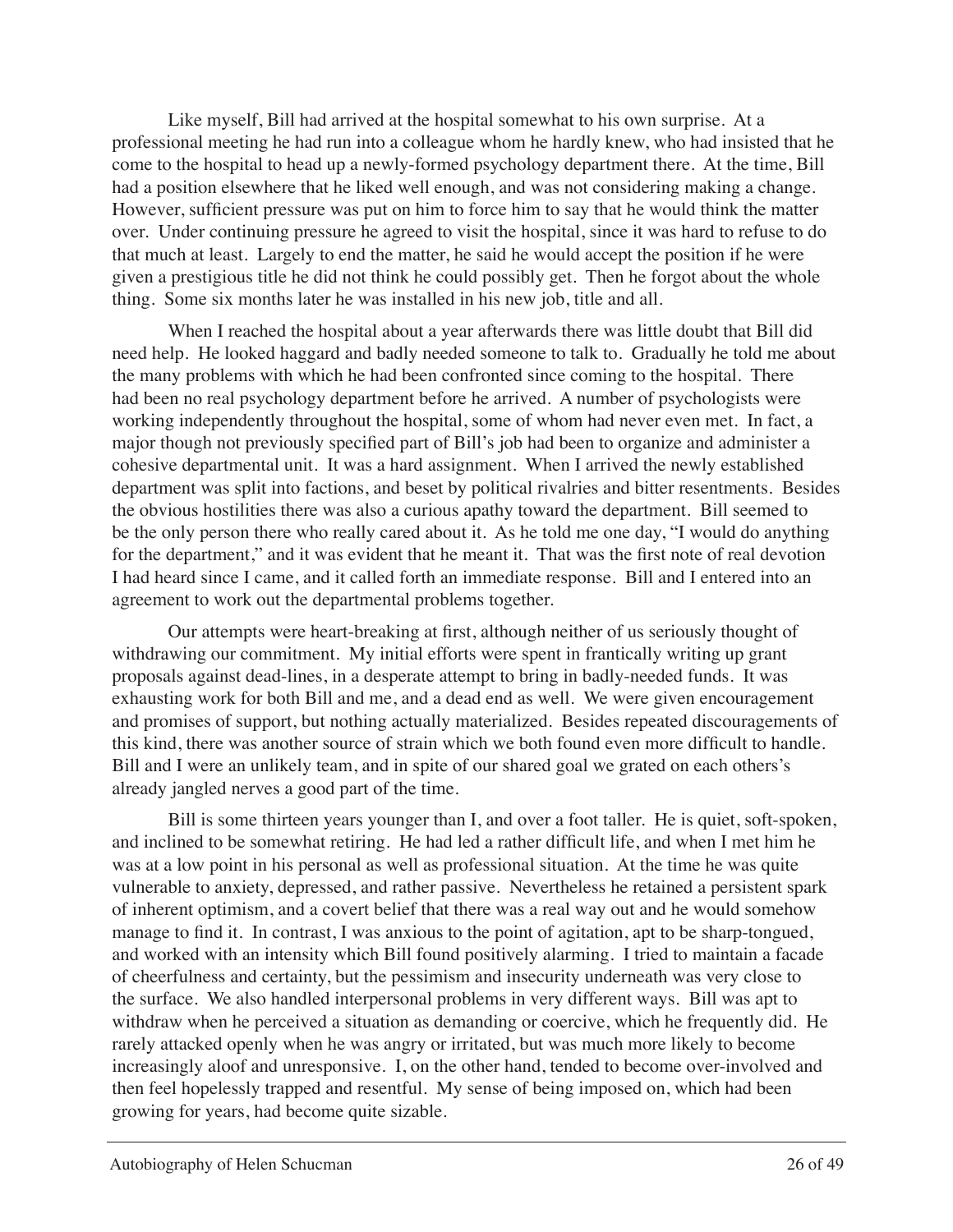During the first years of our joint professional undertaking Bill and I worked hard, but there was little progress. On the contrary, set-backs crowded in on us from the most unexpected directions. Political divisiveness continued and interpersonal friction increased, if anything. Funds were cut still further and staff turnover was enormous. Along the way Bill and I had become consultants to a research project at a nearby medical center, where we spent an hour a week. We hated it. The various disciplines working on the project quarreled constantly and became increasingly angry and competitive. Our weekly meetings there were hardly a relief from our own all-too-similar professional setting. Meanwhile the relationship between Bill and me deteriorated steadily. While we had grown interdependent we had also developed considerable anger towards each other, and our genuine attempts to cooperate were offset by our growing resentments. We began to get much less work done, while experiencing far greater fatigue.

#### *The Turning Point and A Series of Visions*

Every evening I went over a long list of grievances at home, and I have no doubt that Bill did much the same thing. It became more and more evident that the best thing for me to do was to leave. However, Bill and I seemed to be trapped in a relationship which, though we hated it in many ways, could not be escaped. That change came most unexpectedly. It began one afternoon, before Bill and I were to leave for a weekly research meeting. He had something on his mind, that much was apparent, but he found it hard to discuss. In fact, he tried unsuccessfully several times to begin. Finally he took a deep breath, grew slightly red-faced, and delivered a speech. It was hard for him, he told me later, because the words sounded trite and sentimental even as he said them. Nor was he anticipating a particularly favorable response from me. Nevertheless, he was merely saying what he felt had to be said. He had been thinking things over, and had concluded we were using the wrong approach. Our attitudes had become so negative that we could not work anything out. He had therefore decided to look at things differently.

Bill proposed, quite specifically, to try out a new approach that day at the research meeting. He was not going to get angry and was determined not to attack. He was going to look for a constructive side in what the people there said and did, and was not going to focus on mistakes and point up errors. He was going to cooperate rather than compete. It was time to take a new direction. We had obviously been headed the wrong way. It was a long speech for Bill, and he spoke with unaccustomed emphasis as he delivered it. When it was over he waited for my response in obvious discomfort. Whatever reaction he may have expected, it was not the one he got. I jumped up, told Bill with genuine conviction that he was right, and said I would try the new approach with him.

Neither of us did very well at the meeting that afternoon, although we both tried. Nor can I truthfully say we have been wholly successful even yet. I can say, however, that we have not been wholly unsuccessful either. Many unexpected things have happened since. At the factual level, the whole climate of the department gradually changed. Bill worked particularly hard on the departmental problems, determined to turn hostilities into friendships. This took considerable effort on his part at first, but he did succeed eventually. Tensions lessened and antagonisms dropped away. The wrong people left, though on friendly terms, and the right ones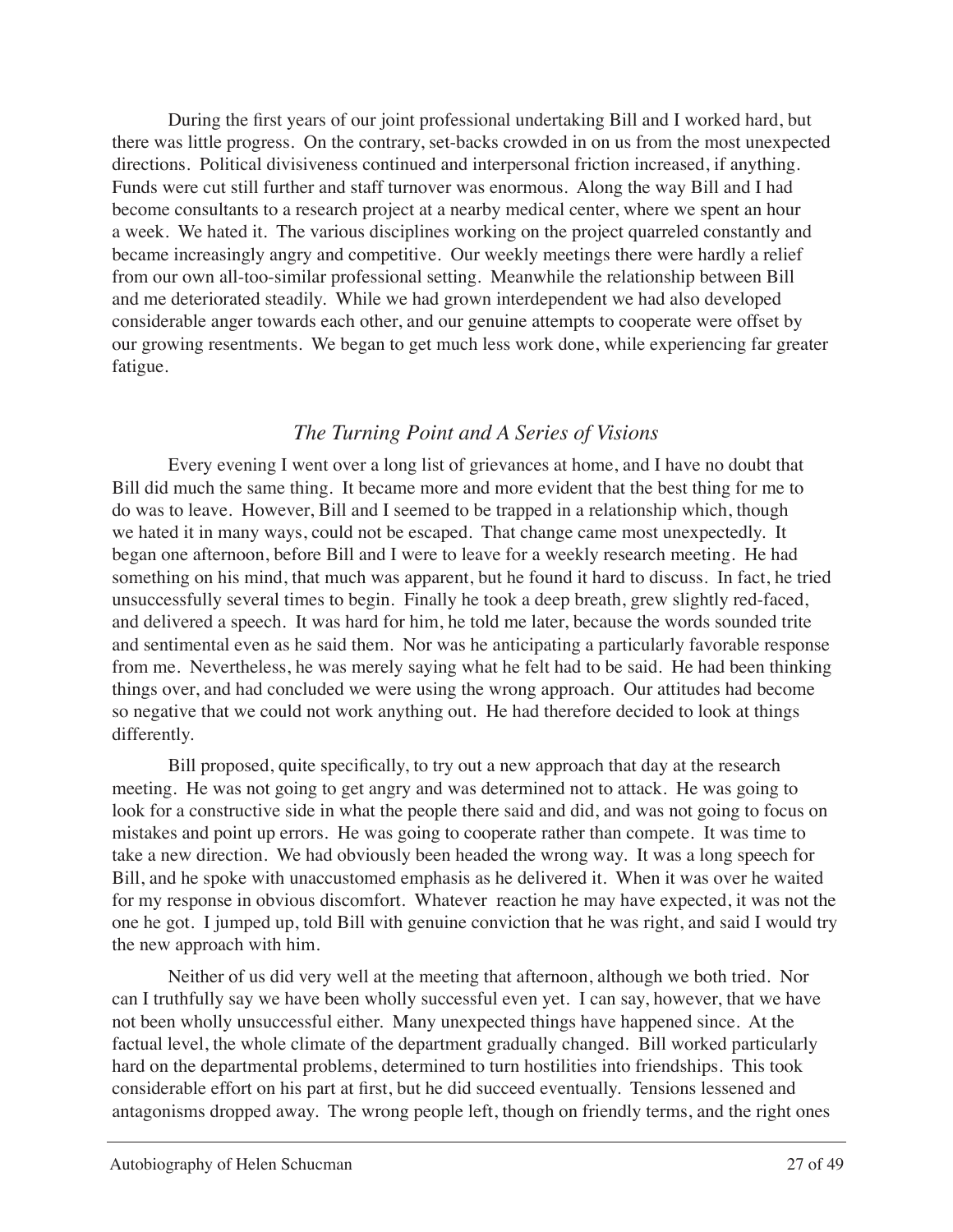came along almost immediately. A secure and interesting position opened up for me. Although our efforts were inconsistent and often half-hearted, there is little doubt that they showed results. The department became smooth-functioning, relaxed and efficient.

Meanwhile I felt impelled to pick up earlier friendships which had been broken off for one reason or another. In some cases this was very difficult, especially when the break-up had been angry and I had felt unfairly treated in the *Course* of it. In one case I hesitated for over a year. Yet I vaguely recognized that these reparative steps were part of a mandatory preparation period. As the departmental situation improved, Bill turned his attention to straightening out his social relationships too. We both felt this was crucial. For the most part we did well with these attempts. We had much greater difficulty with our own relationship. We tried to be charitable and understanding with each other, since we had embarked on a new approach which obviously had to extend to ourselves. Nevertheless, while we did make some improvements, we still experienced outbreaks of antagonism toward each other, sometimes for reasons later recognized as trivial and sometimes for no apparent cause at all. We both realized that this was a serious roadblock to cooperation, and one which we would have to overcome.

It was while we were seriously trying to straighten things out between us that another kind of experience began. Perhaps these events will seem more plausible if they are introduced by the mention of a characteristic so much a part of my own experience it did not occur to me for years that it might not be universal. Ever since I can remember I would often see very clear mental pictures when I closed my eyes. The pictures could be anything: a woman with a dog, trees in the rain, a store window filled with shoes, a birthday cake with lighted candles, a flight of stairs down the side of a cliff. Sometimes I would recognize a part of a picture as related to things I had actually seen, but even in those cases there were details which had not been there. Most of the pictures did not seem to be associated with anything.

While the mental pictures were particularly sharp just before I fell asleep, I found I could become aware of them even when my eyes were open, and at virtually any time. They did not interrupt or even disturb my overt activities in any way. It was merely as if there was a constant mental activity going on in the background which could be brought more to the foreground if I chose to notice it. For years the mental pictures had been motionless and usually in black and white, appearing much like a series of unrelated "stills." As the "adventure in cooperation" continued, however, the pictures began to take on color and motion, and soon afterwards appeared in meaningful sequences. So, too, did my dreams, which often continued with a theme begun before I fell asleep.

Bill and I made our joint decision to change our attitudes in June 1965. Between then and mid-October, when the writing of the "course" began, three more or less distinct sequential lines of fantasy and dream images reached my startled awareness. They continued well into the writing phase, and overlapped one another to some extent. For the sake of whatever clarity I can hope for, however, I will describe them separately. I have no idea if they were symbolic representations, much like dream imagery, or if they were somehow related to actual events. I watched them as if I were looking at a motion picture, and felt myself more as an audience than a participator even while I was looking at a figure which I knew to be myself.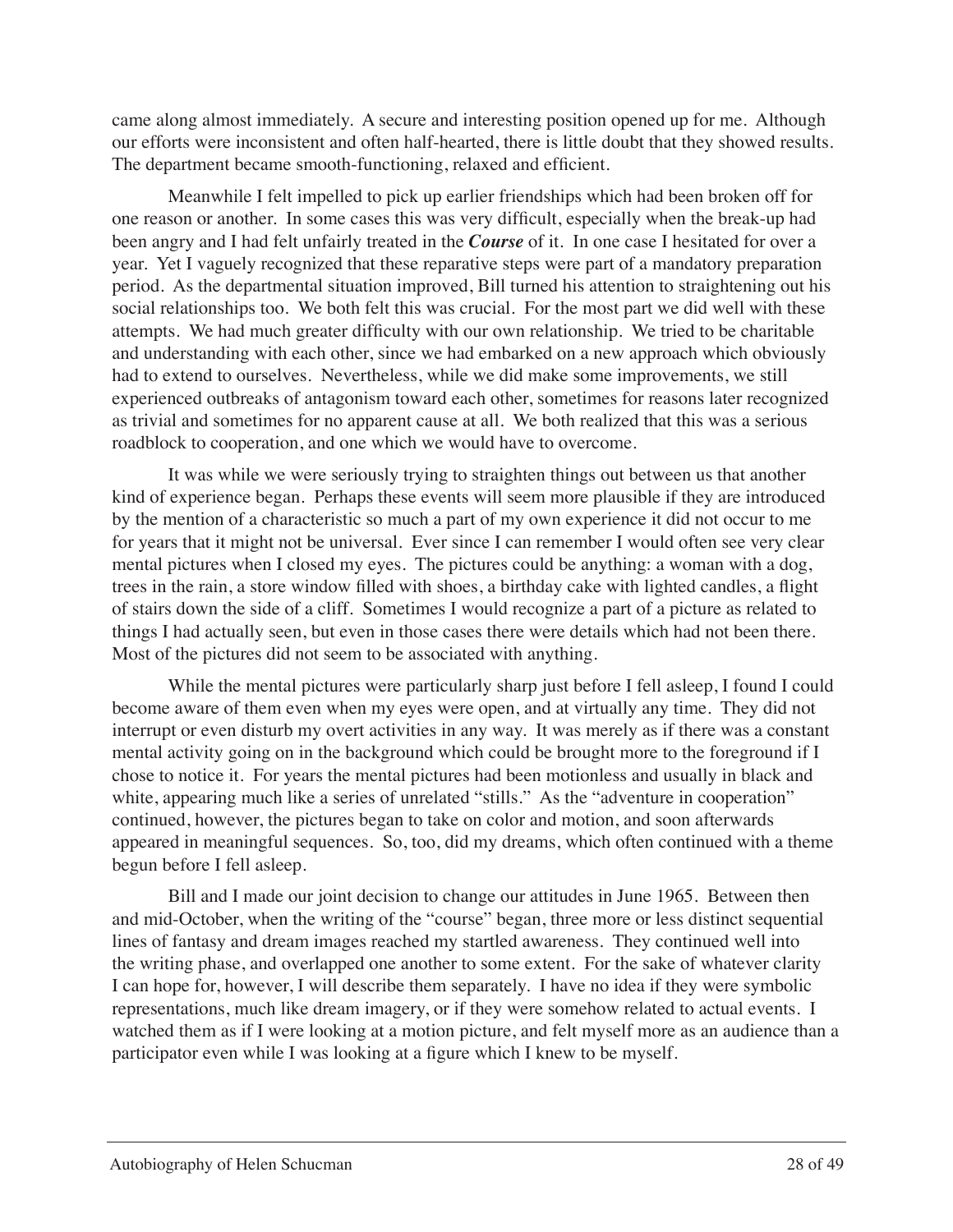#### *The Series of Visions*

#### **First Vision Series**

The first of the three series was introduced by a picture of an unrecognized female figure, heavily draped and kneeling with bowed head, heavy chains twisted around her wrists and ankles. Next to her a fire rose high above her head, coming from a large metal brazier standing near her on a low tripod. She seemed to be some sort of priestess, and the fire appeared to be associated with an ancient religious rite. This figure recurred almost daily for several weeks, though each time with noticeable changes. The chains began to drop away and she began to raise her head. Very slowly she finally stood up, with only a short, unconnected length of chain still tied to her left wrist. The fire blazed with unaccustomed brightness as she rose. I was quite unprepared for the intensity of my emotional reactions to her, and did not understand them at all.

When the priestess figure first raised her eyes and looked at me I was terribly afraid. I was sure her expression would be full of anger and her eyes filled with condemnation and disdain. I kept my head turned away the next few times she appeared, but finally I made up my mind to look straight at her face. When I did I burst into tears. Her face was gentle and full of compassion, and her eyes were beyond description. The best word I could find in describing her to Bill was "innocent." She had never seen what I was afraid she would find in me. She knew of nothing that warranted condemnation. I loved her so much that I literally fell on my knees in front of her. Then I tried unsuccessfully to unite with her as she stood facing me, either by slipping over to her side or drawing her to mine.

My next reactions were even stranger. I was suddenly swept away by a sense of joy so intense I could hardly breathe. Aloud I asked, "Does this mean I can have my function back?" The answer, silent but perfectly clear, was, "Of course!" I would not have believed it was possible to experience such happiness as that answer called forth in me, and for a little while I kept repeating, "How wonderful! Oh, how wonderful!" There seemed to be no doubt that there was a part of me I did not know, but which understood exactly what all this really meant. It was a strangely split awareness, of a kind I was to become much more familiar with later.

#### **Second Vision Series**

The second series of pictures, which like the first reached me sometimes in short glimpses rather like daydreams and sometimes in sleeping dreams, included Bill as well as myself. We turned up in various relationships, but the actual chronology was quite confused. Situations which seemed to be very old often came after almost contemporary ones. In the first picture of this series I saw myself in a boat, rowing frantically but not getting anywhere. Looking about, I identified the place as Venice and the boat as a gondola. Nearby was a tall thin man, quite reminiscent of Bill, leaning against a striped wooden post protruding from the water. His arms were folded across his chest, and he was watching me with mock seriousness. I grew more and more sure it was Bill, dressed as a gondolier but with gleaming sequins scattered across the costume. He neither moved nor spoke. Then I noticed that the gondola was tied to a wharf with a heavy rope. It was a silly situation; I had been working hard at the impossible. Bill did not offer help, but his smile was not unkind.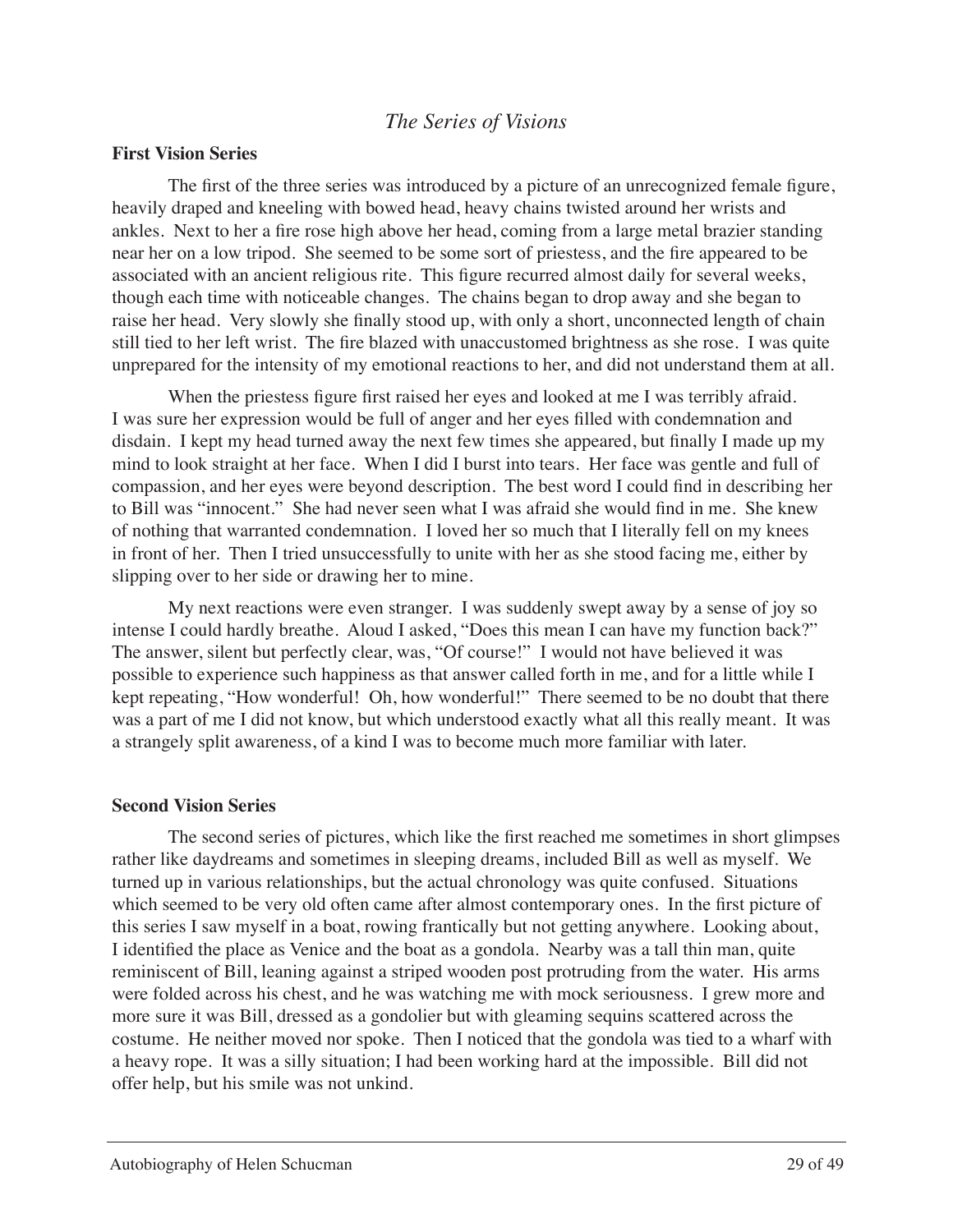The next few events in this series are quite vague. Bill turned up once as a bull fighter in a spectacular costume, gold from head to foot. There was a dim impression of an arena in the background, but that was most unclear. His next appearance was as a witch doctor, with feathers around his ankles and wrists and dressed in a straw skirt and an imposing headdress of bright feathers and gleaming jewels. I wore a simple homespun dress. We were both black, and were in a clearing in a thick jungle. I seemed to have come to Bill for help, and he was responding to my appeal with a weird dance, accompanied by loud cries in a language I did not understand. At first I felt comforted. Then I became afraid and begged him to stop. He did not seem to hear me through the sound of the banging of crude wooden instruments he was holding and the increasingly loud beating of drums in the background. I crept away terrified, holding my hands over my ears in a frantic effort to shut out the sounds. I did not look back.

The next episode involving Bill and myself seemed like a story within a story. One theme in various phases extended for quite a while before reaching its grim conclusion. I was a priestess in what looked like an Egyptian temple, although I have an idea that it might be even older. Huge stone statues were vaguely outlined along the sides and back of the building, but I could not make them out clearly because the interior was so dimly lit. Even in the half light, however, I could tell that the temple was very large and extremely imposing. The altar, the only brightly-lighted part of the building, was particularly splendid. A blazing light shone down on it from a source I could not identify. Magnificent jewels glowed all around it, and its smooth, polished stone surfaces reflected the light like mirrors. As the high priestess I was very elaborately dressed, and wearing a heavily inlaid crown from which the large center stone was missing.

In the opening episode of the series I was standing at the altar leaning over Bill, who was lying on the floor almost naked. The shaft of a spear was in my hands, with the point resting on Bill's forehead between his eyes. Then came an extended series of flash-backs of what had led up to this opening scene. There had been a slave uprising. I was about to kill Bill, the leader of the revolt, who had managed to steal the large center ruby from the priestess' crown. It was not an ordinary ruby. It gave its wearer magical powers. The thief had to be killed if these powers were to return to the priestess, whose religion was power and enslavement. To revolt against her was to ask for death.

What happened next was entirely out of character. I was aware of feelings of intense rage and vindictiveness as I prepared to force the point of the spear between Bill's eyes. He did not seem particularly frightened. He merely looked up at me and waited. I braced myself, ready to bring the spear down. Entirely unexpectedly I hesitated just an instant, and knew it was all over for me. Bill would live and I would die. As I threw the spear down my death was certain. The final episode in the series found me standing alone on the top step of a wide stairway before an enormous bolted door. I was outside the temple. My crown and my golden gown were gone. I was wearing a loose white dress, smudged at the sides and torn at the neck. Before me was nothing but desert. The wind blew hot sand against my face, and I could see whitened bones scattered about in the distance. Mine would soon be among them. I cursed myself bitterly for allowing this to happen. Anger literally shook me as I walked slowly down the stairway, with thirst already biting at my throat and the smell of death in the wind.

The emotional effect of this last episode was intense and long-lasting. I still felt the anger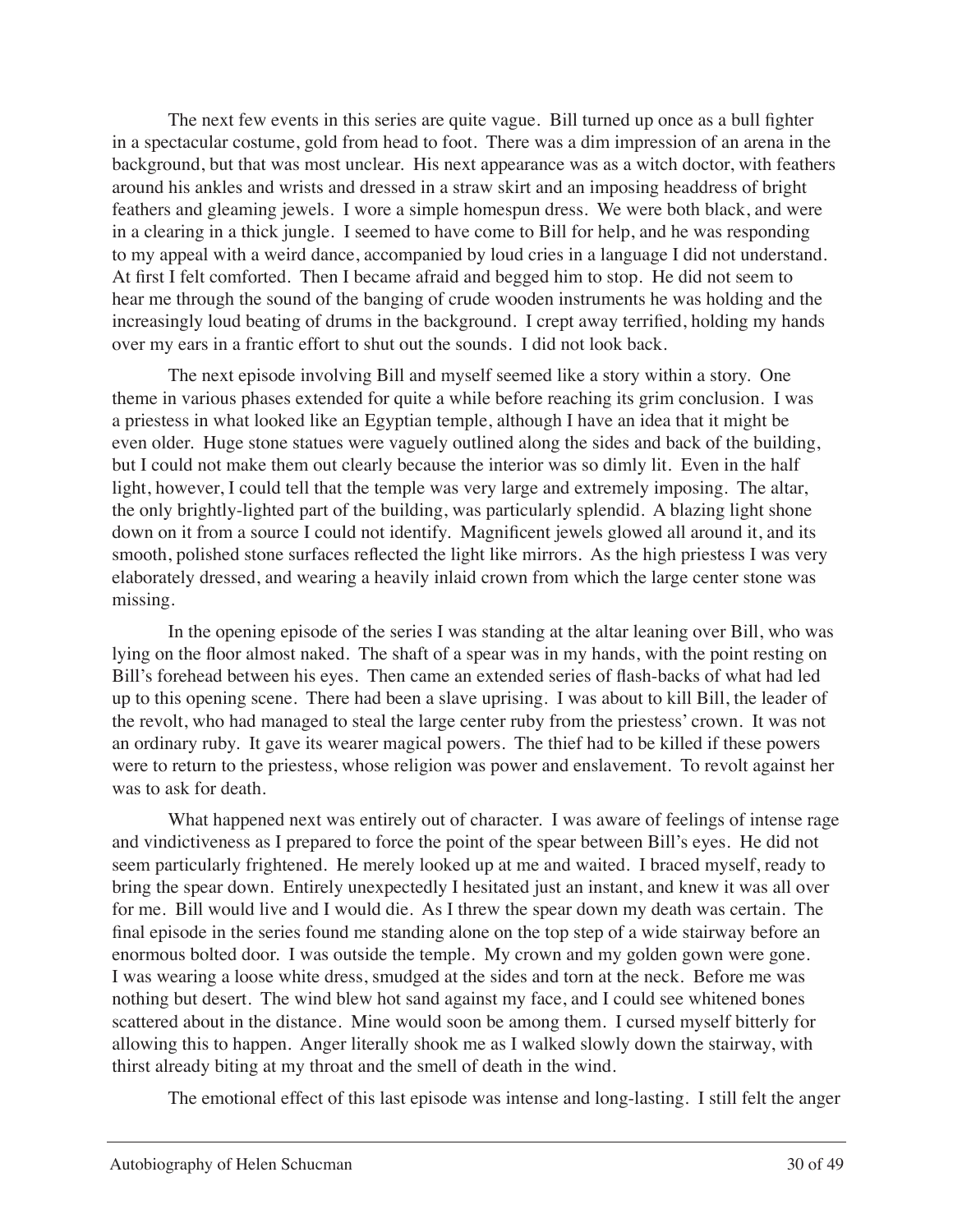after the images faded, and it later blazed into open fury as I told Bill the story the next day, particularly when I spoke of the theft of the ruby. It was as if it were happening all over again. A picture of the ruby, beautiful and blazing red, rose before my eyes, and for a brief period the scene became reality for me. Again I berated myself for dying for a rebellious slave who was nothing but a common thief. I could barely contain my fury at Bill, who was understandably upset. So was I. The intensity of my anger was quite surprising to both of us. It was a while before the next episodes in the series appeared. It was almost as though I had to recover a little before going on. Fortunately, the next installment was different, although it, too, did not turn out too well for me.

Bill, a Franciscan monk dressed in a brown robe and sandals, was walking up and down an arched monastery corridor bordering on a small, well-kept green lawn, reading a book. There was a lovely fountain in the middle, with birds bathing in the basin and rows of bright flowers around its base and scattered in patches over the grass. The time was uncertain, but the monastery seemed to be in Spain. I was walking slowly down the corridor toward Bill, dressed all in black. My face was heavily veiled, my eyes were cast down, and my hands were clasped as if in prayer. When I reached Bill I knelt as a penitent, and humbly asked him for forgiveness. He did not look up. Anger took hold of me, and I rose and accused him of being heartless. He did not seem to hear me, merely continuing serenely to read. His eyes never moved from the book. I backed away in angry but helpless frustration. The picture faded out slowly and inconclusively.

The next scene, in order of appearance, seemed to be so ancient that it appeared as if it was taking place at the very beginning of time. I was a priestess again, but this time of a very different kind. This priestess was, in fact, much like the one with the innocent eyes I had watched emerging from heavy chains into freedom. She was hidden from the world in a small white marble temple set in a broad and very green valley. I was not sure that her body was entirely solid. Actually what was seen was little more than an outline of a small, slender woman dressed in white, who never came further into the world than the doorway of the little room which contained a plain wooden altar. A small flame burned on it, sending up a steady column of white smoke. The priestess stayed close to the altar, sitting on a low wooden stool and praying with closed eyes for those who came to her for help.

Sometimes I saw only the valley outside the temple. At times there seemed to be no-one there, but at other times there was a huge column of people marching together very joyously. The column seemed to extend endlessly in both directions, and I could somehow feel the deep sense of freedom and unity each individual was experiencing as he marched ahead to certain victory. I was not sure what the exact role of the priestess was in helping them all, but I was somehow convinced that her prayers made a vital contribution. I was also sure that people came to her for help from all over; some in fact from very far away. They did not, however, speak to her directly. They knelt on the ledge that ran around a low wall which separated the inner and outer parts of the temple, and stated their needs to a man who seemed to be serving as a sort of intermediary between the priestess and the world. He remained in a large, enclosed space that separated the priestess from those who came for help. The man conveyed their needs to her.

I did not see the man's face for some time, and it took me even longer to recognize him as Bill. He played a crucial role in enabling the priestess to fulfill her function. When people told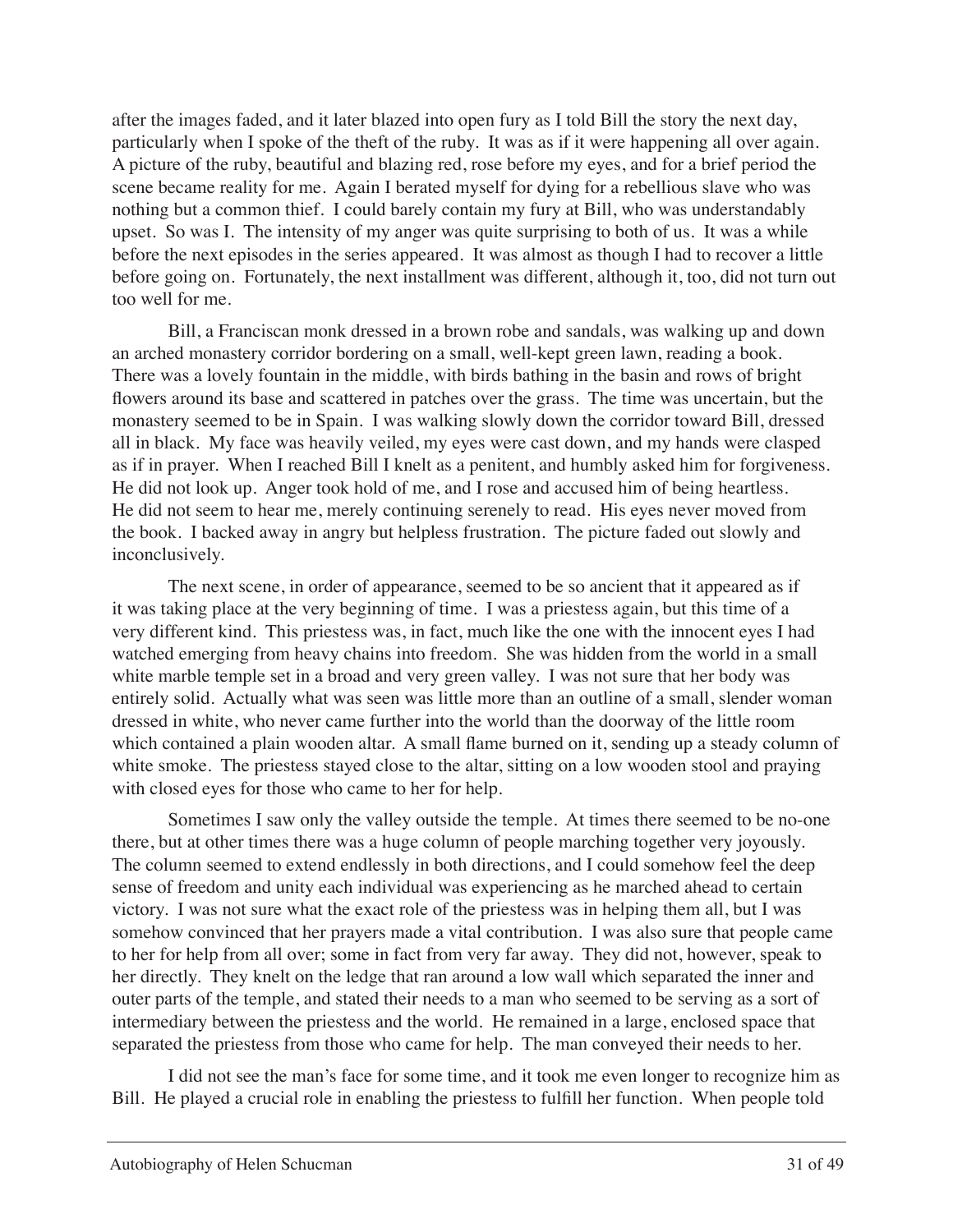him what they needed, he went to the door of her room and merely told her that there had been a request for help. He said only that a brother had come for healing, and then he asked for help on behalf of the brother. The priestess never asked for anyone's name, nor for the details of his request. She prayed for everyone in the same way, sitting very quietly beside the flame on the altar. It never occurred to her that help would not be granted. She never really left God's side, and she remained peacefully certain of his presence there in the room with her. I was sure she was myself, and yet I was not sure. What was certain was that I watched her with great love.

The next episode was again a dramatic contrast. Bill and I were now both slaves in what seemed to be mid-19th Century America. We were married, but I was quite contemptuous of him. He was older than I, much darker in skin coloring, and very religious in what seemed to me to be a very simple-minded way. I saw no justification for the childlike trust he had in God. He had a similarly naive trust in me, and for this I knew there was no reason. The actual story is vague, but I gathered that certain definite things were happening. I was beautiful, almost white in appearance, and completely amoral. White men took to liking me, and I traded favors readily enough. Somehow I made a deal whereby I gained my liberty, but in some way at Bill's expense. I did not hide my plans from him. In fact, I took pleasure in telling him all about them. He did not condemn me, nor make an attempt to interfere. I turned my back on him and flounced out. But I remembered the sadness in his eyes.

The series ended on a note of final achievement and even glory. I was standing in a room that seemed to be on the top floor of a church building. Bill, seated at a large, old-fashioned church organ, was playing Handel's "Hallelujah Chorus" with his face lit with joy. We had finally reached our goal. I was standing in front of a simple brown wooden altar, on which two words were written one underneath the other. I cannot imagine a less appropriate word pair. The top word was "Elohim," which I did not recognize at the time, and only later discovered is one of the Hebrew names for God. The other word "Evoe" I did identify as the cry of the Greek Bacchantes in celebrating the rites of Bacchus. As I watched, a streak of lightening from the back of the church struck the altar and obliterated the second word entirely. Only "Elohim" remained, written in bright gold letters. The Hallelujah Chorus rose to a crescendo, and a figure outlined in brilliant light which I recognized immediately as Jesus stepped from behind the altar and came toward me. I started to kneel in front of him, but he came around to my side and knelt at the altar with me. Bill rose and knelt at his other side. And then a Voice, with which I was to become increasingly familiar, said in silent but perfectly clear words, "That altar is within you." The emotional impact of the conclusion was so powerful that I burst into tears.

#### **Third Vision Series**

The third series of pictures, which occurred to me in the same way as the others, lasted longer and fell into a definite progression. Throughout this series a male figure of uncertain identity turned up apparently to help out from time to time. Generally I did not recognize him at all. At times I thought he might be Bill. At other times I vaguely suspected he might be Jesus. This series began much as had the previous one, and at a somewhat less obvious level as the first one had as well. Wandering along the shore of a lake, I came upon a deserted boat laying on its side. It was held down by thick ropes attached to a heavy anchor sunk deep into the mud that also covered part of the boat itself. The boat had obviously been abandoned years ago.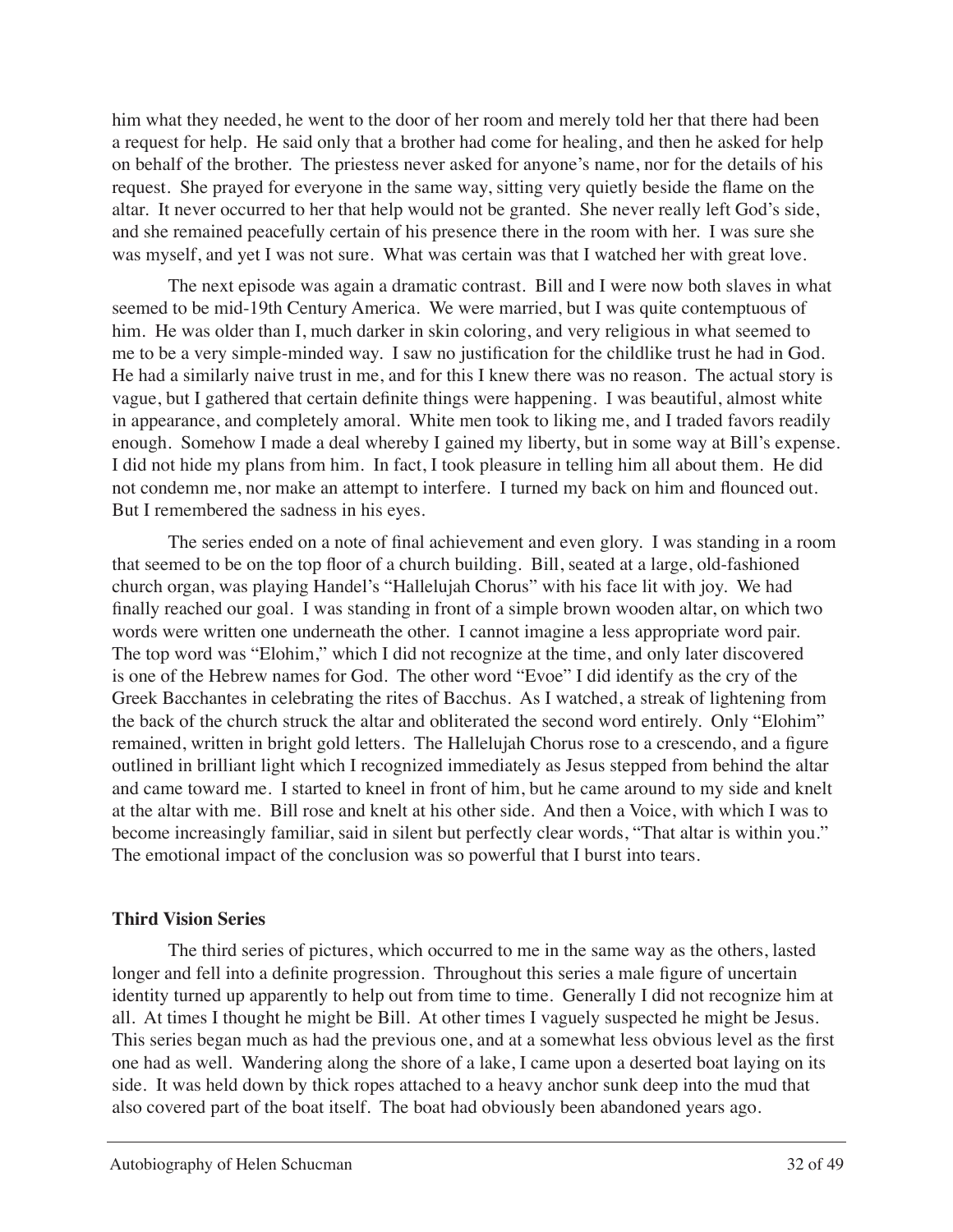I knew I could not possibly release the boat without help, but I nevertheless felt impelled to try. I tugged futilely at the ropes, which were so heavy I could barely lift them. Besides, the mud was slippery and I kept falling. I called out for help but there was no-one within earshot. The place was utterly deserted. It was a frustrating situation. I somehow realized the importance of freeing the boat, but I was also aware of my complete inability to do so. And then the answer came to me. I had been going about it wrong.

"Of course," I said to myself. "Inside the boat is a very powerful receiving and sending set. It hasn't been used for a long time, but it still works. And that's the only way I'll get help."

At this point the first episode was over.

Several unclear things happened next. A man turned up from somewhere, and together we managed to drag the anchor out of the mud, set the boat up straight, and finally get it into the water. Then it began to move, though the anchor still dragged a little at first. The boat gained momentum after a while, however, and seemed to be embarking on a very definite course. I had no idea where it was going, but apparently I did not need to know. It seems that the man, who I noticed suddenly was with me, did know, And that was sufficient.

After the boat had gone on a way the water got choppy, and I was beginning to get afraid. Fortunately, the man turned up in the next episode dressed for the occasion; in a yellow slicker, helmet and boots. I was steering uncertainly when he arrived. He took the wheel from me.

"You go over there and sit down," he said in a firm but not unfriendly tone. It's going to be heavy weather for a while. I'll get you through this, and then you can steer again."

I sat down on a bench on the side of the deck, but I was still a little uneasy.

"Maybe we should call for more help," I suggested, timidly. "I think there's a very good receiving and sending set inside this boat. Maybe we should use that."

"You just keep away from that now" said the man, quickly and still more firmly. "You're not ready. You'd merely get into trouble. When you're ready to use it I'll tell you. Meanwhile don't worry. We'll make it."

I watched, reassured, as he very adroitly brought the boat through a very narrow passage with a storm raging all around us. Big waves rose over the prow of the boat, and rain poured down from a black sky. Oddly enough, I did not even get wet. Gradually the boat emerged into quiet waters and I found the steering wheel again in my own hands.

The man turned up next lounging against the side of the boat, comfortably dressed in shorts and an open-necked summer shirt. The weather was warm and sunny, the water smooth and the boat easy to steer. We were standing at the wheel and chatting. I noticed he wore a gold chain around his neck, with an unfamiliar gold symbol hanging from it. I thought it might perhaps be a Hebrew letter. Then I remembered something.

"I have one like that," I said, looking at the symbol. "In fact, I'm wearing it right now."

"Indeed I know that," replied the man, smiling.

"The only thing is," I added, "Mine goes the other way."

"I know that, too," said the man, still smiling. "As a matter of fact this one happens to be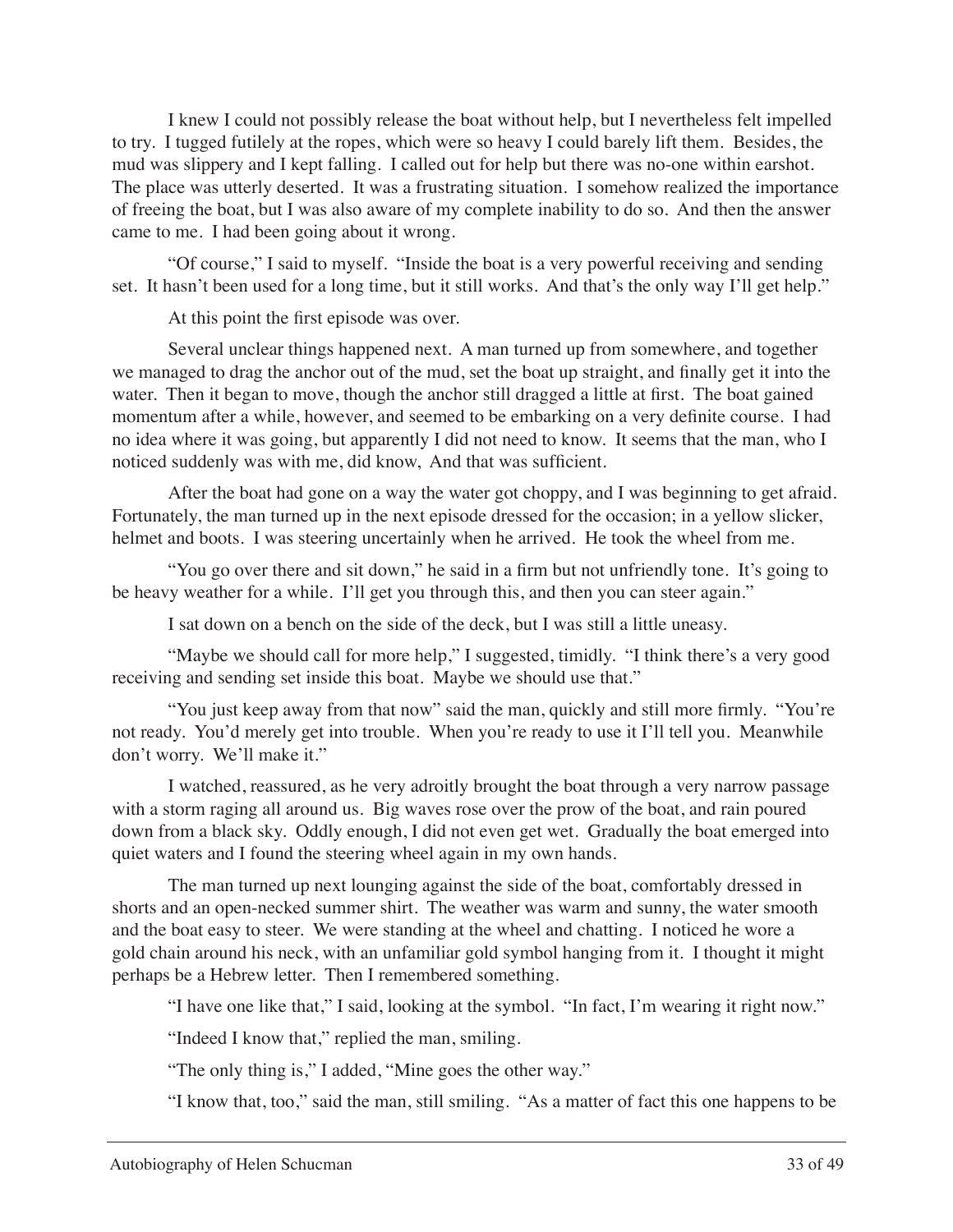yours, too. I'll keep it for you a while longer, but I promise to give it to you when you can use it."

The two symbols, mirror images of each other, were so clear in my mind that I copied them down afterwards. Some time later I ran across a friend who was a Hebrew scholar, and I asked him if he recognized them. He was puzzled at first, and then said, "Of course! The symbol of the miracle of the reversal." He had to explain to me what he meant. When Moses came down from the mountain where he had talked with God, he carried a scroll on which God's words were written. The miracle was that the words could be read correctly from either side of the scroll, which was obviously not possible by ordinary means. My reactions to this information were curiously mixed. On the one hand I was delighted and also impressed. On the other hand I was afraid. I still found it difficult to believe that dreams and fantasies were more than unrealistic attempts at wish-fulfillment, and I was strangely able to dismiss much of what I had already seen and heard. This, however, was difficult to pass by quite so casually.

Perhaps it was my discomfort that held the series up for some time. When the next episode took place it arrived in the form of a dream. In the usual dream fashion, the boat had turned into a car. I was crossing a bridge in very heavy traffic. I wanted to make a right turn, but I was in the wrong lane and another car was blocking my way. Both of us were crowded in, with cars in front and behind. The whole situation seemed to be one large traffic jam. There seemed to be no way I could make the turn, even though it was essential that I do so. "If I try to turn I'll crash into that car next to me," I thought, "and if he turns right I won't have time to follow before the gap will close and I'll be jammed in again." I kept trying to think up ways to make the turn, but all of them were inadequate and some disastrous. And then the solution came to me.

"We'll both make it together," I thought, happily. "It won't be any trouble at all."

And so I made the turn along with the man in the car next to me. It was very easy. "It's funny I never thought of that before," I said to myself as the picture faded.

The next time I found myself back in the boat, still aware of having taken a right turn. The boat was moving slowly but easily along a very straight little canal. There was just enough breeze to help the boat along. The sides of the canal were lined with lovely old trees and green lawns edged with banks of flowers. "I wonder if there's buried treasure here," I thought to myself, dreamily. "I shouldn't be surprised if there were." Then I noticed a long pole with a large hook on the end, lying on the bottom of the board. "Just the thing," I thought, dropping the hook into the water, and reaching the pole down as far as I could. The hook caught something heavy, and I raised it with difficulty. It was an ancient treasure chest, the wood worn from the water and the bottom covered with seaweed. I managed to get it into the boat and opened it excitedly.

I was bitterly disappointed. I had expected jewels or coins, but there was nothing in the chest but a large black book. The binding was like the "spring binders" used for temporarily holding manuscripts or papers together. On the spine one word was written in gold. The word was "Aesculapius." The world was familiar but I could not remember what it meant. I saw the same book once more, a few nights later. This time there was a string of pearls around it. Neither Bill nor I had any idea what the book stood for until much later, when we put the original copy of "*A Course in Miracles*" in black thesis binders for safekeeping.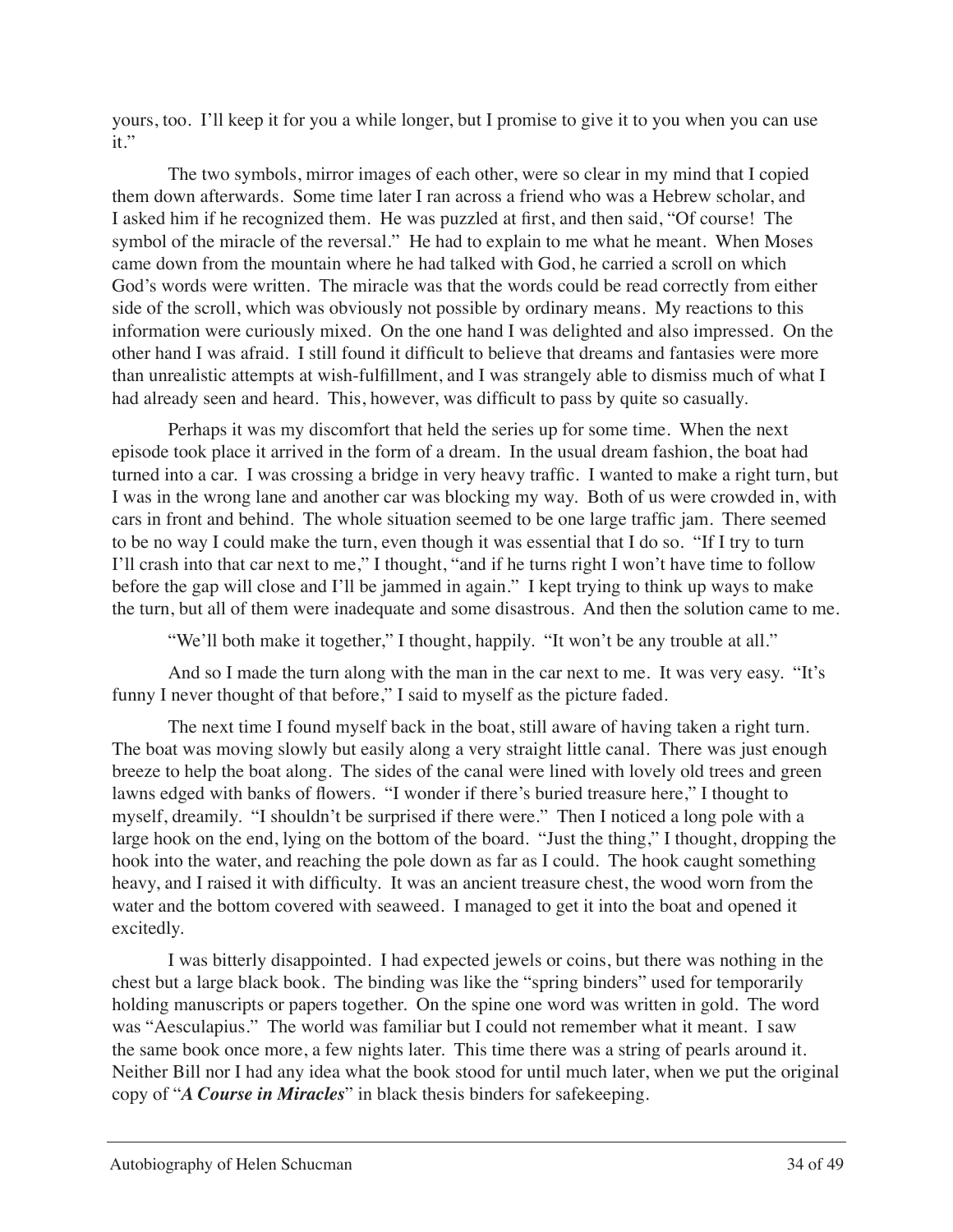# **PART III**

Bill was very much interested in these picture series, so I gave him a running account of the episodes as they occurred. On the other hand they seemed to make my husband quite anxious, so I did not make a point of telling him about them. As for myself, I was so conflicted about the situation that I tried not to think about it at all. Bill's reactions, however, were most unexpected. Neither he nor I was interested in or knowledgeable about psychic phenomena, and the seriousness with which Bill took my mental images genuinely surprised me. It was obvious that he thought they meant something. I was by no means so sure. The story-lines were consistent, certainly, and even rather well-organized on the whole. Nevertheless, I believed, or perhaps more accurately hoped, that they were essentially imaginative. On any other basis I would have been intensely frightened.

A while after the third series ended, Bill ran across a book on Edgar Cayce, written by his son Hugh Lynn Cayce. When Bill told me a bit about it, I immediately classified it as "kooky," and refused to read it. I was still firmly opposed to taking such strange things seriously, even though my position might seem somewhat inconsistent. I did not see it that way myself. Things were happening to me that were hard to explain, and that was all. It did not justify assuming any weird sort of extrasensory basis. The idea of reincarnation was particularly repugnant to me. I regarded it as nonsensical and "spooky." It was odd that just about then my own picture images changed to what seemed to be "flash-backs" of myself at various times and in different places. When I described these pictures to Bill I emphasized that I regarded them as strictly symbolic; the usual dream symbolism with which any clinical psychologist is hardly unfamiliar. And this, of course, may well have been so.

Much as I had done before, I watched these pictures as a spectator, though with little doubt the figures represented myself. In one of the earlier scenes I saw a thin, frail girl in an opulent French drawing-room. The time seemed to be around the middle of the 18th Century. The girl, dressed in white, was playing a musical instrument resembling a harpsichord in a gathering of magnificently-dressed ladies and gentlemen, apparently guests at a lavish social event. The girl was eighteen at most, and obviously ill. "She's too fragile," I said to myself. "She won't live another year. She can't do anything but fade away. It's a mistake. She's never going to make it." A splendidly-dressed butler stepped out and closed the drawing-room door. The girl disappeared. Shortly afterwards there was a very vague picture of a girl, slightly older than the first, lying on the straw-covered floor of an airless room in prison. Her arms were bound tightly together and her feet were chained to the floor. The time seemed to be somewhere around the 12th or 13th Century, and I had an idea that the girl was executed in the end.

Several subsequent pictures showed the image of a nun, apparently in different countries and at various dates. The clearest of these pictures was of an elderly, arthritic, and disappointed nun, worn thin and ill by a life of severe austerities, and emotionally warped and sterile. She was walking down the side aisle of a very large and beautiful church, strikingly reminiscent of the Cathedral of Notre Dame in Paris. The aisle was dim, and the candle the nun held helped only a little. As she walked she ran her hand along the grey stone wall beside her, as if searching for a door or perhaps more literally a way out. She did not find it. The grim lines of her face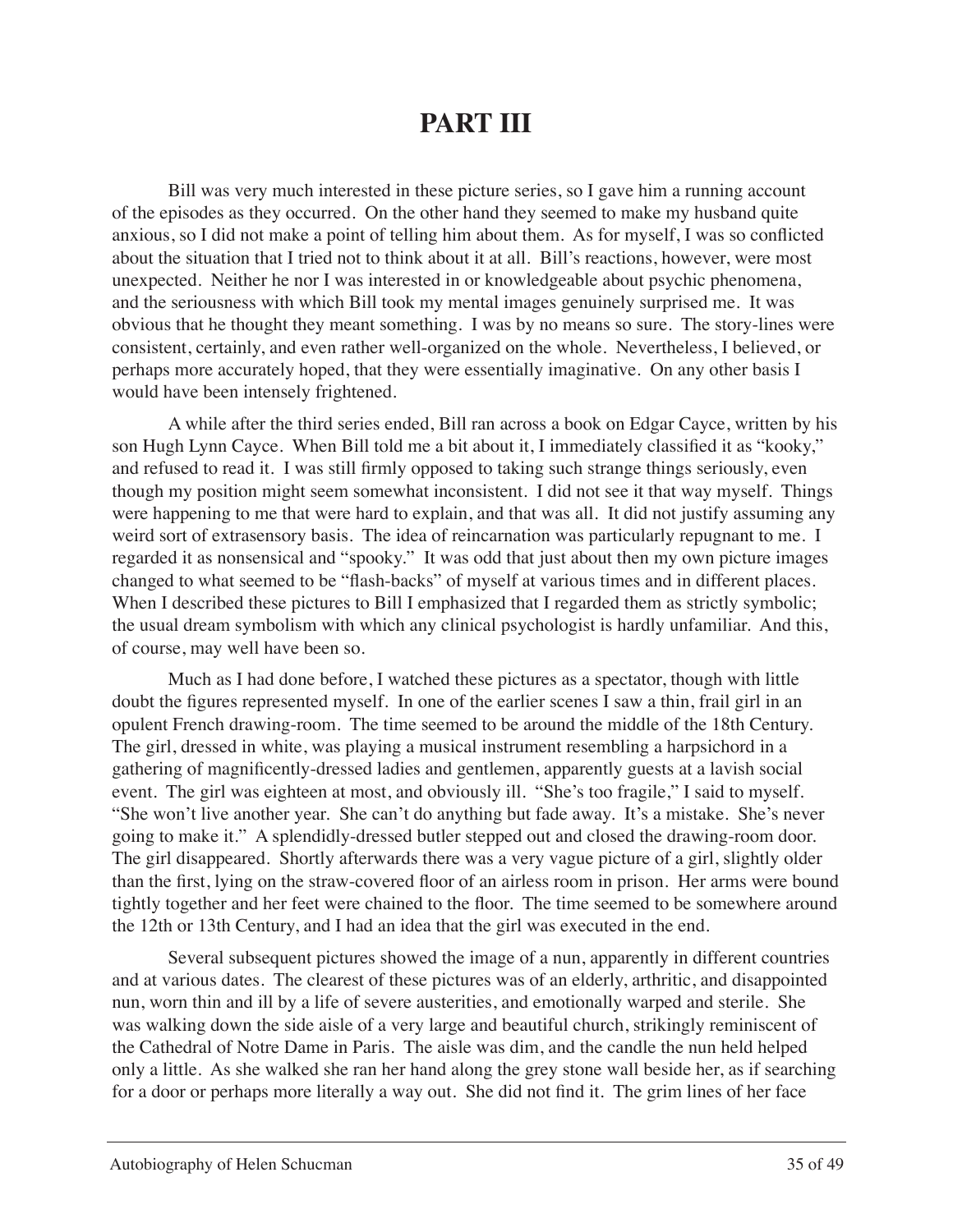deepened as I watched. "She does not know," I thought. "She's trying, but she does not know." I was repelled by her harsh expression, but I felt a deep sympathy for her lost cause.

In striking contrast to the grim figure was another which recurred at intervals and still crosses my mind every once in a while. This one was the only image that kept returning in completely unchanged form. It was a picture of a young girl who resembled me in many ways, although she could not have been more than sixteen years old at most. Her head was slightly thrown back in happy laughter, and her arms were outstretched as if in universal welcome. She seemed to be wholly joyous literally incapable of experiencing grief or pain. She was standing on a lawn of bright young grass, but in her extraordinary happiness her bare feet hardly seemed to touch the ground at all. She was dressed in a light, loose dress which was not reminiscent of any particular time or place. There was, in fact, nothing suggesting the past about her, nor did she seem likely to be concerned about the future. I do not think she even regarded time as we do.

Bill's interest in psychic phenomena grew as he read more material on Cayce. I respected Bill's opinion even though I thought he was way off on this one. I did, however, ask him for a book on the subject, and he picked out a biography of Cayce written by his son. I read it with some distaste, although with a determination to remain objective. There was little doubt that it was interesting, although I was still repelled by what I regarded as its "spooky" and more incredible aspects. I was also aware that it made me very anxious. Bill took a much broader view of the Cayce phenomena than I did, and was not overly concerned with the details as such. What he considered both important and impressive was the evidence which suggested that minds can reach each other by extrasensory means. He also reminded me that some rather unusual things had happened to me lately, and that I could hardly account for them in the usual way. That much, at least, was true. Following this limited concession, further events took place which I was indeed hard put to explain.

The new phase began one day when Bill and I were concentrating on a research report. Suddenly I laid the papers down, and said, with great urgency, "Quick, Bill! Your friend Joe, the one we met in Chicago a while back, he's thinking about suicide. We must send him a message." Bill sat down next to me, as I sent an earnest message to Joe to reconsider. Afterwards, I said to Bill, "I'll bet there was nothing to it," but I was wrong. It turned out that I had been quite accurate. It was hard not to be impressed, particularly as surprising events continued to happen. Bill went to an out-of-town meeting, and on his return I described the place where he had stayed in great detail even though I had never seen it. I also told him about some of the things that had happened there before he had a chance to tell me about them. I also gave him a very detailed description of a friend's house where he stayed for a week-end, even to the colors of the walls and furniture. Later, when he went on vacation quite far away, I sent him a mental image of a gold pin he should bring me. He handed me the pin on his return. There was little doubt that it was the one I had asked for.

My reactions to episodes of this kind were curiously mixed. I was actually becoming rather proud of the acquisition of such dramatic abilities, and I even caught brief glimpses of fantasies of power and prestige crossing the back of my mind. At the same time, I went to great lengths to explain the episodes away because they aroused considerable fear. For a while, the idea of psychic powers gained simultaneously in attraction and fear for me, and I began to have nightmares the content of which I could not remember. As the list of surprising events grew, I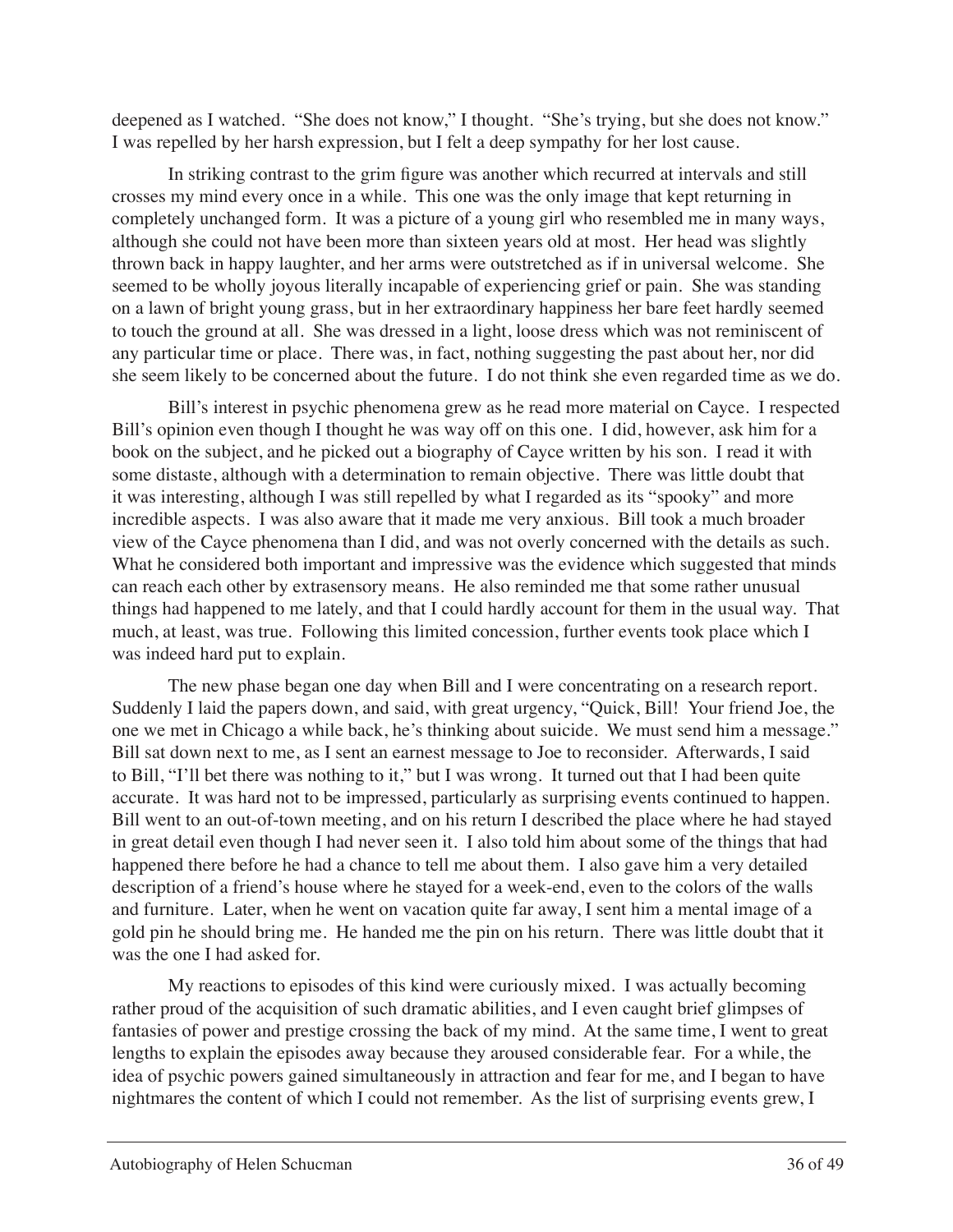could not get over a sense of evil and even witchcraft that I somehow associated with them. Yet pride kept pace with anxiety, and though I felt an increasing sense of danger I also experienced a concomitant feeling of self-inflation.

While I was still in the "magic" phase, an event took place which involved a strange mixture of fact and fantasy, and which also seemed to point to a definite future direction. The episode included a number of levels, beginning with evident magical overtones, continuing to more apparent religious imagery, and concluding on a simple, real-life note. The hospital wanted to send Bill and myself to the Mayo Clinic to study their evaluation procedures. The evening before we left a picture crossed my mind that was so sharp I felt impelled to describe it in writing. It was a picture of a church, the details of which stood out with startling clarity. I was uncertain of its denomination at first, but finally settled on Lutheran. I seemed to be looking down on it from above, at an angle at which I might be seeing it from a low-flying plane. The picture was so sharp that I abandoned caution entirely, and told Bill I was sure we would see the building when we landed in Rochester, Minnesota the next day.

I was disappointed and angry when we saw nothing of the sort. In an attempt to restore my self-esteem, I said I was sure we would find that church somewhere in town. It was late when we arrived, we were tired, and we had an early appointment the next morning. We went to our rooms for a short nap, planning to meet for dinner. I could not sleep. I had to find that church. It had become outrageously important to me. Bill was tired, but he understood. He suggested that we take a cab after dinner and try to find my church. I picked out several names from the church directory, but they did not turn out to be right. Then I described my church to the driver, and asked him if he knew of one reasonably like it. He did not sound hopeful, although we tried a few more at his suggestion. At length Bill wisely suggested that we forget the whole thing. It was getting very late. Back at the hotel, Bill spoke to me very firmly.

"Your church isn't here," he said, "and you're acting very strangely about it. What's all the desperation about. Go to sleep and forget this foolishness. We have a rough day coming up. See you in the morning."

When I met Bill the next morning we were both red-eyed and tired. We had barely slept. We got through our tightly-scheduled day somehow, and toward evening drove wearily out to the airport. Bill went to look at a newsstand while I sat down and closed my eyes. I was too tired to look at anything. I was just dozing off ...

"And here's your church," said Bill, holding a picture in a guidebook in front of me.

"Oh, yes, that's it!" I said, eagerly. "Where is it?"

"Nowhere, answered Bill. "Here. Read about it yourself."

The church was indeed nowhere now. It had once occupied the site of the Mayo Clinic, but was torn down when the hospital was built.

"So that's why I was looking down on it when I saw it," I told Bill. "It was because it's in the past. It had nothing to do with airplanes."

And then a chill went over me and I did not want to talk about the church anymore.

We had to change planes late that night on the way home, and waited almost an hour in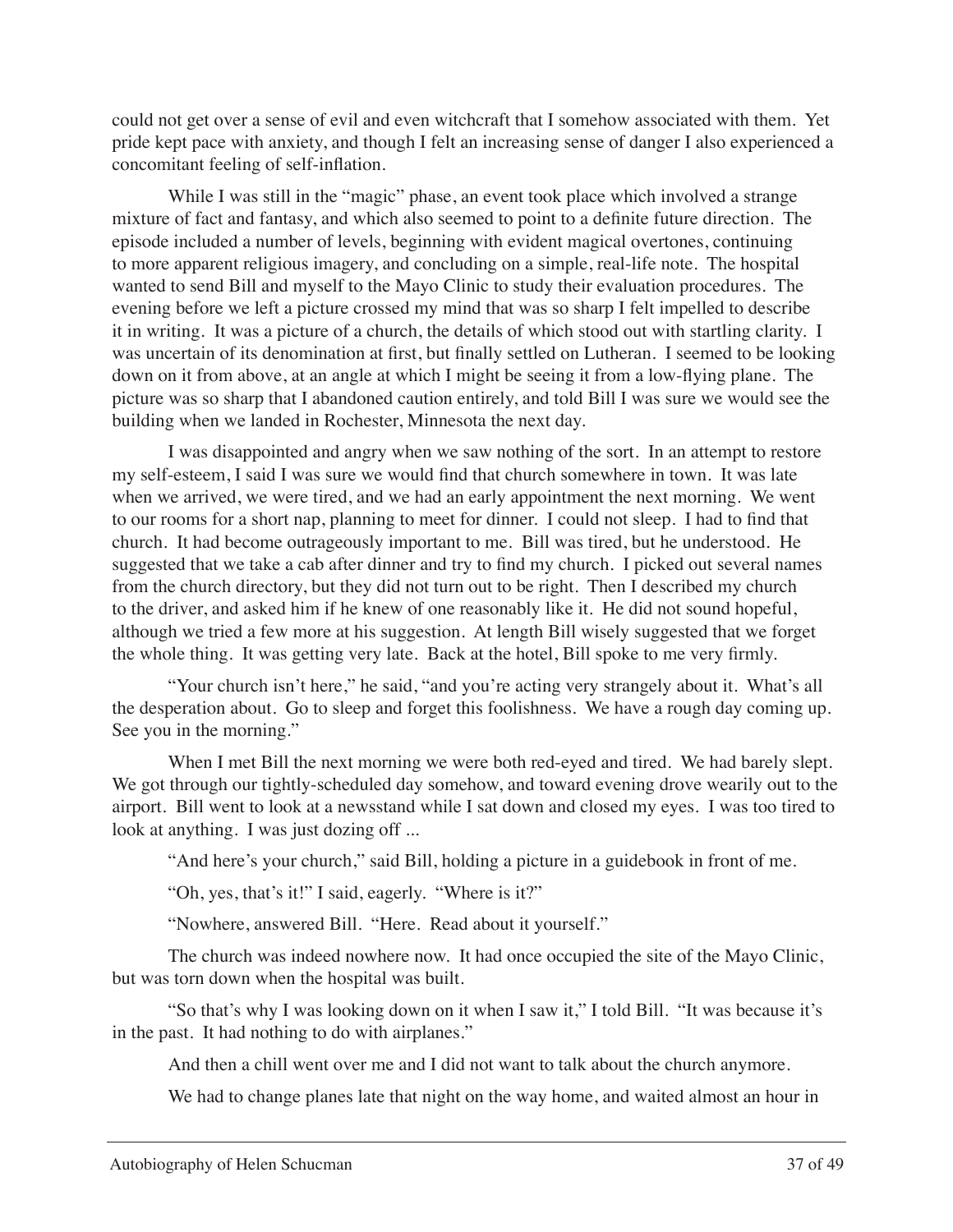a cold almost-deserted airport. Huddled against a wall was a young woman obviously traveling by herself. I could feel waves and waves of misery going through her. I mentioned her to Bill, who was against my talking to her. We were both exhausted, and he did not feel up to getting involved with strangers at that point. Besides, I might well be simply imagining her distress. She did not give any outward signs of anything but sleepiness. I could not, however, escape from the strong feelings of pain I was receiving from her. Finally I told Bill I could not help myself, and went to talk to her.

Her name was Charlotte, and she said she was scared stiff. She had never flown before. Would I sit with her and hold her hand? I took her over to Bill, and suggested that we put her in between us so she would have a friend on both sides. Bill was courteous but unhappy. It had been a difficult trip and he would have preferred a peaceful trip home. Charlotte shook as the plane took off, but I held her hand and she calmed down quickly. She wanted to talk. She had done remarkably little planning, having no idea where she would stay in New York, where she was headed. She was, however, not worried. She had several hundred dollars with her. She was a Lutheran, and she was sure all she had to do was find a Lutheran church in New York and they would take care of her there. Bill and I exchanged glances. The message was not hard to grasp. "And this," I seemed to hear, "is really my church."

Bill may have objected to getting involved with Charlotte, but he certainly rallied now. He phoned a hotel for women in New York when we landed, and got her a room. We brought her there in a cab and deposited her at the front door, giving her our names and phone numbers. There was no trouble in keeping in touch with her. Bill kept meeting her unexpectedly during the day, and she generally turned up at my house in the evening. She stayed in New York for just over a week and then decided to go back home. We arranged for her return passage, and I telephoned her long distance the next day. She had arrived safely and was glad to be back, but she hoped to come back to New York for a visit some day. Everyone had been so nice to her, and she was glad to find out that all the bad things people say about big cities are not true. Charlotte and I have corresponded for years. I am very grateful to her. It may well be that my "magic" phase began to end in the plain fact of Charlotte.

#### *Clarity and Preparation*

It was getting toward autumn and it had been a wearing summer. Bill had retained his interest in Cayce, and suggested that we might take a few days off, go down to Virginia Beach to the Association for Research and Enlightenment, and look over the evidence there. The idea did not appeal to me. That sort of thing still frightened me and I did not want it to be true. It was bad enough that I did not understand what was happening to me. I particularly did not want any exacerbation of my unfortunate "magical" efforts, which I was by now more than willing to abandon. Nevertheless, the idea of a short vacation sounded good, and my husband, knowing I was tired, encouraged me to go. It was a perfect time of the year for the trip, and he thought it would do me some good. He and Bill had become friends, and although he felt Bill was developing some rather strange interests, my husband knew he would take care of me. I set out for Virginia Beach with some misgivings, but looking forward to the rest.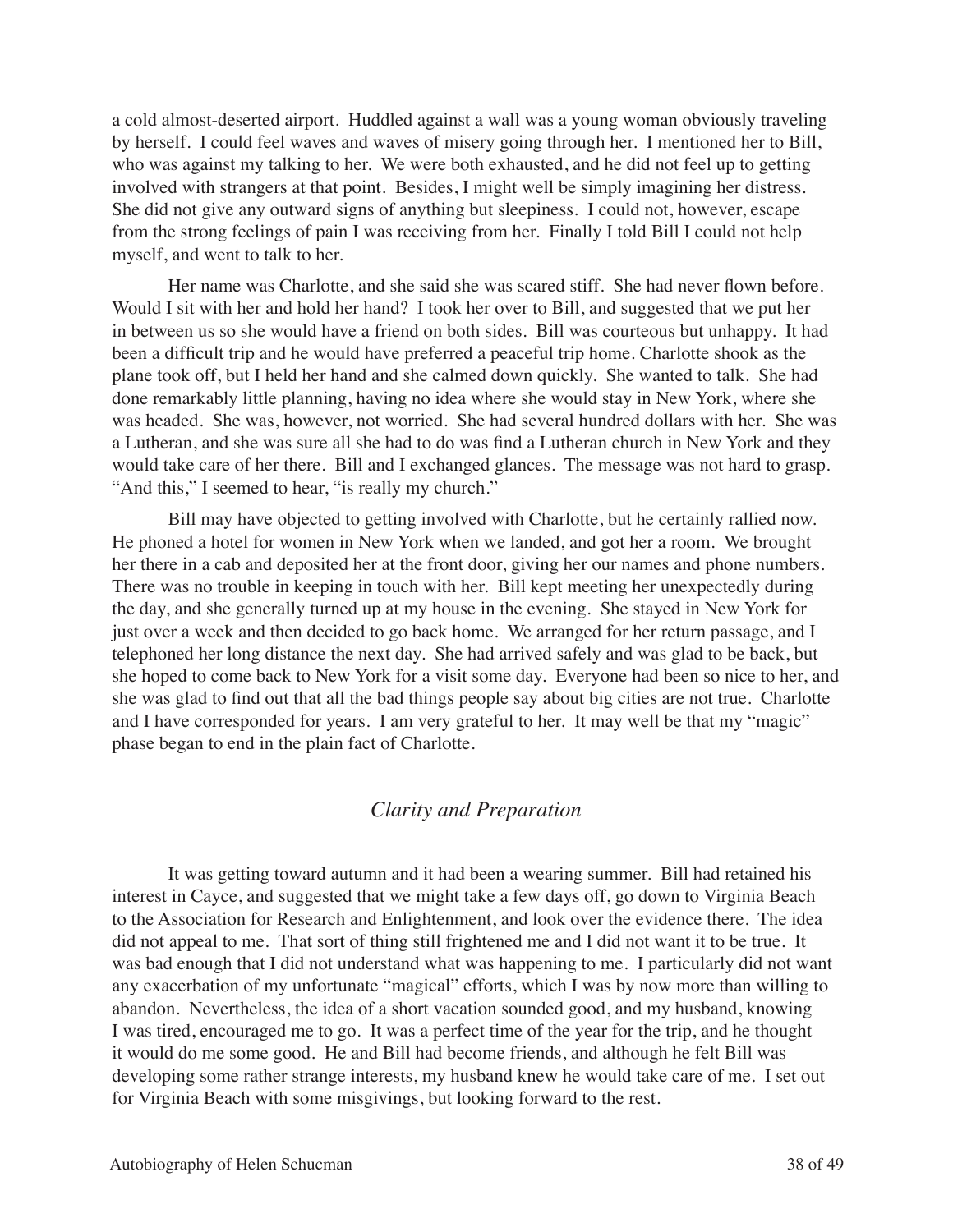As it turned out the trip was anything but restful for me. The people at the Association for Research and Enlightenment, then only a small group devoted to making the Cayce material available to the public, were intelligent, sincere and obviously sane. Nor was the massive documentation something one could easily brush aside. I was impressed but very uneasy. As Bill's interest deepened my own anxiety grew. Bill read further on the subject that afternoon, and he also bought some books to take home. I riffled through a volume and put it down abruptly, in sufficient discomfort to border on panic. I was glad when the trip was over. Back home I glanced at several of the books Bill had bought, but I could not read them. To me they merely seemed to sound the "magic" note again.1

My own "magic" phase ended abruptly with a particularly clear picture episode in which I knew I had made an irrevocable choice. I saw myself entering a cave cut into a rock formation on a bleak, wind-swept seacoast. All I found in the cave was a large and very old parchment scroll. Its ends were attached to heavy gold-tipped poles, and the scroll was wrapped around them so that they met in the middle of the scroll and were tied tightly together. With some difficulty I managed to untie the ends and open the scroll just enough to reveal the center panel, on which two words were written: "God is." Then I unrolled the scroll all the way. As I did so, tiny letters began to appear on both sides of the panel. The silent Voice which I had "heard" before explained the situation mentally to me:

"If you look at the left side you will be able to read the past," said the Voice. "If you look at the right side you will be able to read the future."

The little letters on the sides of the panel were becoming clearer, but I hesitated only a moment before rolling up the scroll sufficiently to conceal everything except the center panel.

"I'm not interested in reading the past or the future," I said with finality. "I'll just stop with this."

The Voice sounded both reassured and reassuring.

"You made it that time," it said. "Thank you."

And that, it seemed, was that.

Several times afterward I felt something like the subway experience of years before, although with much less intensity. These occurrences generally took place in a crowd of people, and I would feel a brief but powerful affinity for them. One summer evening, for example, my husband and I were walking along a crowded boardwalk, and a deep sense of emotional closeness to everyone there swept over me, along with a certain recognition that we were all going on the same journey to a common goal. There were also other kinds of emotional experiences. One took place when Bill, my husband and I were at the theater together. Sitting in the dark, I was aware of a strong inner light that began in the chest area and grew increasingly intense and encompassing until it seemed to radiate throughout the theater and include everyone there. My awareness of the light, which lasted for some ten minutes, was accompanied by a deep sense of peace and joy. I could hardly believe, for a time, that no-one else was aware of it.

A somewhat similar incident occurred some time later, when Bill and I were attending a meeting in Southern France. Before falling asleep one evening, a sense of unbelievable strength and joy rose up in me, again beginning in the region of the chest and rising up into my head and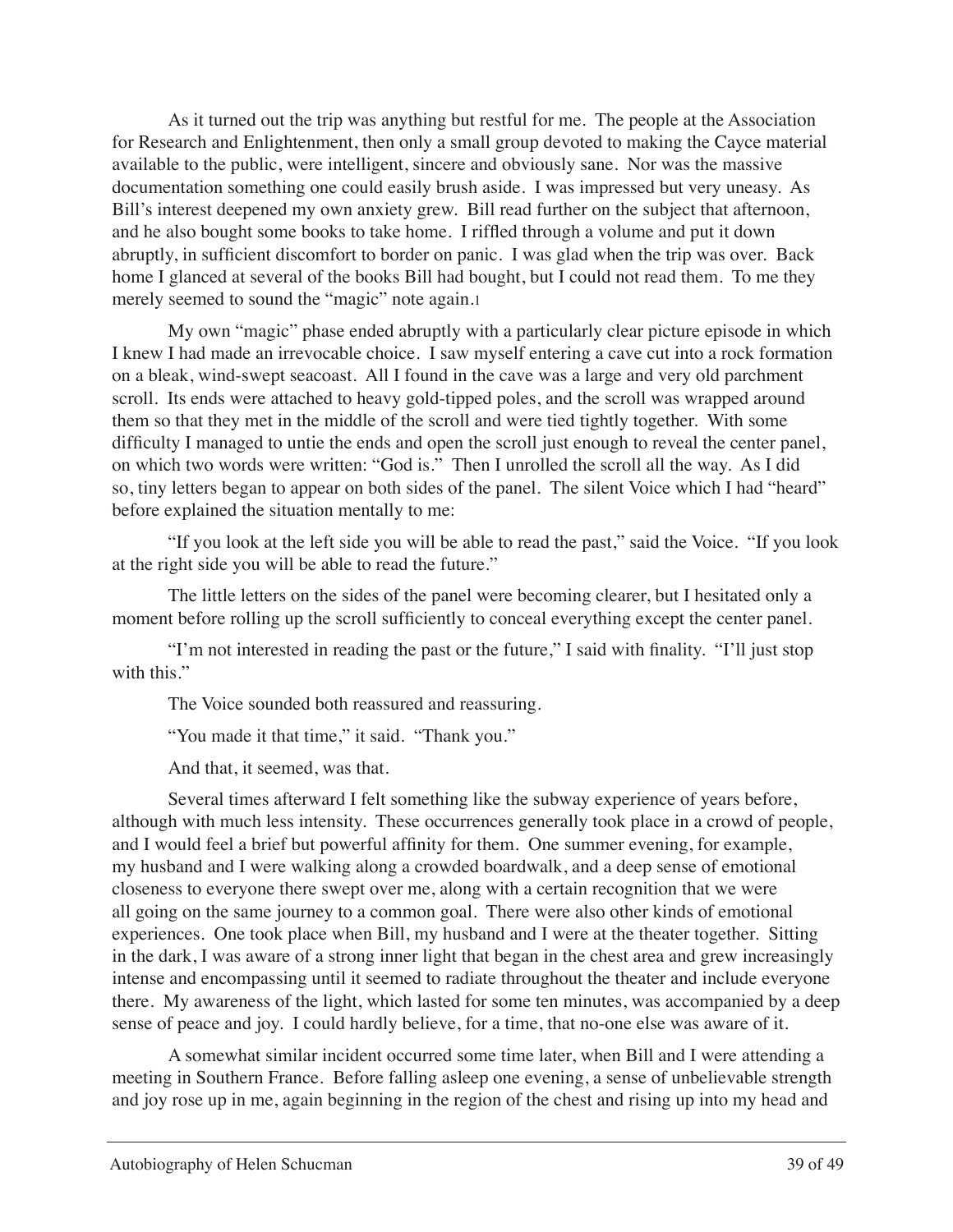out into my arms. For a few minutes I felt as if I could easily reach out and touch the whole world. Later, this happy experience had a fearful counterpart in the form of a startlingly clear sensation of horror that I felt one night on our way home. I was tired, and was lying down for a brief rest before getting ready for bed. Most unexpectedly I was seized by a murderous rage so intense that I jumped up from the bed literally shaking. These two experiences were so diametrically opposed to each other that they almost seemed to represent Heaven and hell. Nor was this shocking contrast entirely unfamiliar. The "good" priestess whose only function was to help and the "evil" priestess with her spear raised to kill had presented a somewhat similar contrast.

Only once do I remember actually asking for an experience to come and cheer me up, because I was feeling a bit low. The answer came in the form of a picture of a plant nursery. I could see neat rows of very young plants, all carefully labeled and obviously well cared for. Next to the plants stood a large watering can. The picture meant nothing to me, and I found it vaguely irritating.

"And much good that is," I grumbled. "What's so helpful about it?"

"Look where it's growing," said the silent Voice which, by now, was no longer entirely unexpected.

"But what does it mean?" I asked, still indignant.

"Look - where - it's - growing," repeated the Voice, slowly and very distinctly.

"Oh, all right," I answered, still a trifle sulkily. Then I looked at the picture more carefully. The plant nursery was completely surrounded by a bleak, lifeless desert. Only the little area in which the plants were growing was moist and green.

"And now that it's fully started," said the Voice, "you will go on watering it, won't you?"

Almost overcome, I promised I would try.

There were also some brief periods during which shifts in time awareness took place. Perhaps the most compelling of these happened one evening while I was brushing my hair, deciding I needed a haircut, and feeling anything but inspired. Then I saw my life represented by a golden line stretching infinitely backward and infinitely forward. There was a minuscule dip in the line which I recognized as standing for my present life. It was laughably tiny and barely noticeable. I clasped my hands in real delight.

"What can it possibly matter what happens in this little eye-blink of time?" I asked myself, in happy amazement. "It seems so long and important while you're in it, but in less than an instant it's as if it never happened." I was certain of this for several minutes, during which it seemed as if a great weight had been lifted from my mind.

All these things happened within a period of no more than a few months.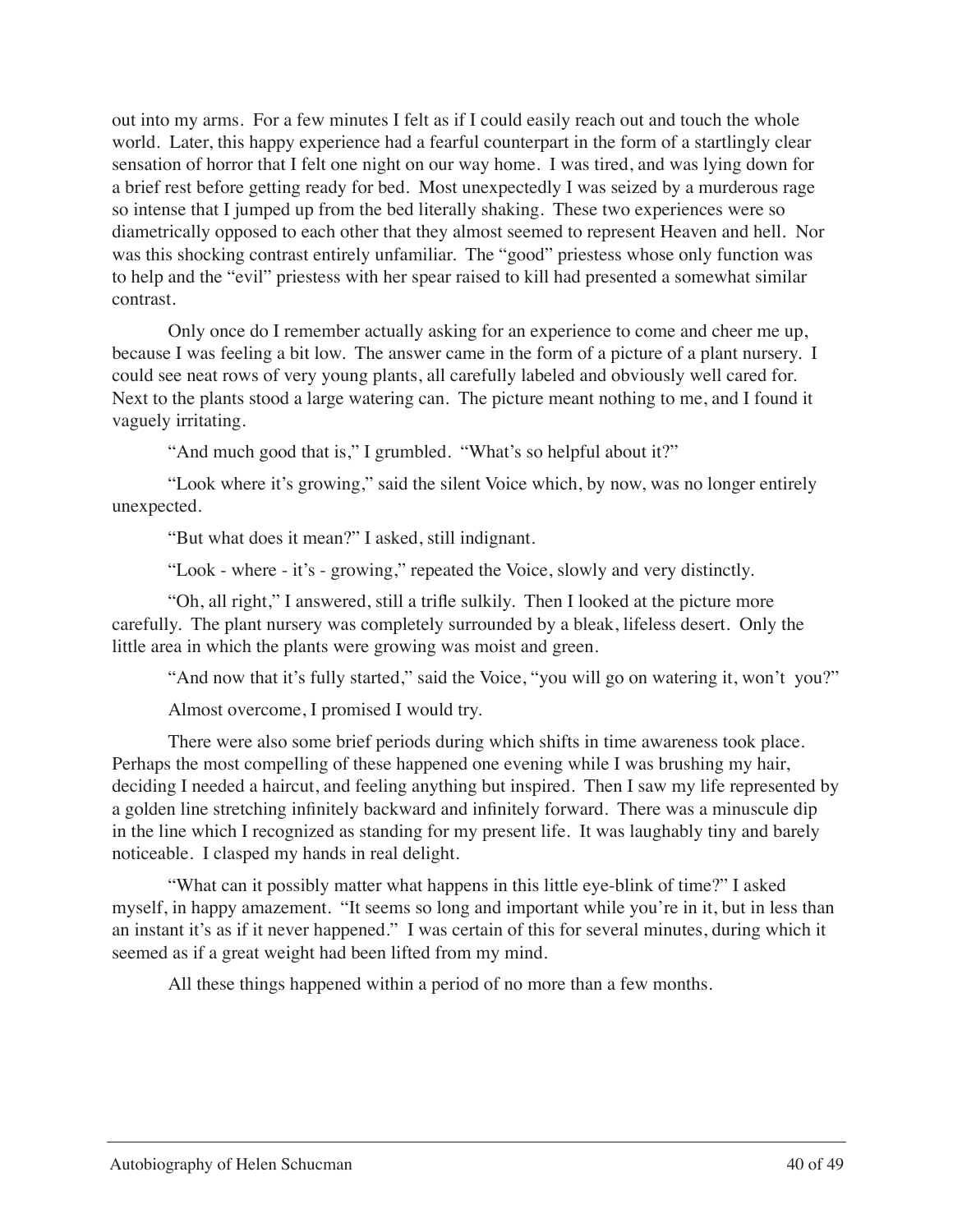#### *A Course in Miracles*

One day during that same summer, I told Bill I was about to do something very unexpected. I had no idea what it was, but I knew it was going to happen soon. At Bill's urging I had been keeping a sort of diary since our visit to Virginia Beach. Now Bill suggested that if I wrote down whatever occurred to me in connection with the "unexpected something," I might find out what it was. Nothing much came of my attempts at first, and I was on the point of giving them up. Then one evening while recording some of my thoughts, the Voice, by now more or less familiar to me, began to give me definite instructions.

"This is *A Course in Miracles*," said the Voice. "Please take notes."

Although the Voice itself no longer surprised me, I was not prepared for what it said. However, I did take down the first page or so of the "course" before I became really frightened. I put down my pencil and called Bill.

"Is it the same Voice you've heard before?" he asked.

"I think so," I answered, "but now it's using very specific words and seems to want to go on for some time. I stopped because I got afraid. I'm sure there was more, if I had continued."

"How do the words come?" asked Bill.

"It's hard to describe," I answered. "It can't be a hallucination, really, because the Voice does not come from outside. It's all internal. There's no actual sound, and the words come mentally but very clearly. It's a kind of an inner dictation, you might say."

"Do you know what you're writing?" asked Bill. "Would you describe it as an automatic process?"

"Oh, no," I said. "It's not automatic at all. I'm perfectly aware of what I'm doing. It's not at all out of my control."

"Try and write some more and see what happens," Bill suggested.

"I'd rather not," I said. "Frankly, I find it quite upsetting."

I soon found I did not have much option in the matter. I was given a sort of mental "explanation," though, in the form of a series of related thoughts that crossed my mind in rapid succession and made a reasonably coherent whole. According to this "information" the world situation was worsening to an alarming degree. People all over the world were being called on to help, and were making their individual contributions as part of an overall, prearranged plan. I had apparently agreed to take down *A Course in Miracles* as it would be given me. The Voice was fulfilling its part in the agreement, as I would fulfill mine. I would be using abilities I had developed very long ago, and which I was not really ready to use again. Because of the acute emergency, however, the usual slow, evolutionary process was being by-passed in what might be described as a "celestial speed-up." I could sense the urgency that lay behind this "explanation," whatever I might think about its content. The feeling was conveyed to me that time was running out.

I was not satisfied. Even in the unlikely event that the "explanation" was true, I did not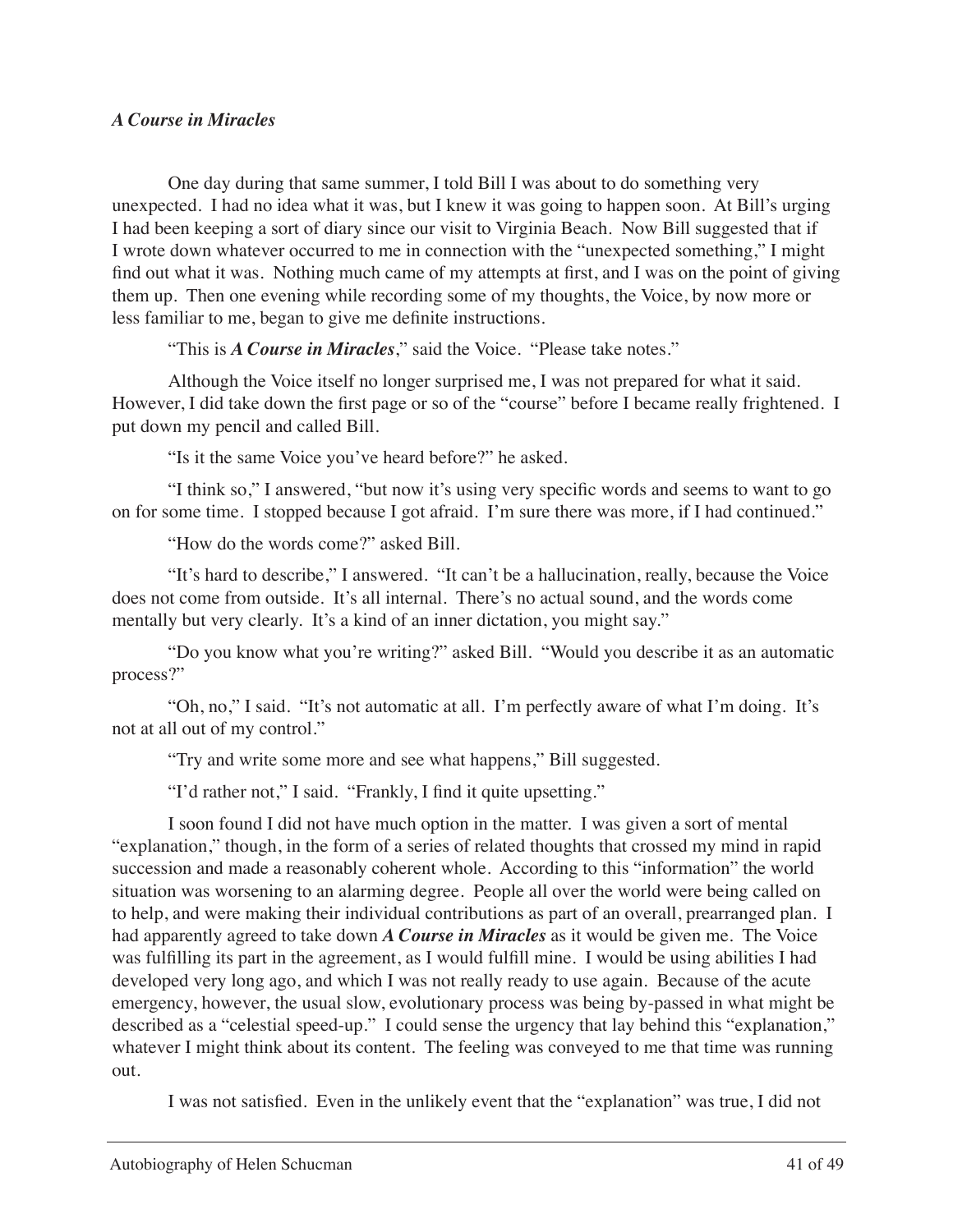regard myself as a good candidate for the "scribal" role. I stated my opposition silently but strongly.

"Why me?" I asked. "I'm not even religious. I don't understand the things that have been happening to me and I don't even like them. Besides, they make me nervous. I'm just about as poor a choice as you could make."

"On the contrary," I was assured. "You are an excellent choice, and for a very simple reason. You will do it."

I had no answer to this, and retired in defeat. The Voice was right. I knew I would do it. And so the writing of *A Course in Miracles* began.

I would feel the writing coming on almost daily, and sometimes several times a day. The timing never conflicted with work or social activities, starting at some time when I was reasonably free to write without interference. I wrote in a shorthand notebook that I soon began to carry with me, just in case. I could and very often did refuse to cooperate, at least initially. But I soon learned I would have no peace until I did. Even so, I maintained my "right to refuse" throughout. Sometimes I refused to write for over a month, during which I merely became increasingly depressed. There was never anything automatic about the writing. It always required my full conscious cooperation.

Evenings turned out to be a favored time for "dictation," especially for additional "assignments." I objected bitterly to this and often went to bed defiantly without writing anything, but I could not sleep. Eventually, I got up in some disgust and wrote as directed. Sometimes I was so tired that I went back to bed and fell asleep after taking down only a few paragraphs. However, I would be impelled to continue with the section before breakfast the next morning, perhaps finishing it on my way to work or at odd moments between work pressures during the day. I never knew when I started a sentence how it would end, and the ideas came so quickly that I had trouble keeping up with them, even though I used a rapid combination of shorthand symbols and abbreviations I had developed during years of taking class notes and recording therapy sessions.

The writing was highly interruptible. At the office I could lay the notebook down to answer the telephone, talk to a patient, supervise a junior staff member, or attend to one of our numerous emergencies, and return to the writing without even checking back to see where I left off. At home I could talk to my husband, chat with a friend, or take a nap, going back to the notebook afterwards without disturbing the flow of words in the slightest. It did not matter whether I had stopped at the end of a paragraph or in the middle of a sentence. It was as if the Voice merely waited until I came back and then started in again. I wrote with equal ease at home, in the office, on a park bench, or in a taxi, bus or subway. The presence of other people did not interfere at all. When the time for writing came external circumstances appeared to be irrelevant.

At the beginning particularly I was tempted to change a word here and there, in what I thought was the interest of consistency. Usually the urge to change it back to the original was so strong that I did so fairly soon. In fact, the matter was apt to disturb me until I did. Further, it quickly became apparent that the words were not chosen at random. Sometimes what seemed to be inconsistent at the time was to be explained later, and the original wording was necessary for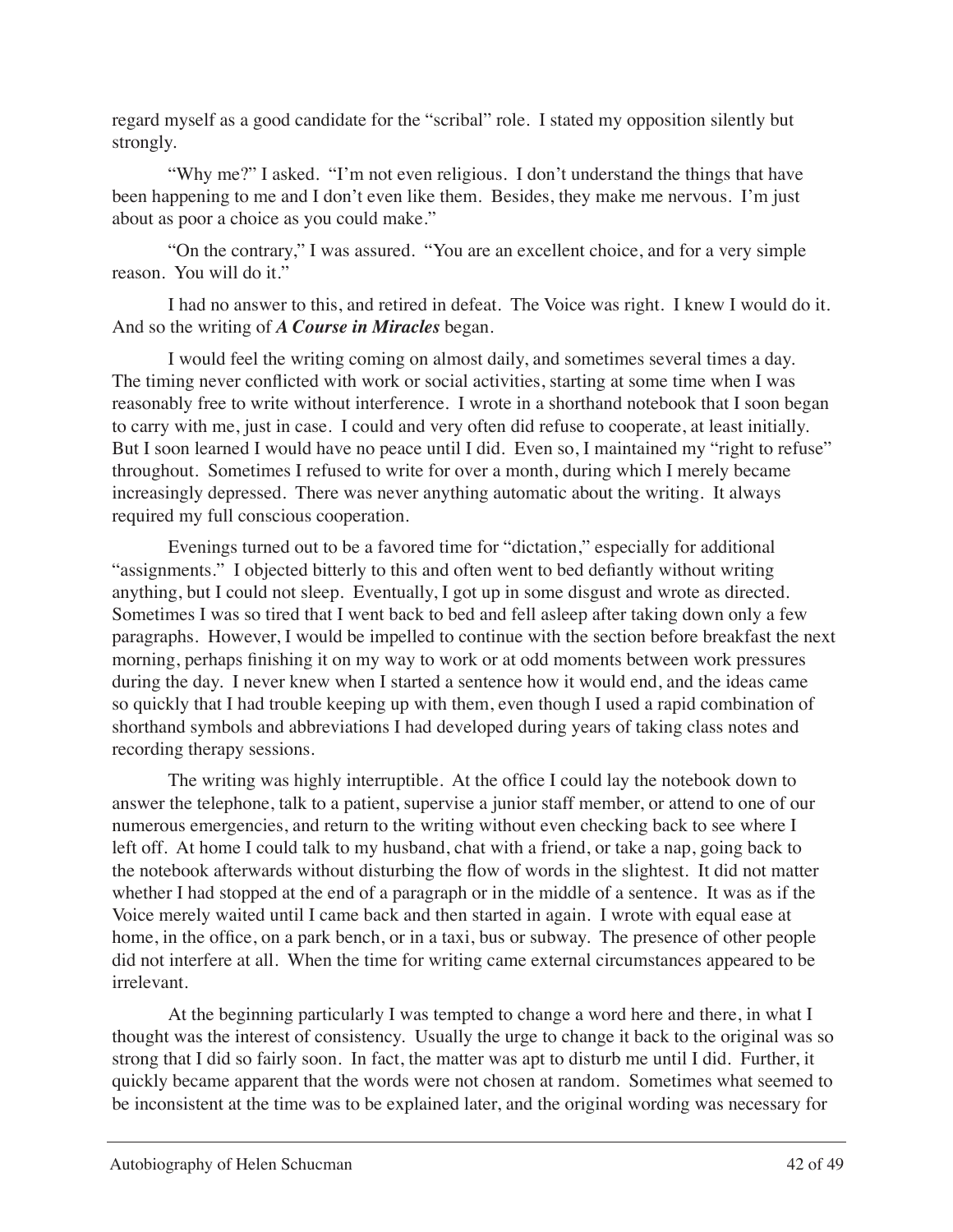the sake of subsequent clarity. At other times specifically worded ideas were referred to later in contexts of which I was not yet aware, so that changes I might be tempted to make would reduce the consistency of the thoughts rather than enhance it.

The writing continued over years, and although the acute terror I felt at the beginning gradually lessened over time I never really got used to it. Yet despite periods of open rebellion, it never seriously occurred to me to give it up even though the whole thing struck me as a major and often infuriating interference. There were, however, a few rare times when I felt curiously transported as I wrote. On these occasions the words seemed almost to sing, and I felt a deep sense of trust and even privilege. I noticed afterwards that these sections turned out to be the more poetic ones. But these were brief but happy periods of respite. For the most part I was bleakly unbelieving, suspicious and afraid. Yet distressing as the writing generally was, reading the material to Bill afterwards was infinitely more so. We had agreed that I would read my notes to him at the end of the day, and he would type them. I hated to hear what I had written. I was sure it would be incoherent, foolish and meaningless. On the other hand I was likely to be unexpectedly and deeply moved and suddenly burst into tears.

Bill was extremely supportive during the earlier transcriptions in particular, which were hard on both of us. I could hardly read the notes aloud at all. I began to stutter severely, a problem I have had neither before nor since. I also suffered acute coughing attacks or went on prolonged yawning jags, so that it was impossible for me to speak for a while. Sometimes I lost my voice entirely. The situation was as difficult for Bill as for me. He recognized my need for his constant encouragement, but he had to deal with his own uncertainties as well as my virtually constant panic states. Yet it no more occurred to Bill to just let the whole thing drop than it seriously occurred to me. In many ways we seemed to be fulfilling a joint assignment. We were both faced with wildly contradictory feelings, but we shared a sense of the importance of continuing.

As for me, I could neither account for nor reconcile my obviously inconsistent attitudes. On the one hand I still regarded myself as officially an agnostic, resented the material I was taking down, and was strongly impelled to attack it and prove it wrong. On the other hand I spent considerable time in taking it down and later in dictating it to Bill, so that it was apparent that I also took it quite seriously. I actually came to refer to it as my life's work, even though I remained unconvinced about its authenticity and very jittery about it. As Bill pointed out, I must believe in it if only because I argued with it so much. While this was true, it did not help me. I was in the impossible position of not believing in my own life's work. The situation was clearly ridiculous as well as painful.

There is little doubt that the acute conflict I experienced was largely if not entirely internal. External circumstances were surprisingly favorable. The writing was apparently timed so as to cause minimal disruption, and in spite of his own conflicts Bill offered me consistent positive reactions and remarkably sustained support. In addition, my husband's attitudes were unexpectedly very helpful. He could hardly fail to notice my frequent periods of writing, and he was entitled to an explanation of some sort. With considerable misgiving I decided to tell him the truth. Happily, he was more than tolerant. He was actively encouraging. It was evident that the content disturbed him, and I stopped showing the material to him after a while. Yet he was actually enthusiastic about my writing it, and did not seem to find the process itself anxiety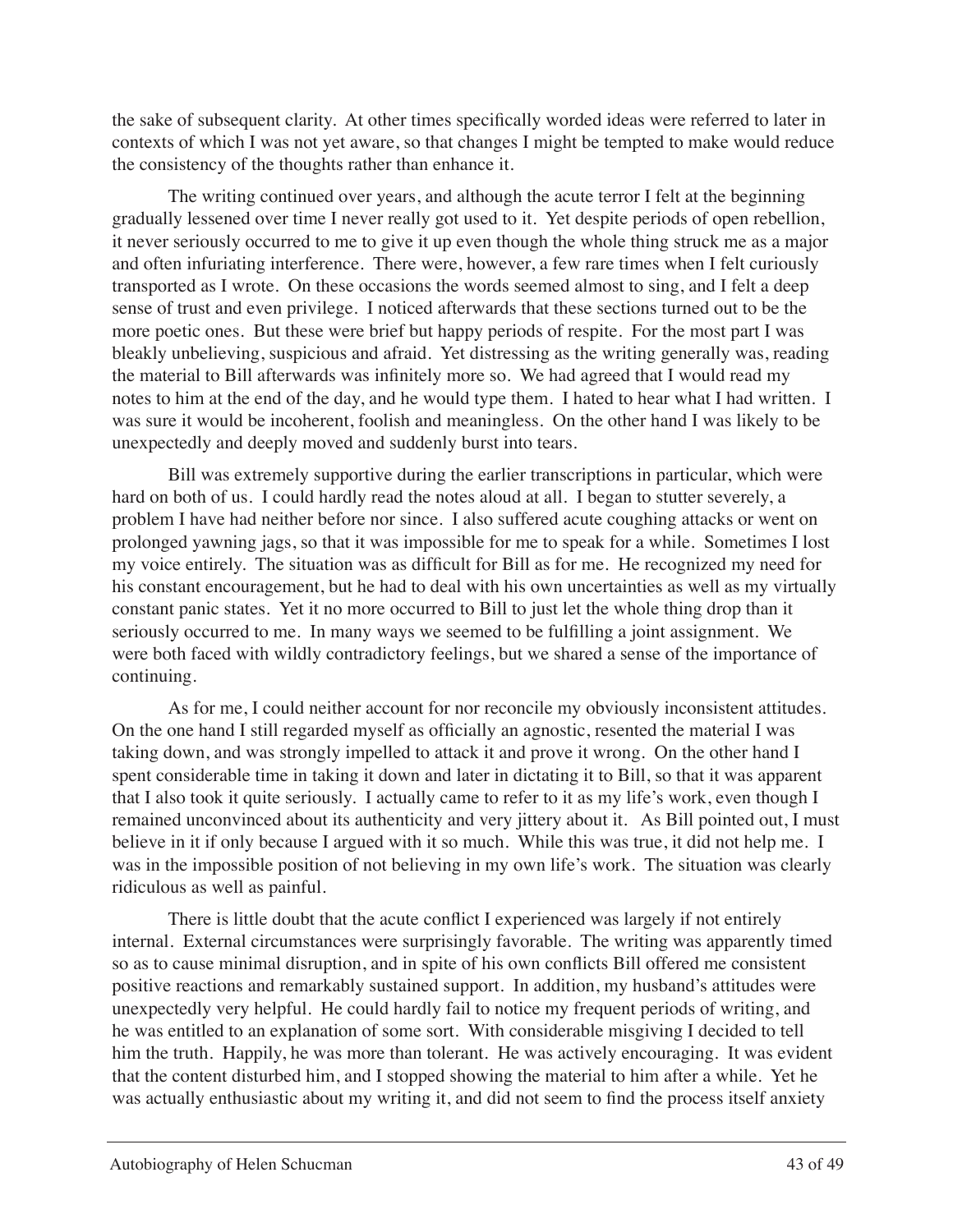producing. I was glad of that. I did not take it so calmly myself.

Where did the writing come from? It made obvious use of my educational background, interests and experience, but that was in matters of style rather than content. Certainly the subject matter itself was the last thing I would have expected to write about. The "text" as it is given is unchanged except for the omission of some of the more personal material which was included only at the beginning. Chapter headings and subdivisions have been added later, but the arrangement of the material, which seemed to fall naturally into these divisions, has not been altered. The "workbook," which was dictated in the form of daily "lessons," is presented as I took it down. But where did the writing come from?

I have subsequently found out that many of the concepts and even some of the actual terms in the writing are found in both Eastern and Western mystical thought, but I knew nothing of them at the time. Nor did I understand the calm but impressive authority with which the Voice dictated. It is largely because of the strangely compelling nature of this authority that I have referred to the Voice with a capital "V." I do not understand the real authorship of the writing, but the particular combination of certainty, wisdom, gentleness, clarity and patience that characterized the Voice made that form of reference seem perfectly appropriate.

At several points in the writing the Voice itself speaks in no uncertain terms about the Author. My own reactions to these references, which literally stunned me at the time, have decreased in intensity and are now at the level of mere indecision. I do not understand the events that led up to the writing. I do not understand the process and I certainly do not understand the authorship. It would be pointless for me to attempt an explanation.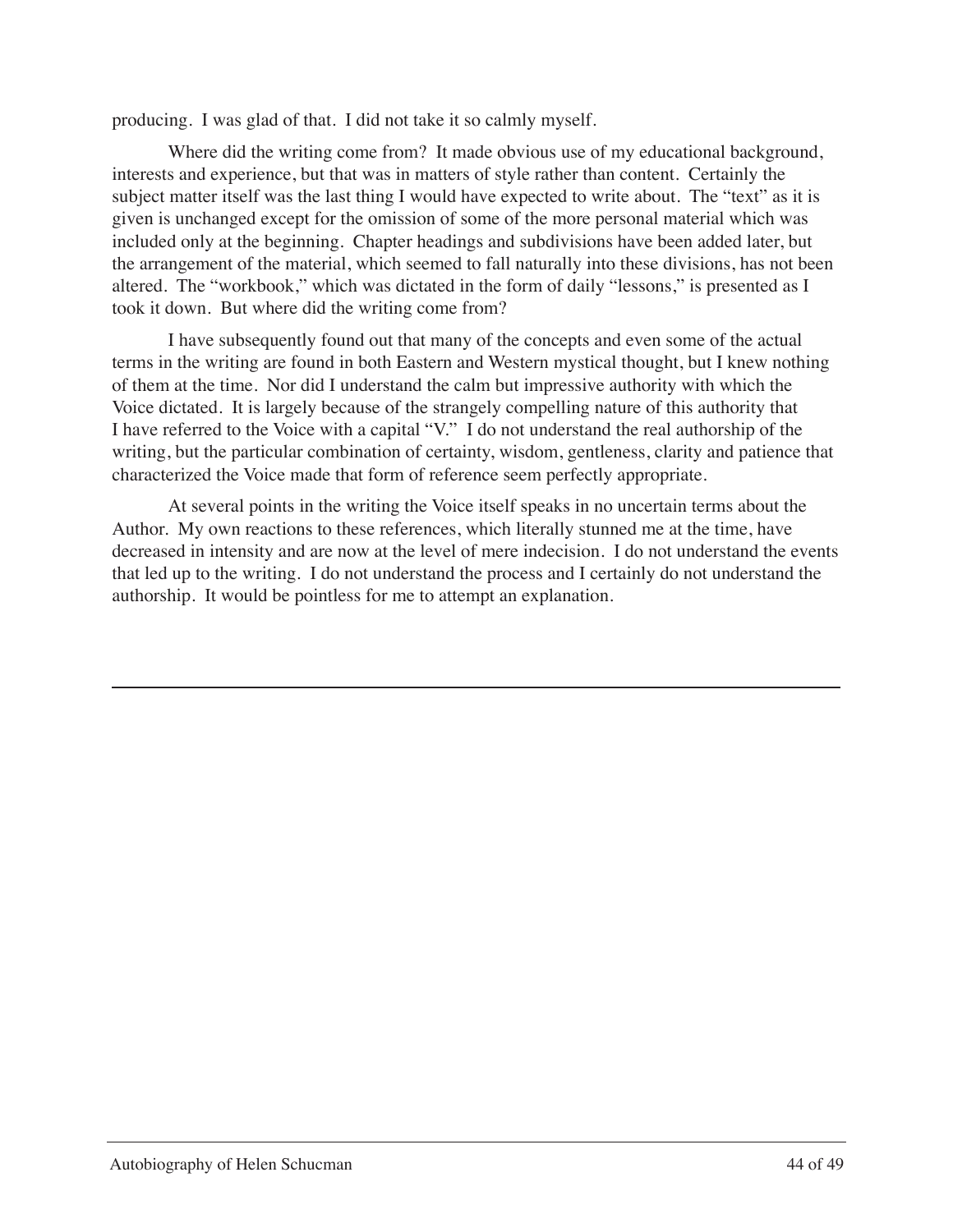# **Naturally Expanded Conclusion**

#### *Archives End Note:*

*It is interesting that in her autobiography Helen Schucman did not include a summary of*  the *Course and its meaning, which she impeccably knew and understood, seemingly leaving the impression that she lacked such knowledge as its Scribe. But as her co-Scribe William Thetford often acknowledged to others, "Helen knew* the *Course perfectly." Equally, Kenneth Wapnick, who worked closely with Helen in preparing* the *Course manuscript for publication, states in his "Recollections of Helen": "I don't think I ever met anyone quite like her in my life … she had an incredibly holy side … (and) she knew* the *Course from the inside out, as a matter of inherent wisdom." Adding, "Hence, nobody knew it better than she did"*

*It therefore seems fitting to include here, as an adjunct to the conclusion of her autobiography, portions of a summary about* the *Course Helen wrote in 1977 in response to the many requests for a brief introduction to A Course in Miracles, which appears as the Preface to*  the *Course in the Text. The first two parts – How It Came, What It Is – Helen wrote herself; the final part – What It Says – she scribed through the process of inner dictation. The synonymous parts "What It Is" and "What It Says" are presented here as a naturally expanded conclusion to Helen's autobiography in the spirit of acknowledging her perfect knowledge and understanding of A Course in Miracles as its Scribe.*

#### **What It Is**

As its title implies, the *Course* is arranged throughout as a teaching device. It consists of three books: a 699-page Text, a 488-page Workbook for Students, and a 92-page Manual for Teachers. The order in which students choose to use the books, and the ways in which they study them, depend on their particular needs and preferences.

The curriculum the *Course* proposes is carefully conceived and is explained, step by step, at both the theoretical and practical levels. It emphasizes application rather than theory, and experience rather than theology. It specifically states that "a universal theology is impossible, but a universal experience is not only possible but necessary" (Manual p. 77). Although Christian in statement, the *Course* deals with universal spiritual themes. It emphasizes that it is but one version of the universal curriculum. There are many others, this one differing from them only in form. They all lead to God in the end.

The Text is largely theoretical, and sets forth the concepts on which the *Course's* thought system is based. Its ideas contain the foundation for the Workbook's lessons. Without the practical application the Workbook provides, the Text would remain largely a series of abstractions which would hardly suffice to bring about the thought reversal at which the *Course* aims.

The Workbook includes 365 lessons, one for each day of the year. It is not necessary, however, to do the lessons at that tempo, and one might want to remain with a particularly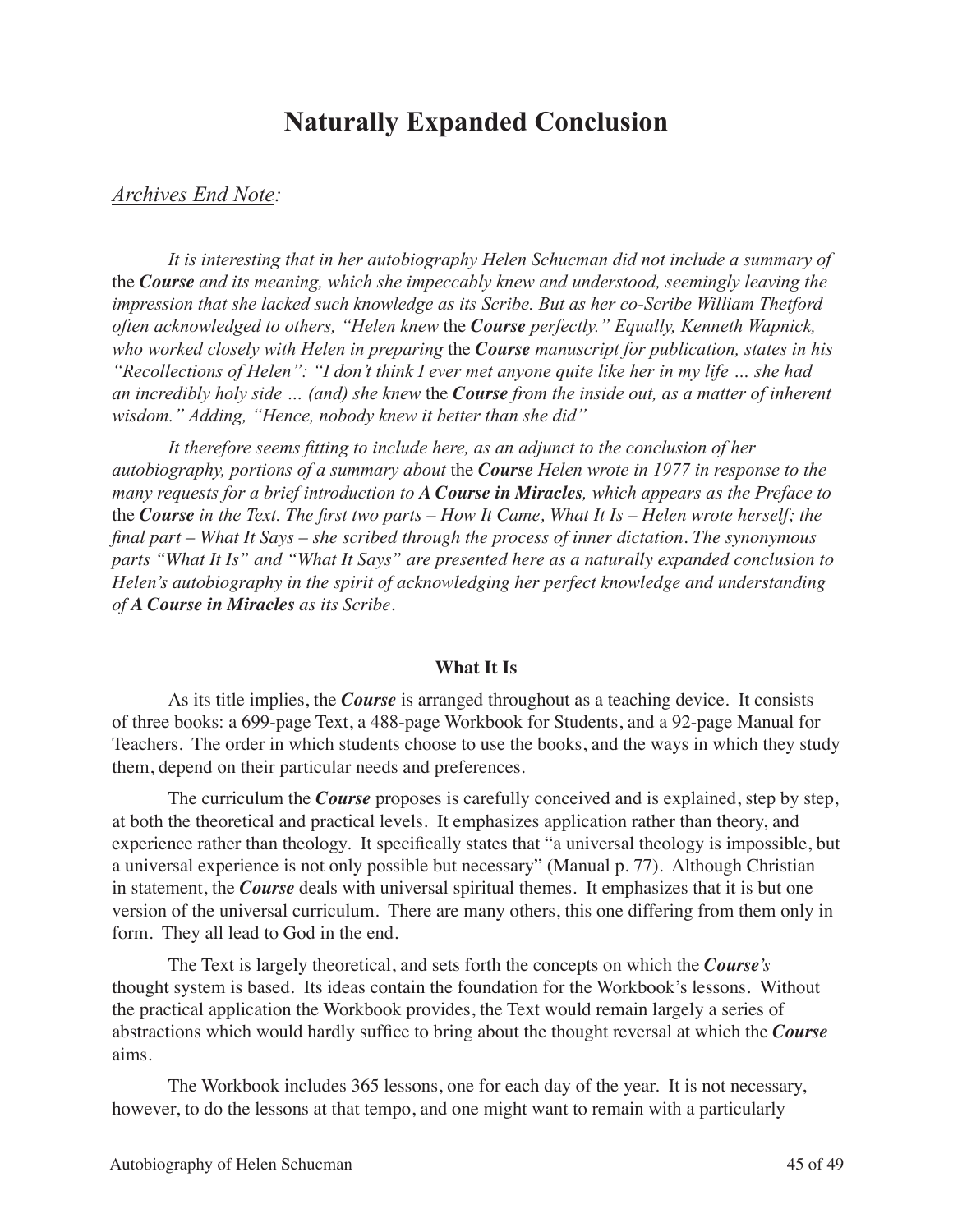appealing lesson for more than one day. The instructions urge only that not more than one lesson a day should be attempted. The practical nature of the Workbook is underscored by the introduction to its lessons, which emphasizes experience through application rather than a prior commitment to a spiritual goal:

Some of the ideas the workbook presents you will find hard to believe, and others may seem to be quite startling. This does not matter. You are merely asked to apply the ideas as you are directed to do. You are not asked to judge them at all. You are asked only to use them. It is their use that will give them meaning to you, and will show you that they are true.

Remember only this; you need not believe the ideas, you need not accept them, and you need not even welcome them. Some of them you may actively resist. None of this will matter, or decrease their efficacy. But do not allow yourself to make exceptions in applying the ideas the workbook contains, and whatever your reactions to the ideas may be, use them. Nothing more than that is required (Workbook, p. 2).

Finally, the Manual for Teachers, which is written in question and answer form, provides answers to some of the more likely questions a student might ask. It also includes a clarification of a number of the terms the *Course* uses, explaining them within the theoretical framework of the Text.

The *Course* makes no claim to finality, nor are the Workbook lessons intended to bring the student's learning to completion. At the end, the reader is left in the hands of his or her own Internal Teacher, Who will direct all subsequent learning as He sees fit. While the *Course* is comprehensive in scope, truth cannot be limited to any finite form, as is clearly recognized in the statement at the end of the Workbook:

This *Course* is a beginning, not an end ... No more specific lessons are assigned, for there is no more need of them. Henceforth, hear but the Voice for God. He will direct your efforts, telling you exactly what to do, how to direct your mind, and when to come to Him in silence, asking for His sure direction and His certain Word (Workbook, p. 487).

What It Says

*Nothing real can be threatened Nothing unreal exists. Herein lies the peace of God.*

This is how *A Course in Miracles* begins. It makes a fundamental distinction between the real and the unreal; between knowledge and perception. Knowledge is truth, under one law, the law of love or God. Truth is unalterable, eternal and unambiguous. It can be unrecognized, but it cannot be changed. It applies to everything that God created, and only what He created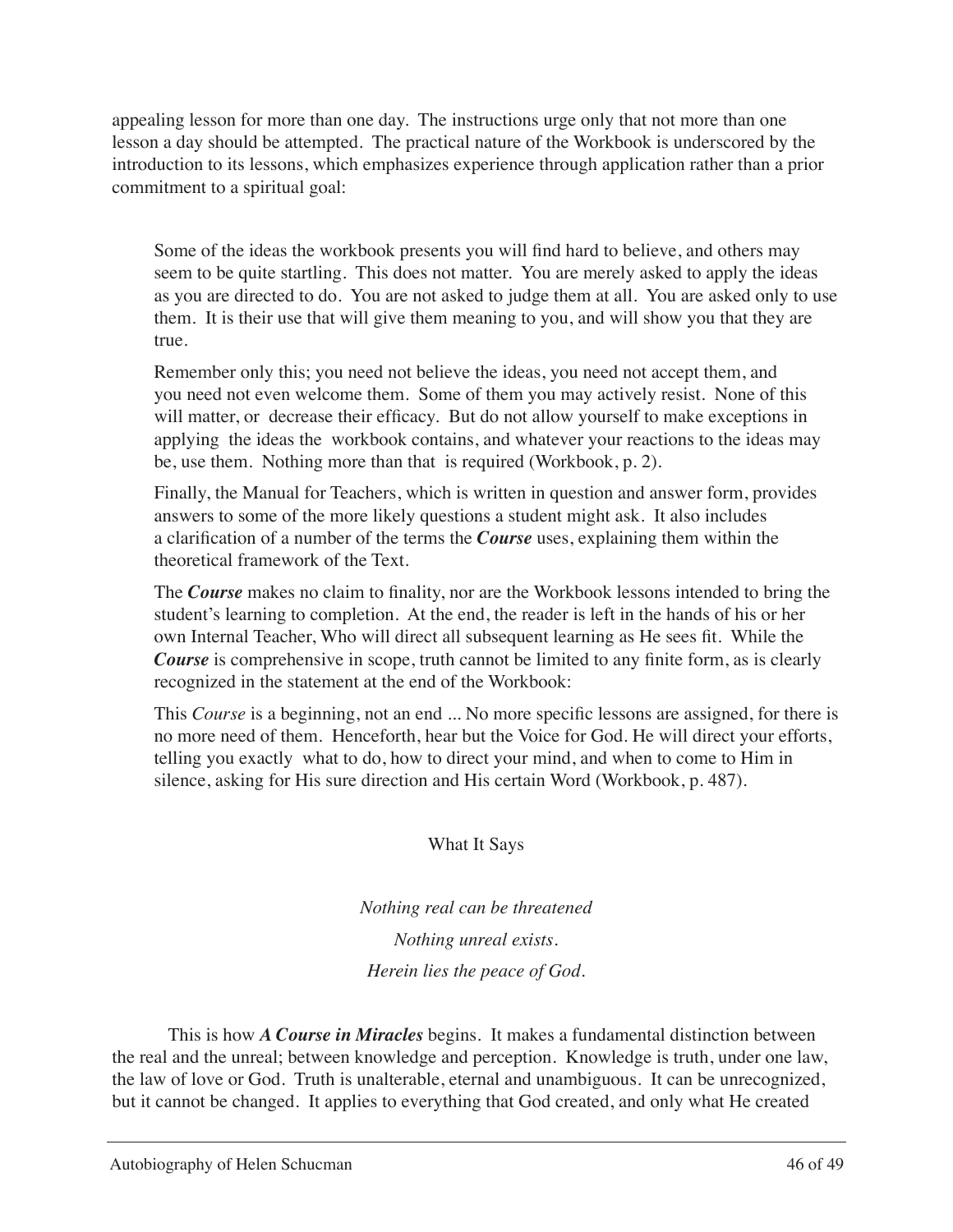is real. It is beyond learning because it is beyond time and process. It has no opposite; no beginning and no end. It merely is.

The world of perception, on the other hand, is the world of time, of change, of beginnings and endings. It is based on interpretation, not on facts. It is the world of birth and death, founded on the belief in scarcity, loss, separation and death. It is learned rather than given, selective in its perceptual emphases, unstable in its functioning, and inaccurate in its interpretations.

From knowledge and perception respectively, two distinct thought systems arise which are opposite in every respect. In the realm of knowledge no thoughts exist apart from God, because God and His Creation share one Will. The world of perception, however, is made by the belief in opposites and separate wills, in perpetual conflict with each other and with God. What perception sees and hears appears to be real because it permits into awareness only what conforms to the wishes of the perceiver. This leads to a world of illusions, a world which needs constant defense precisely because it is not real.

When you have been caught in the world of perception you are caught in a dream. You cannot escape without help, because everything your senses show merely witnesses to the reality of the dream. God has provided the Answer, the only Way out, the true Helper. It is the function of His Voice, His Holy Spirit, to mediate between the two worlds. He can do this because, while on the one hand He knows the truth, on the other He also recognizes our illusions, but without believing in them. It is the Holy Spirit's goal to help us escape from the dream world by teaching us how to reverse our thinking and unlearn our mistakes. Forgiveness is the Holy Spirit's great learning aid in bringing this thought reversal about. However, the *Course* has its own definition of what forgiveness really is just as it defines the world in its own way.

The world we see merely reflects our own internal frame of reference – the dominant ideas, wishes and emotions in our minds. "Projection makes perception" (Text, p. 445). We look inside first, decide the kind of world we want to see and then project that world outside, making it the truth *as we see it.* We make it true by our interpretations of what it is we are seeing. If we are using perception to justify our own mistakes – our anger, our impulses to attack, our lack of love in whatever form it may take – we will see a world of evil, destruction, malice, envy and despair. All this we must learn to forgive, not because we are being "good" and "charitable," but because what we are seeing is not true. We have distorted the world by our twisted defenses, and are therefore seeing what is not there. As we learn to recognize our perceptual errors, we also learn to look past them or "forgive." At the same time we are forgiving ourselves, looking past our distorted self-concepts to the Self That God created in us and as us.

Sin is defined as "lack of love" (Text, p. 11). Since love is all there is, sin in the sight of the Holy Spirit is a mistake to be corrected, rather than an evil to be punished. Our sense of inadequacy, weakness and incompletion comes from the strong investment in the "scarcity principle" that governs the whole world of illusions. From that point of view, we seek in others what we feel is wanting in ourselves. We "love" another in order to get something for ourselves. That, in fact, is what passes for love in the dream world. There can be no greater mistake than that, for love is incapable of asking for anything.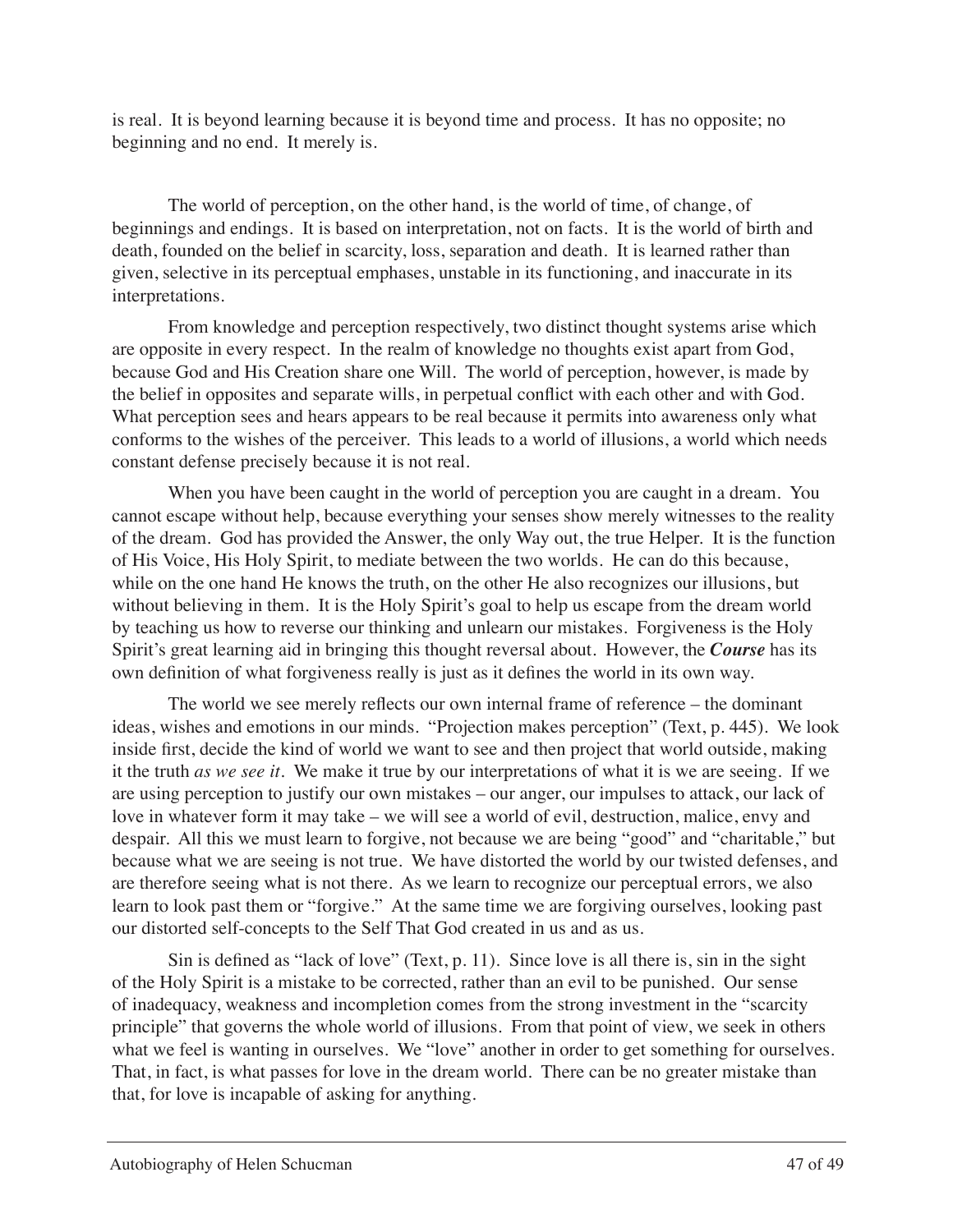Only minds can really join, and whom God has joined no man can put asunder (Text, p. 356). It is, however, only at the level of Christ Mind that true union is possible, and has, in fact, never been lost. The "little I" seeks to enhance itself by external approval, external possessions and external "love." The Self That God created needs nothing. It is forever complete, safe, loved and loving. It seeks to share rather than to get; to extend rather than project. It has no needs and wants to join with others out of their mutual awareness of abundance.

The special relationships of the world are destructive, selfish and childishly egocentric. Yet, if given to the Holy Spirit, these relationships can become the holiest things on earth – miracles that point the way to the return to Heaven. The world uses its special relationships as a final weapon of exclusion and a demonstration of separateness. The Holy Spirit transforms them into perfect lessons in forgiveness and in awakening from the dream. Each one is an opportunity to let perceptions be healed and errors corrected. Each one is another chance to forgive oneself by forgiving the other. And each one becomes still another invitation to the Holy Spirit and to the remembrance of God.

Perception is a function of the body, and therefore represents a limit on awareness. Perception sees through the body's eyes and hears through the body's ears. It evokes the limited responses which the body makes. The body appears to be largely self-motivated and independent, yet it actually responds only to the intentions of the mind. If the mind wants to use it for attack in any form, it becomes prey to sickness, age and decay. If the mind accepts the Holy Spirit's purpose for it instead, it becomes a useful way of communicating with others, invulnerable as long as it is needed, and to be gently laid by when its use is over. Of itself it is neutral, as is everything in the world of perception. Whether it is used for the goals of the ego or the Holy Spirit depends entirely on what the mind wants.

The opposite of seeing through the body's eyes is the vision of Christ, which reflects strength rather than weakness, unity rather than separation, and love rather than fear. The opposite of hearing through the body's ears is communication through the Voice for God, the Holy Spirit, which abides in each of us. His Voice seems distant and difficult to hear because the ego, which speaks for the little, separated self, seems to be much louder. This is actually reversed. The Holy Spirit speaks with unmistakable clarity and overwhelming appeal. No one who does not choose to identify with the body could possibly be deaf to His messages of release and hope, nor could he fail to accept joyously the vision of Christ in glad exchange for his miserable picture of himself.

Christ's vision is the Holy Spirit's gift, God's alternative to the illusion of separation and to the belief in the reality of sin, guilt and death. It is the one correction for all errors of perception; the reconciliation of the seeming opposites on which this world is based. Its kindly light shows all things from another point of view, reflecting the thought system that arises from knowledge and making return to God not only possible but inevitable. What was regarded as injustices done to one by someone else now becomes a call for help and for union. Sin, sickness and attack are seen as misperceptions calling for remedy through gentleness and love. Defenses are laid down because where there is no attack there is no need for them. Our brothers' needs become our own, because they are taking the journey with us as we go to God. Without us they would lose their way. Without them we could never find our own.